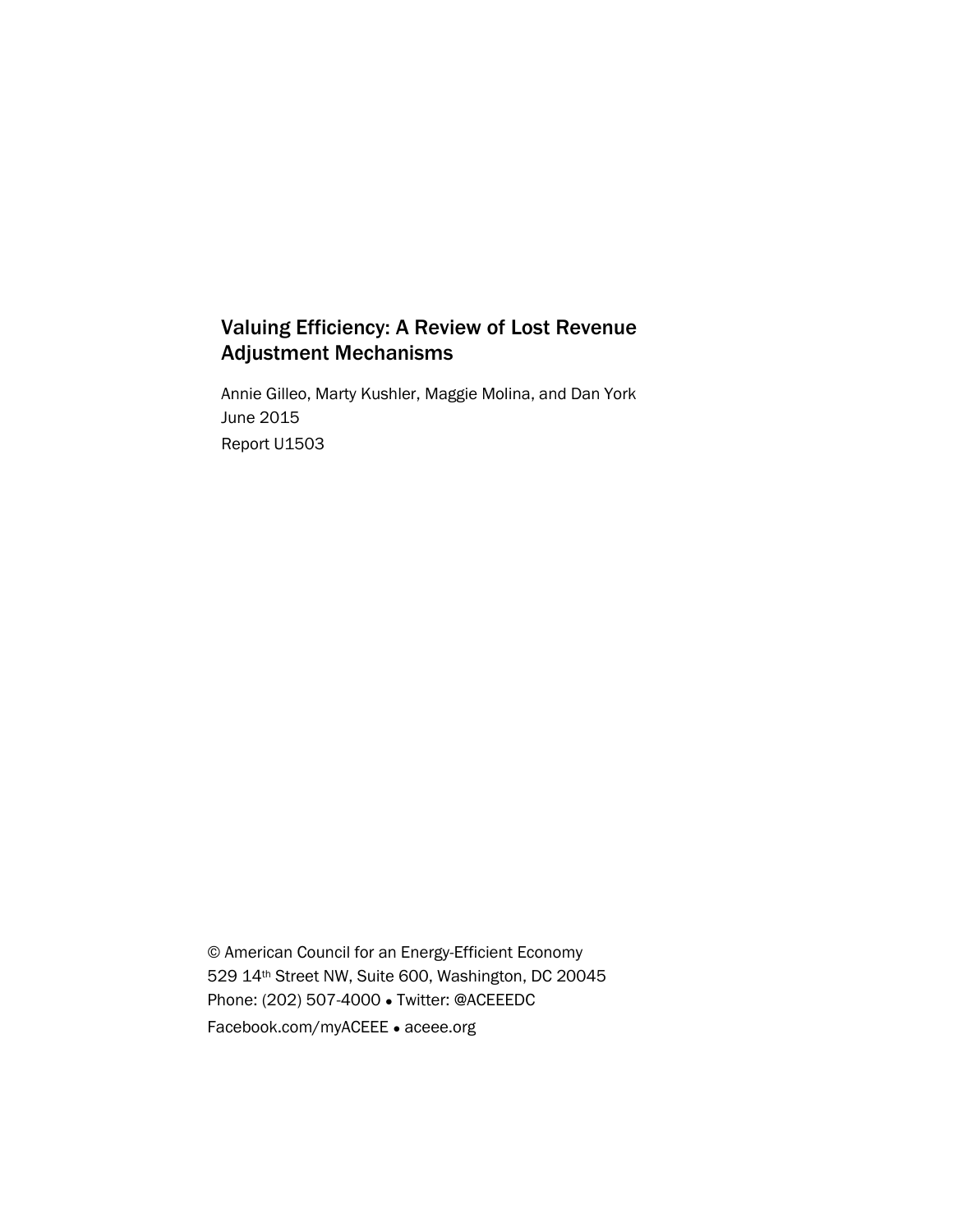# **Contents**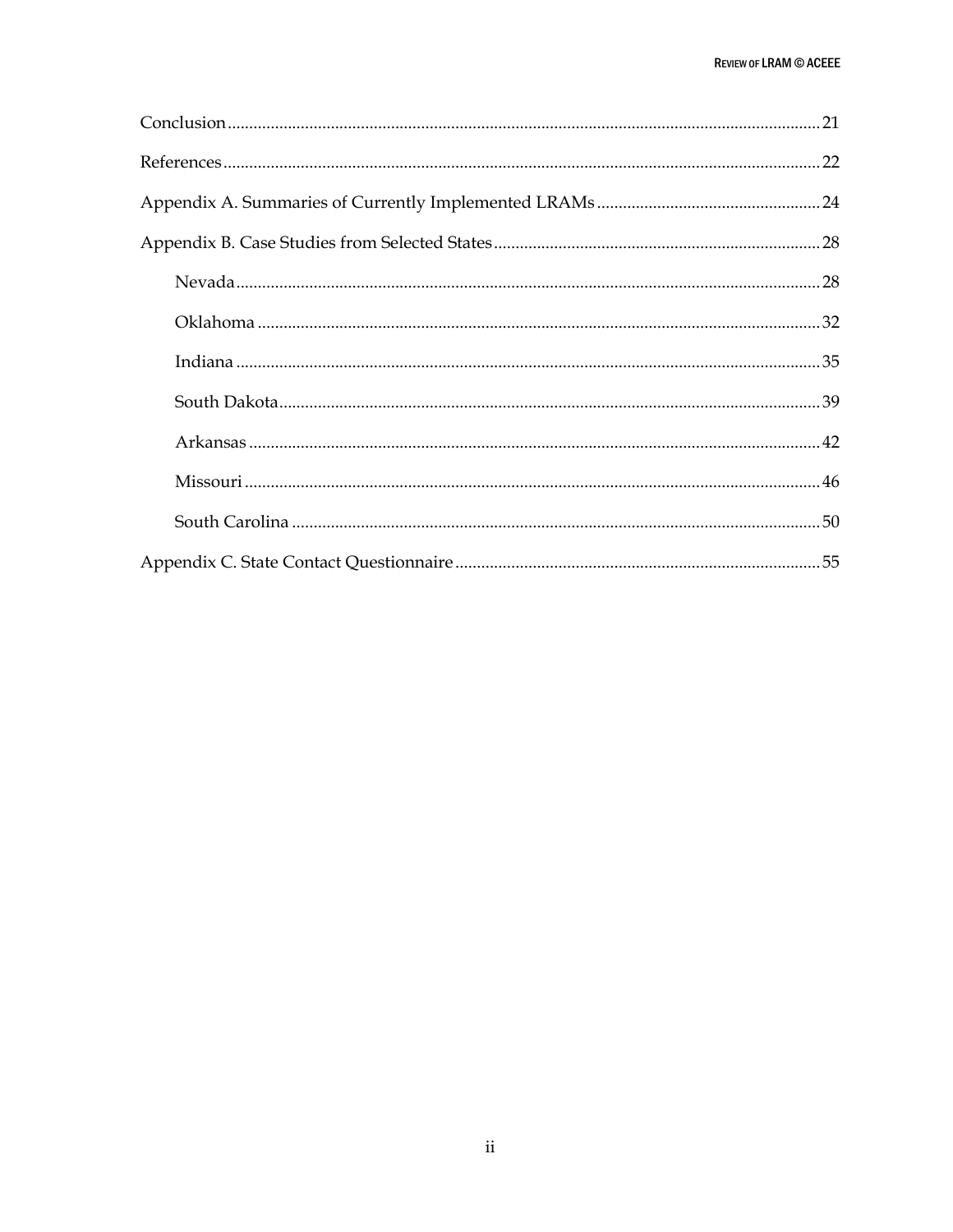# <span id="page-3-0"></span>About the Authors

**Annie Gilleo** joined ACEEE in 2013. She is the lead author for the *State Energy Efficiency Scorecard*, and she conducts research on energy efficiency resource standards, utility regulatory structures, and other state-level efficiency initiatives.

**Marty Kushler** directs numerous national studies of utility-sector energy efficiency policies and programs and provides technical assistance to help advance energy efficiency policies in many states. He has been directing research and evaluation regarding energy efficiency and utilities for three decades, has been widely published, and has been a consultant for numerous states and the federal government. He joined ACEEE in 1998 following a career with the Michigan Public Service Commission.

**Maggie Molina** is the director of the ACEEE Utilities, State, and Local Policy Program. She conducts energy efficiency program and policy research and analysis, and she provides technical assistance on energy efficiency policy and programs to audiences including state and local policymakers, regulators, utilities, and efficiency program administrators. Since joining ACEEE in 2005, she has authored numerous reports on state policy and utility-sector energy efficiency topics, including the first editions of the *State Energy Efficiency Scorecard*, state-level energy efficiency potential studies, utility business models, the cost of saved energy, and next-generation efficiency programs.

**Dan York** has more than 20 years of experience in researching, analyzing, and implementing energy efficiency programs and policies. He is widely recognized for his work tracking and analyzing trends and emerging issues in utility-sector energy efficiency programs. His entire educational and professional experience has focused on energy efficiency and conservation as the foundations for a sustainable economy. He joined ACEEE in 2001.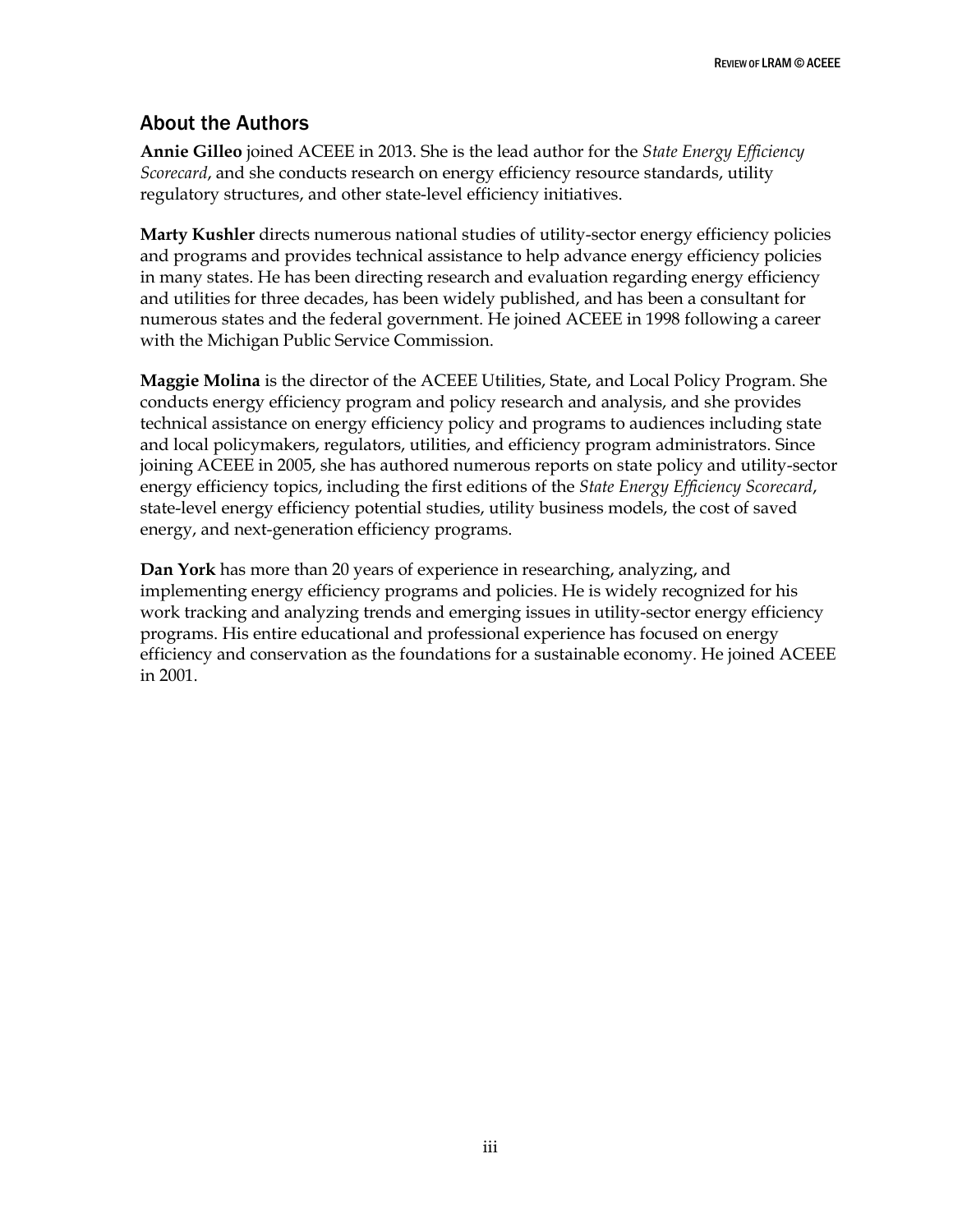# <span id="page-4-0"></span>Acknowledgments

This report was made possible through the generous support of the Energy Foundation, N-Star, National Grid, United States Environmental Protection Agency, Pacific Gas and Electric Company, and Connecticut Light and Power/United Illuminating Company. The authors gratefully acknowledge external reviewers, internal reviewers, colleagues, and sponsors who supported this report. External expert reviewers included Toben Galvin from Navigant, Dylan Sullivan from NRDC, and many of the regulatory staff, efficiency advocates, and utility staff from the states profiled in this report. External review and support does not imply affiliation or endorsement with this report's findings. Internal ACEEE reviewers included Brendon Baatz, Seth Nowak, Jim Barrett, Neal Elliott, and Steve Nadel. Last, we would like to thank Fred Grossberg for developmental editing, Elise Marton and Roxanna Usher for copy editing, Eric Schwass for assistance with design and graphics, and Patrick Kiker for his help in launching this report.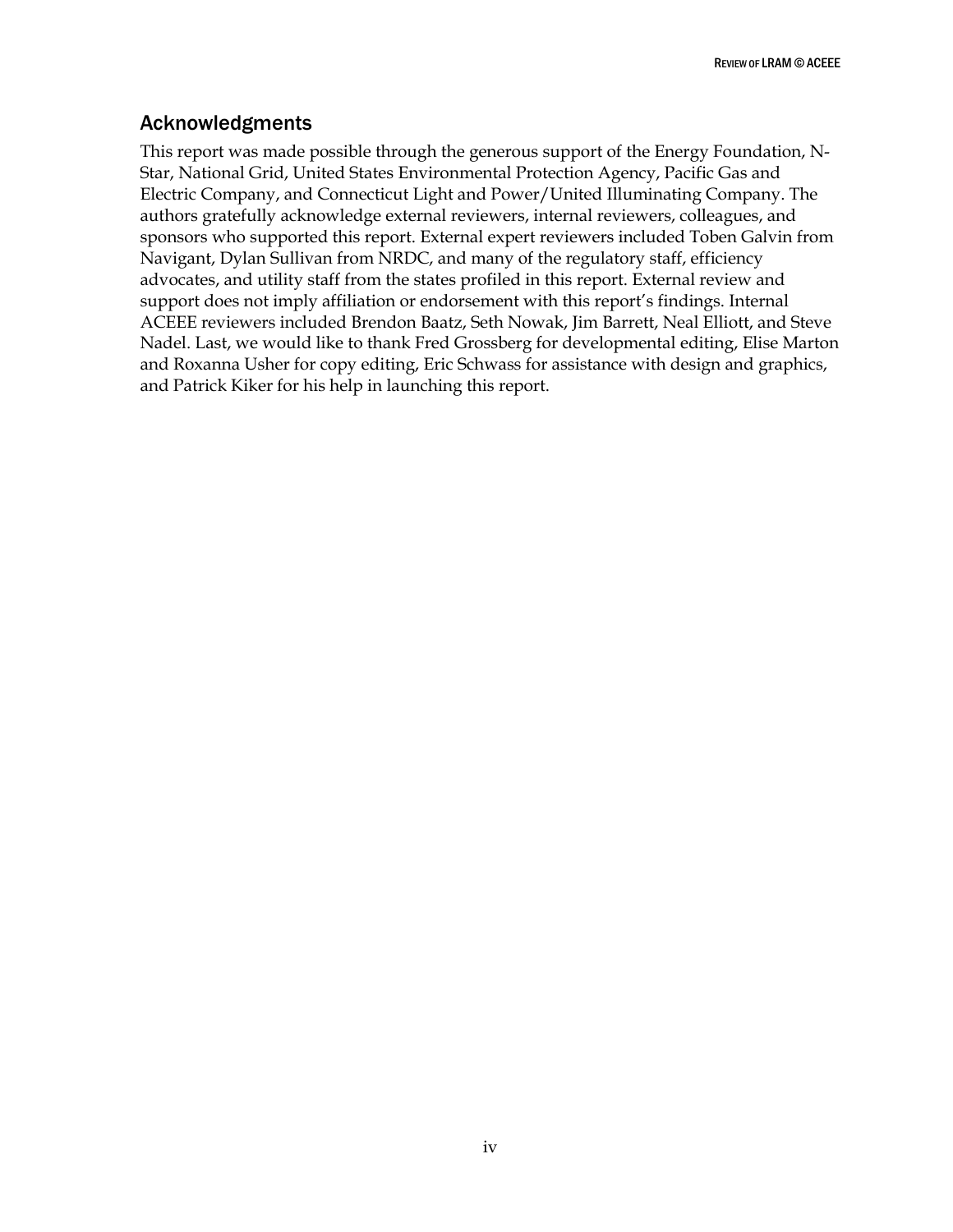# <span id="page-5-0"></span>Executive Summary

Energy efficiency is one of the lowest-cost, cleanest, most reliable options available to utilities to meet customer demand. Yet a number of historical regulatory practices have combined to impede the use of energy efficiency as a resource, and the ability to address some of those practices has played a crucial role in the expansion of utility efforts regarding customer energy efficiency programs.

York et al. (2013) list the three main disincentives to utility investment in energy efficiency:

- 1. The costs of efficiency programs constitute financial losses to utilities unless they are able to recover those costs through rates or fees.
- 2. Investments in capital assets like power plants provide a return on investment under the traditional utility business model. Expenditures on energy efficiency programs avoid the need for these capital investments but do not provide a return.
- 3. The traditional utility business model is based on a throughput incentive, whereby utilities earn more profits by selling more electricity. Investments in energy efficiency drive down energy use and therefore utility revenues. However efficiency does not reduce the short-term, fixed costs of providing service.

State regulators have sought to address these three major disincentives through particular adjustments to utility regulatory frameworks. This paper examines one mechanism meant to deal with a utility's disincentives to invest in energy efficiency: a *lost revenue adjustment mechanism (LRAM)* or *lost contribution to fixed costs (LCFC)*. An LRAM is a rate adjustment mechanism that allows a utility to recover revenues that are reduced specifically as a result of energy efficiency programs.

States often use LRAM as an alternative to decoupling. Decoupling is a mechanism that makes small adjustments to rates and breaks the link between the amount of electricity or natural gas utilities sell and the revenue they are allowed to recover. Rates vary so that revenues—regardless of sales—are fully recovered. With decoupling in place, a utility is indifferent to changes in sales due to any factor, including efficiency programs or weather patterns.

LRAM differs from decoupling in two key ways. First, LRAM requires a utility to estimate energy savings over a given time period. Decoupling requires no such estimation. Second, LRAM is typically not symmetrical. That is, while a utility can recover lost revenues from efficiency programs, regulators do not make additional adjustments if the utility sells more energy than predicted in the test year. Decoupling is symmetrical and can result in both customer refunds and surcharges.

In recent years, many states have adopted the LRAM approach to address utilities' throughput incentive. In 2011, an ACEEE paper detailed the experience of several states with LRAM in place. Since that time, more states have adopted this type of regulatory mechanism, and many states have had several years of experience with it. Currently, 17 states have LRAMs in place for at least one major utility. At the same time, however, several states that had LRAM policies in the past have moved toward decoupling.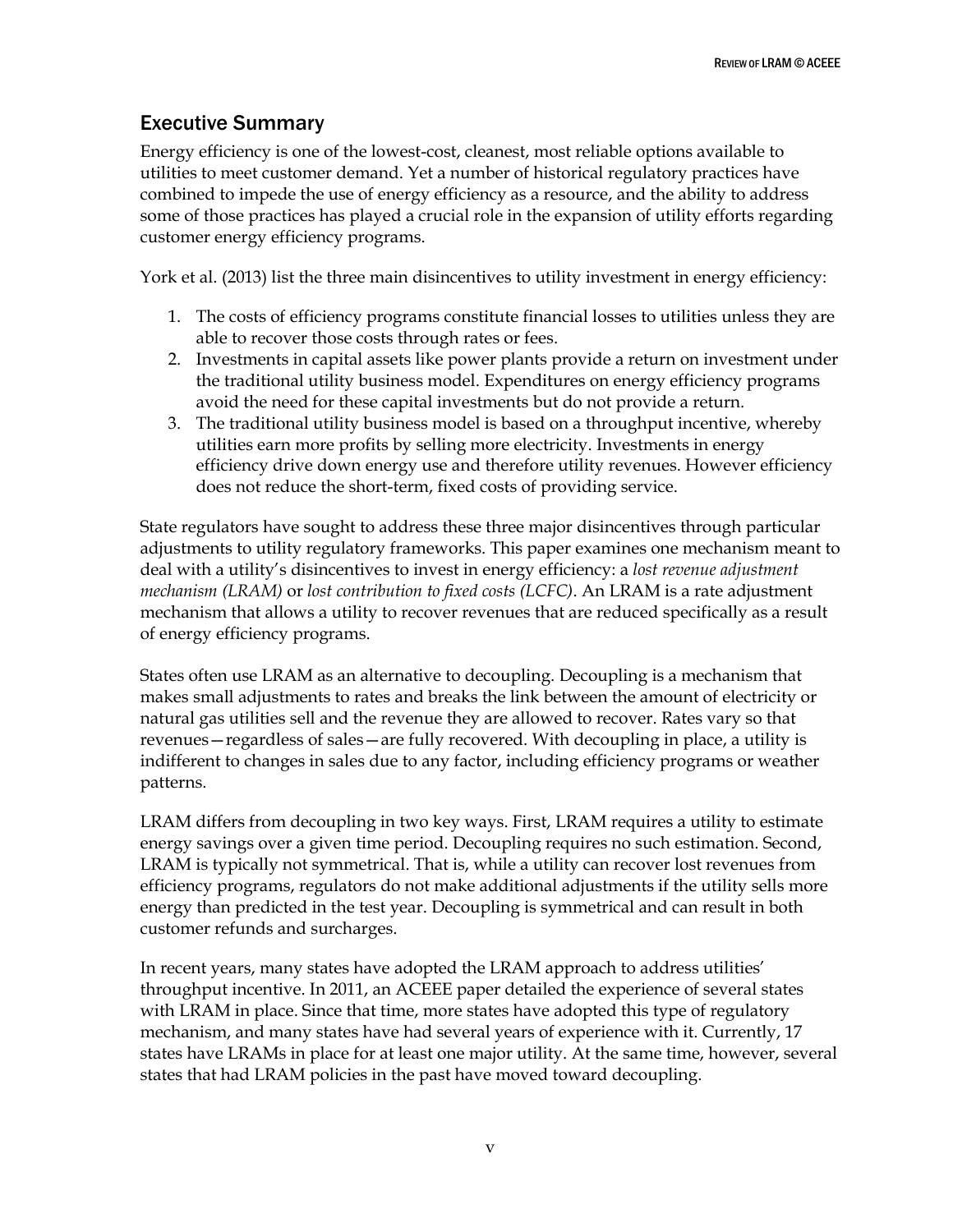# <span id="page-6-0"></span>*ANALYSIS OF CURRENT LRAM POLICIES*

We asked states to submit information on their LRAM policies, lost revenue dollars eligible for recovery by utilities in the two most recent program years, and program costs and annual savings from energy efficiency programs for each of those years. Fifteen states responded with quantitative data.

The amount utilities were eligible to recover for electricity savings ranged from \$0.02 per kWh to \$0.13 per kWh, with a median of \$0.05 per kWh. For natural gas, eligible recovery amounts ranged from \$0.09 per therm up to \$0.33 per therm, with a median of \$0.19 per therm. This range speaks to differences in base rate designs and lost revenue calculation inputs for the states and utilities profiled, as well as the effect of pancaked savings, i.e., the compounding of savings from measures installed in multiple years.

LRAM dollars also varied in comparison with program costs for the electric utilities we surveyed. At the low end of the range, dollars collected for lost revenue were equivalent to only about 1% of electricity efficiency program costs in a given year. However for one utility surveyed, lost revenues recovered were equivalent to more than 70% of program costs. In this case it is likely that several years of recovery were rolled into a single rate case.

# <span id="page-6-1"></span>*LESSONS LEARNED*

*An LRAM can bring parties to the table*. Decoupling, or the separation of energy sales from a utility's profit calculation, is the simplest way to ensure that a utility meets its revenue requirement even if other factors dampen sales. But in many states, key parties view decoupling unfavorably. While LRAM is not a perfect substitute for decoupling, it can bring parties to the table in circumstances where decoupling is not feasible. LRAM can serve as a first-step policy solution on the way to decoupling.

*Good evaluation, measurement, and validation (EM&V) is important.* To prevent overcharging customers or undervaluing a utility's lost revenues, utilities and regulators need to get the savings right. Evaluation of savings is controversial in many of the states in which we conducted interviews. Though evaluation procedures were already in place for efficiency programs in many states, when lost revenues were at stake the scrutiny became far greater. It is important that all parties understand and agree to evaluation procedures. The evaluation process should be rigorous and transparent, with appropriate checks along the way.

*Timing matters*. Timing is critical to precise, efficient implementation of an LRAM. Since energy efficiency program decisions and rate-making decisions are necessarily intertwined in states with an LRAM in place, aligning these two functions to occur at the same time can help streamline processes. Intervals between rate cases also matter. Frequent rate cases avoid the issues associated with pancaked savings.

*An LRAM alone will not fully incentivize efficiency nor remove the throughput incentive*. While the lost revenue adjustment can help make a utility whole by compensating it for reduced energy sales associated with efficiency programs, it will do little to *encourage* investment in energy efficiency unless combined with other policy levers. In fact, our analyses indicate that having an LRAM policy itself is not currently associated with higher levels of energy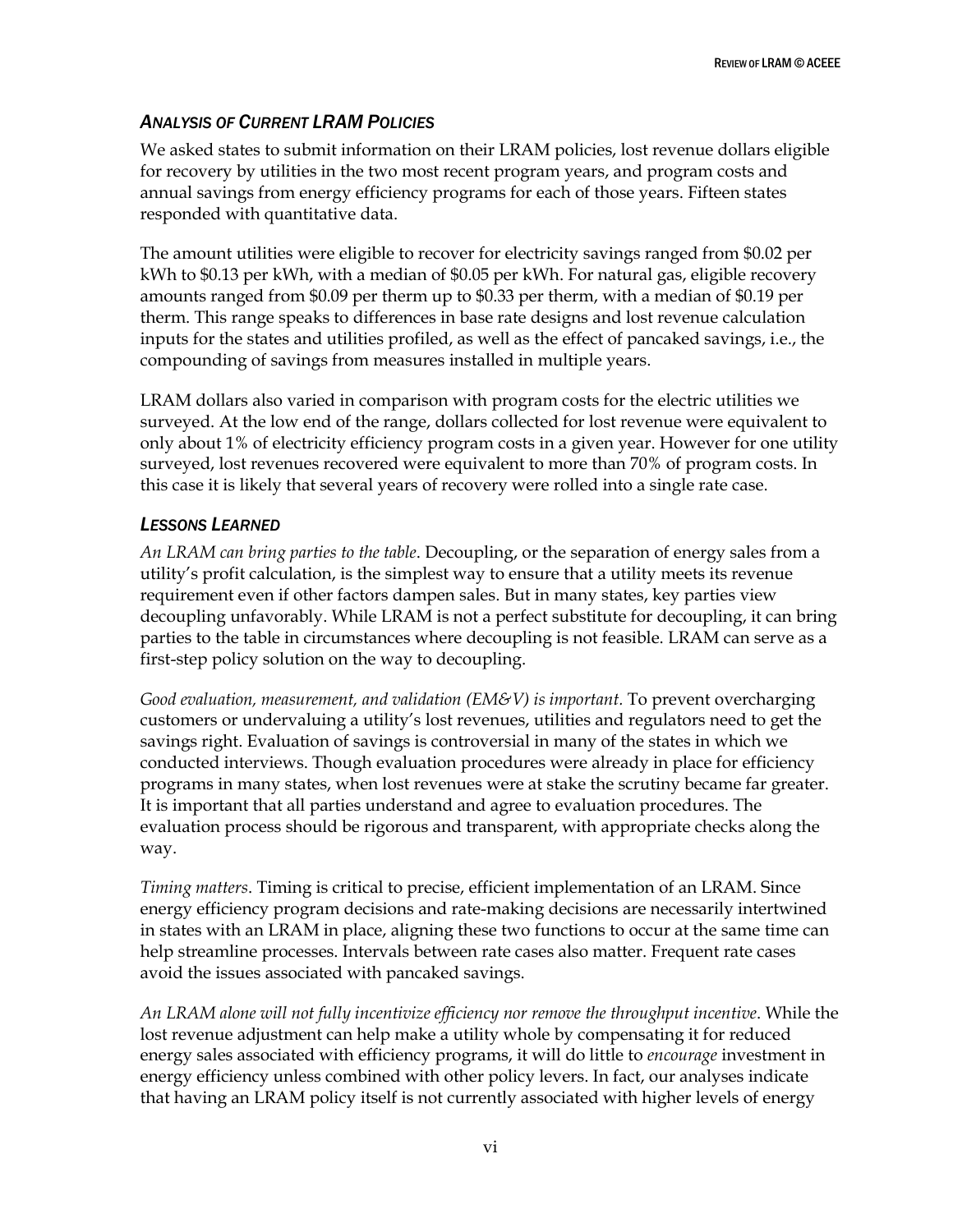efficiency effort (program spending) or achievement (energy savings) than are found in states without an LRAM policy. Nor does LRAM reduce a utility's motivation to increase sales (although some states do have safety nets in place). To fully remove the throughput incentive, decoupling should be considered. Regulators can prioritize energy efficiency by setting energy savings targets through an energy efficiency resource standard (EERS) and implementing performance incentives tied to specific energy saving levels. They can also help encourage efficiency investments by requiring utilities to evaluate energy efficiency in the same manner as other supply-side resources during resource planning.

## <span id="page-7-0"></span>*CONCLUSION*

Creating a regulatory environment that incentivizes utilities to invest in efficiency is critical for programs to be successful, impactful, and long lasting. Doing so requires a mix of policy tools. In addition to energy efficiency targets, utilities need a business model that aligns their financial interests with energy efficiency, including program cost recovery, performance incentives that encourage utilities to achieve high levels of savings, and some policy mechanism to neutralize the throughput incentive. It is our opinion that decoupling is the best third leg of this stool. However it is also clear that decoupling is not always an option for states for a variety of reasons. In such scenarios, LRAM can be a temporary solution, offering a mechanism to address the concern over lost revenues and, possibly, help make parties more comfortable with the idea of full decoupling in the future.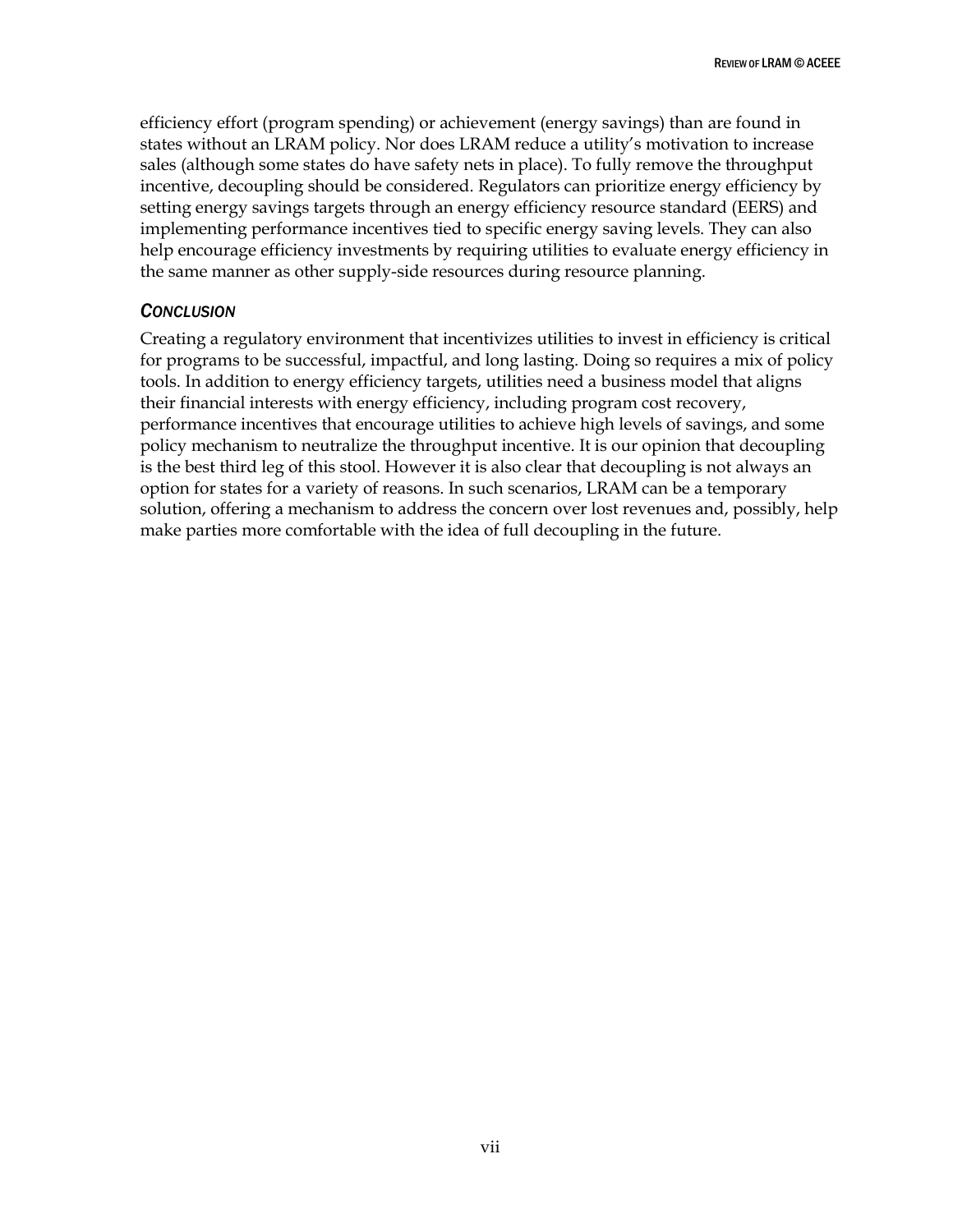# <span id="page-8-0"></span>Introduction

Utilities and regulators are making major changes to the utility industry across the country. As utilities try to become more service oriented, they are paying more attention to alternative business models, particularly those that value investments in energy savings. Energy efficiency is one of the lowest-cost, cleanest, most reliable options available to utilities to meet customer demand. Saving energy offers a wealth of opportunities for both utilities and the public. Investments in energy efficiency can reduce energy costs for families and businesses, create jobs, and improve the environment. Efficiency programs can help consumers control how and when they use energy, and they can help utilities build friendlier, service-oriented relationships with their customers.

Utility investments in energy efficiency have greatly increased since the mid-2000s. In 2004, utilities nationwide invested slightly less than \$1.5 billion in energy efficiency programs. By 2014, investments had jumped to \$7.7 billion (Gilleo et al. 2014). A variety of factors spurred this investment. Utilities were searching for cheaper ways to meet rising demand, states were looking for cleaner energy options for businesses and residents, and consumers wanted to reduce their utility bills.

A number of historical regulatory practices have combined to impede the use of energy efficiency as a resource. In order to address these barriers, states have adopted regulatory mechanisms to incentivize utilities to include energy efficiency in their portfolios. These adjustments to the traditional business model have played a crucial role in the expansion of utility energy efficiency programs.

## <span id="page-8-1"></span>*TRADITIONAL REGULATION AND ITS PITFALLS*

It is an unfortunate fact that the traditional utility business model conflicts with the objective of increasing customer energy efficiency. Traditional utility regulation structures developed with a focus on raising large amounts of capital to build the giant power plants and massive transmission and distribution network that we have in place today. Despite shifts in the energy industry in recent years, including far more emphasis on distributed resources and energy efficiency, the traditional utility regulatory structure is still generally in place, with little variation from state to state (York and Kushler 2011).

Utilities and regulators have historically set rates for electricity or gas sales through adjudication processes called rate cases. First they set revenue requirements by aggregating all of the utility's costs of providing service. They then calculate the rates necessary to recover these costs plus some reasonable return to the utility. Traditional regulation relies on two basic formulas (RAP 2011):

*Revenue requirement = Expenses + Return + Taxes Rate = Revenue requirement/Units sold*

This traditional business model gives a utility the incentive to sell more electricity or natural gas. If it can sell more units of energy than were used to calculate its rate, the utility can earn more than its base revenue requirement.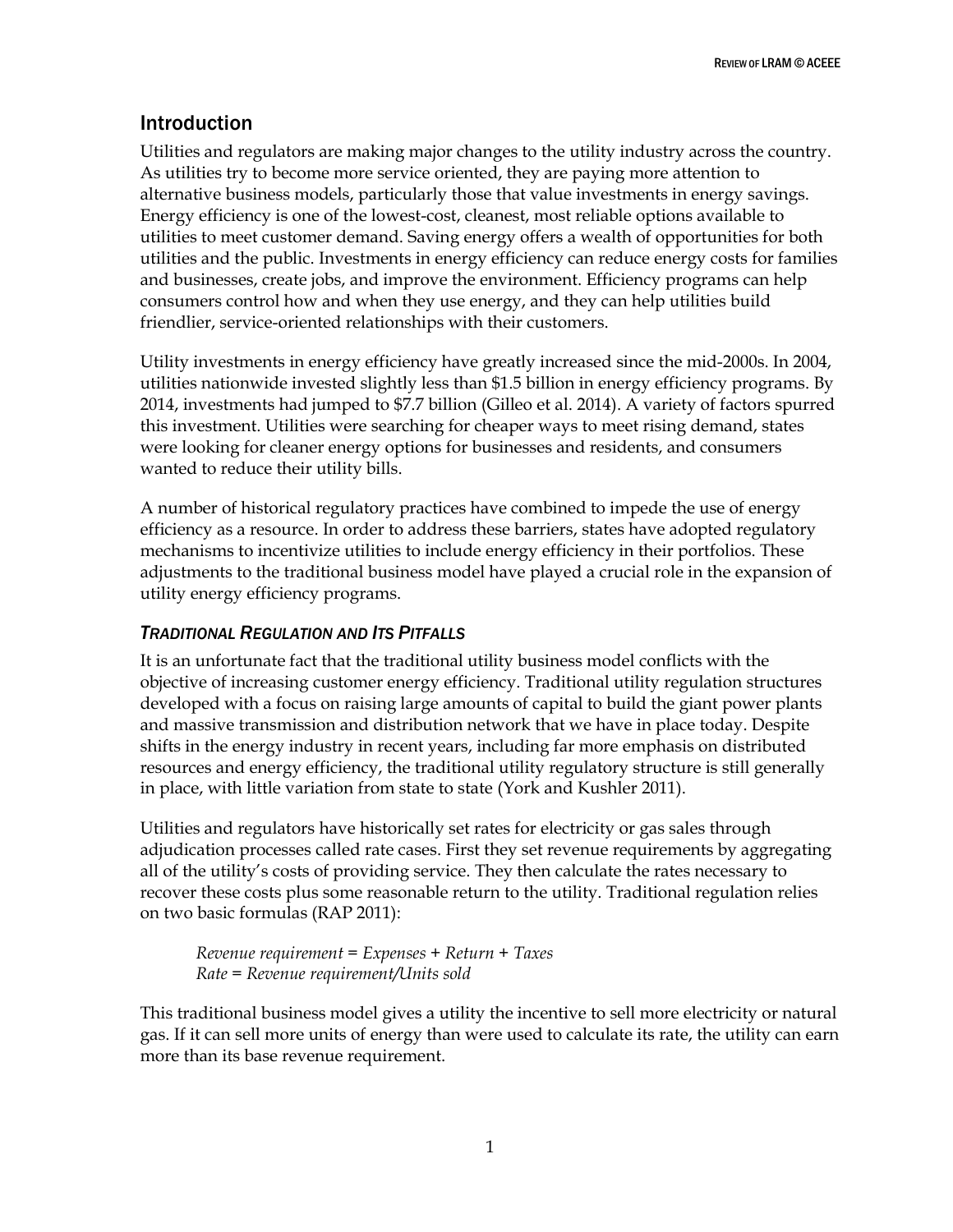This underlies one of the three disincentives to utility investment in energy efficiency under the traditional regulatory approach as described by York et al. (2013):

- 1. The costs of efficiency programs constitute financial losses to utilities unless they are able to recover those costs through rates or fees.
- 2. Investments in capital assets like power plants provide a return on investment under the traditional utility business model. Expenditures on energy efficiency programs avoid the need for these capital investments but do not provide a return.
- 3. The traditional utility business model is based on a throughput incentive, whereby utilities earn more profits by selling more electricity. Investments in energy efficiency drive down energy use and therefore utility revenues. However efficiency does not reduce the short-term fixed costs of providing service.

Despite these disincentives, state regulators and other stakeholders across the country see value in efficiency investments, and they have been working with utilities to adjust the traditional business model in ways that encourage them. Utilities are key partners in delivering efficiency, and states need to get them on board to maximize energy savings. The traditional business model is not going to work for the utilities of the future.

## <span id="page-9-0"></span>*COMMON STRATEGIES FOR BALANCING INTERESTS*

State regulators have sought to address the disincentives to energy efficiency investments through adjustments to utility regulatory frameworks.

*Program cost recovery* is a widespread regulatory practice that allows utilities to recover the costs of energy efficiency programs through rates. Efficiency program costs are typically treated as pass-through expenses which the utility may recover by adding a surcharge to the rates it charges customers. Alternatively the costs may be capitalized and the utility may raise rates to earn a return on the money it invested in efficiency

*Performance incentives* offer utilities financial rewards for saving energy through efficiency programs. Incentives make these programs into a source of earnings rather than just passthrough expenses. This puts energy efficiency investments on a comparable footing with investments in new power plants or transmission and distribution, which are allowed to earn a rate of return. Performance incentives help make up for the earnings opportunities utilities forego when, due to energy efficiency, they do not need to invest as much in their supply infrastructure. The companion report to this one (Nowak et al. 2015) discusses incentive designs, which vary widely.

*Decoupling* is the most straightforward solution to the throughput incentive. It breaks the link between the amount of electricity or natural gas the utility sells and the revenue it is allowed to take in (RAP 2011). Under decoupling, a utility is guaranteed to earn a specific amount, no more, no less, regardless of how much energy it sells. Its revenue is based on a regulatory formula rather than on the amount of energy its customers use. Revenue requirements are established in rate cases, and then decoupling true-ups occur outside of these cases. True-ups make small adjustments to rates based on actual sales. If the utility sells more energy than projected, it is required to refund customers. If it sells less, it is allowed to raise rates to reach its revenue requirement. Under decoupling, a utility is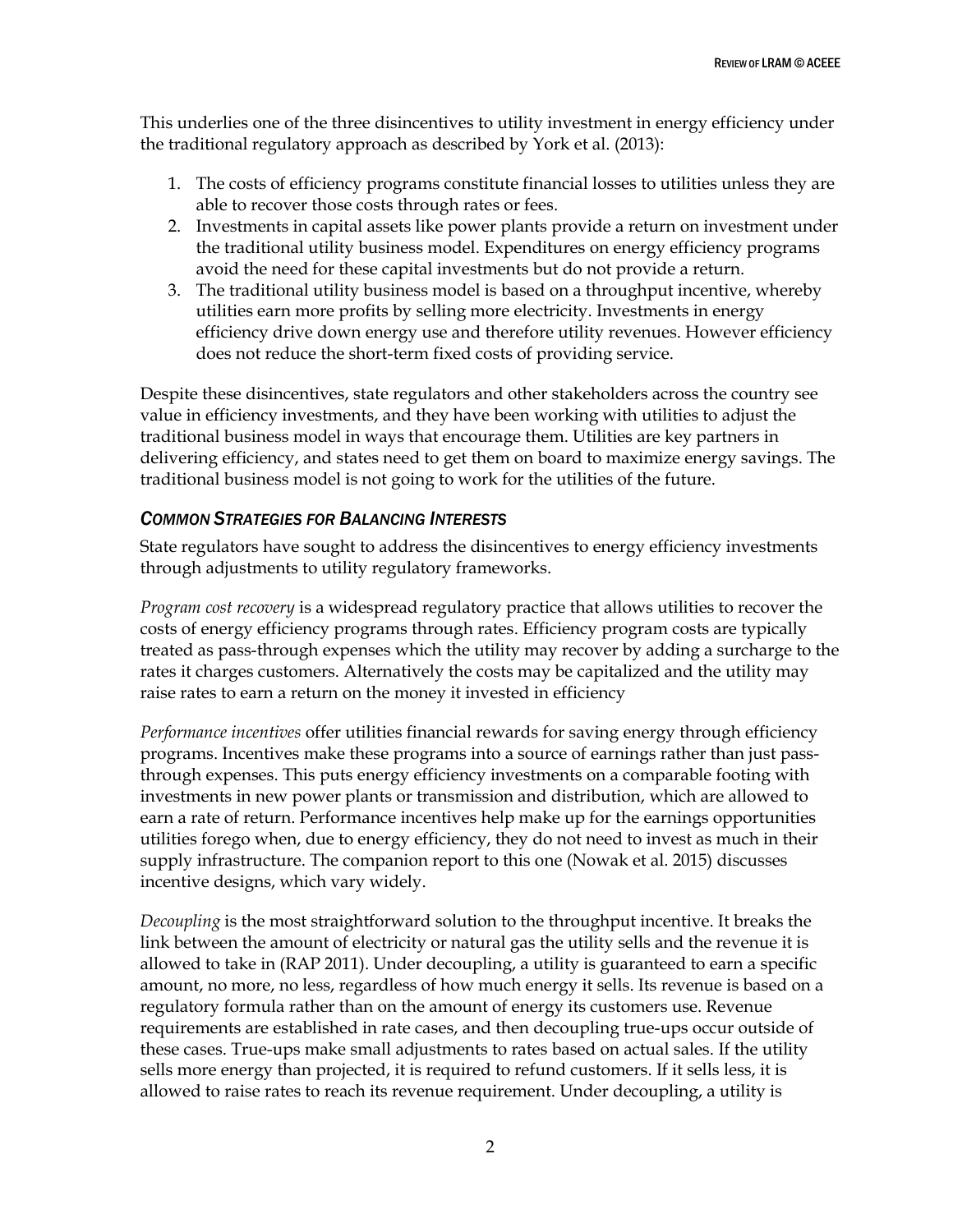indifferent to changes in sales due to any factor, whether weather, efficiency programs, or anything else. Decoupling is in place in about half of the states for electric or natural gas utilities or both (Morgan 2013).<sup>1</sup>

As an alternative to decoupling, many states have opted to address the throughput incentive with a different regulatory tool—a *lost revenue adjustment mechanism (LRAM)* or *lost contribution to fixed costs (LCFC)*. <sup>2</sup> Under LRAM, a utility is allowed to recover revenues it has lost, not just due to any cause (as with decoupling) but specifically as a result of energy efficiency programs. Regulators calculate the energy savings associated with the efficiency measures installed. They then allow the utility to recoup the revenues it has lost due to those energy savings. Figure 1 shows how LRAM addresses a revenue shortfall.



Figure 1. Theoretical application of LRAM to address revenue shortfall. A utility's revenue requirement is shown in black. In a traditional utility business model, savings from efficiency investments eliminate potential energy sales, thereby reducing a utility's revenue (shown in green). Under the LRAM approach, a utility calculates these savings and is able to capture lost revenue, shown in blue.

There are key distinctions between LRAM and decoupling. First, LRAM requires a utility to estimate energy savings resulting from efficiency programs over a given time period. 3 Decoupling requires no such estimation because its adjustments are based on actual sales volume (which is easily observable) rather than projected savings. Second, unlike decoupling, LRAM is typically not symmetrical. As discussed above, decoupling results in customer refunds if the utility sells more energy than expected, and surcharges if it sells less. With LRAM, the utility may recover revenues lost due to efficiency programs, but

 $\ddot{\phantom{a}}$ 

 $1$  We consider a state to be decoupled when the mechanism is in place for at least one major utility.

<sup>&</sup>lt;sup>2</sup> We use the term LRAM throughout this paper, although there are other names for this mechanism.

<sup>&</sup>lt;sup>3</sup> In practice, states estimate energy savings to varying degrees, with some putting greater focus on evaluated savings than others.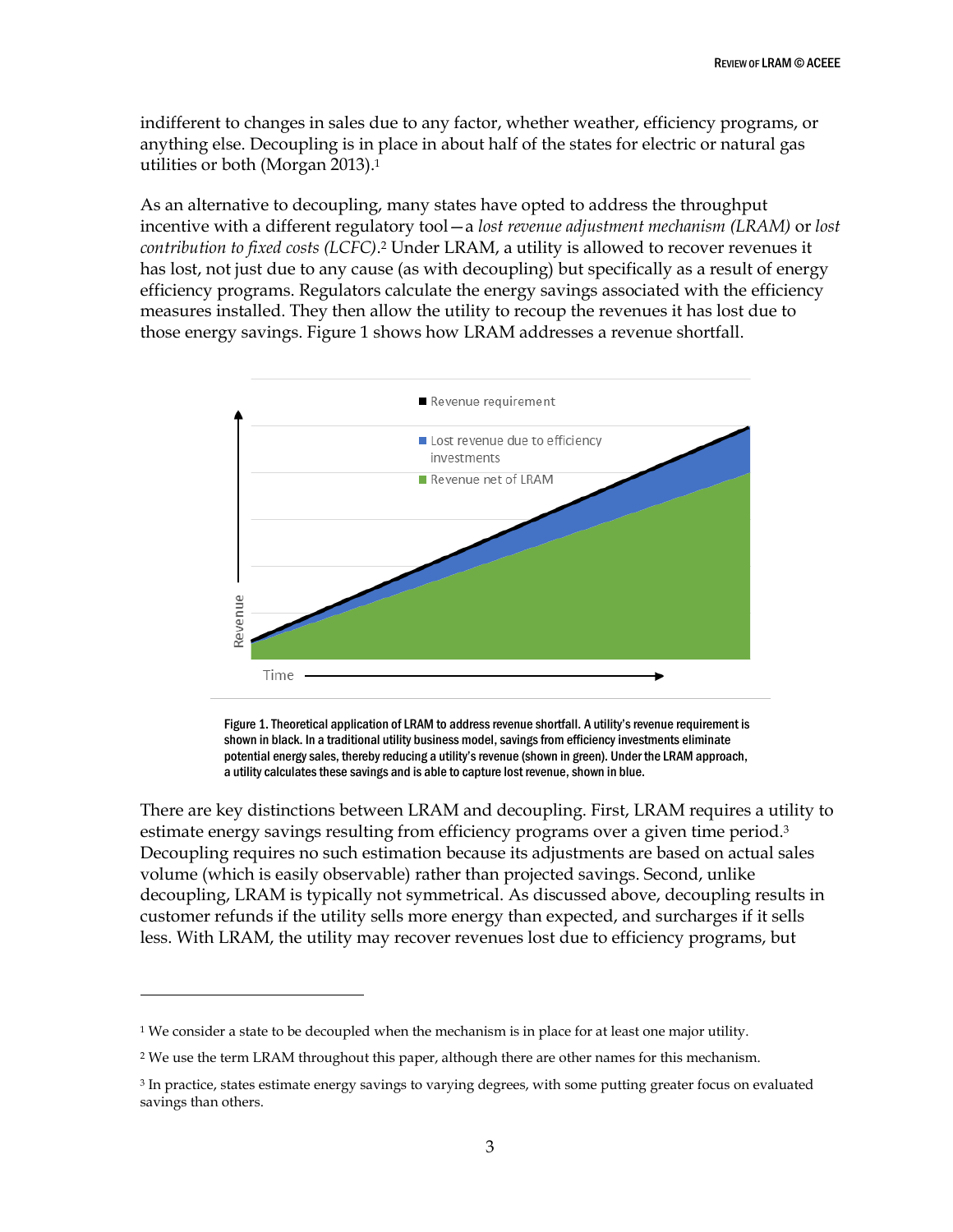regulators do not make adjustments if the utility sells more energy than predicted in the test year. Figure 2 illustrates the potential for over-earning built into the structure of LRAM.



Figure 2. Potential problem with LRAM if sales are above forecast after energy efficiency programs are enacted. The dark green area is revenue above what was predicted in the test case. By evaluating savings generated through efficiency, utilities are often still able to recover the total amount of lost revenues shown in blue, even the portion above the revenue requirement.

Unlike decoupling, then, LRAM does not completely remove the link between a utility's sales and its revenues. As can be seen in figure 2, a utility could have the incentive to boost sales above the level originally forecast to allow recovery of authorized revenues beyond the revenue requirement. Some states have tried to design LRAM policies to address this issue. For example, in Nevada, utilities are explicitly prevented from over-earning and in recent years have refunded excess revenues to customers.

One more initial point should be made about LRAM. This mechanism does not reimburse utilities for the cost of energy efficiency programs; rather, it makes them whole for revenues they have lost as a result of selling less energy. Analysts should not regard LRAM as a cost of energy efficiency, and they should not include it in cost calculations, for example when they compare the cost of energy efficiency with that of other resources. This mischaracterization becomes especially misleading when LRAM dollars compound over time if there are long intervals between rate cases. We discuss this issue in the section below on the "pancake effect."

## <span id="page-11-0"></span>*LRAM IN THE STATES*

In recent years, many states have adopted the LRAM approach to address utilities' throughput incentive. In 2011, an ACEEE paper detailed the experiences of several states with LRAM in place (Hayes et al. 2011). The authors found 13 states with current or pending LRAMs for at least one electric or natural gas utility, but only 4 states with more than a year of experience. Since that time, more states have adopted this type of regulatory mechanism,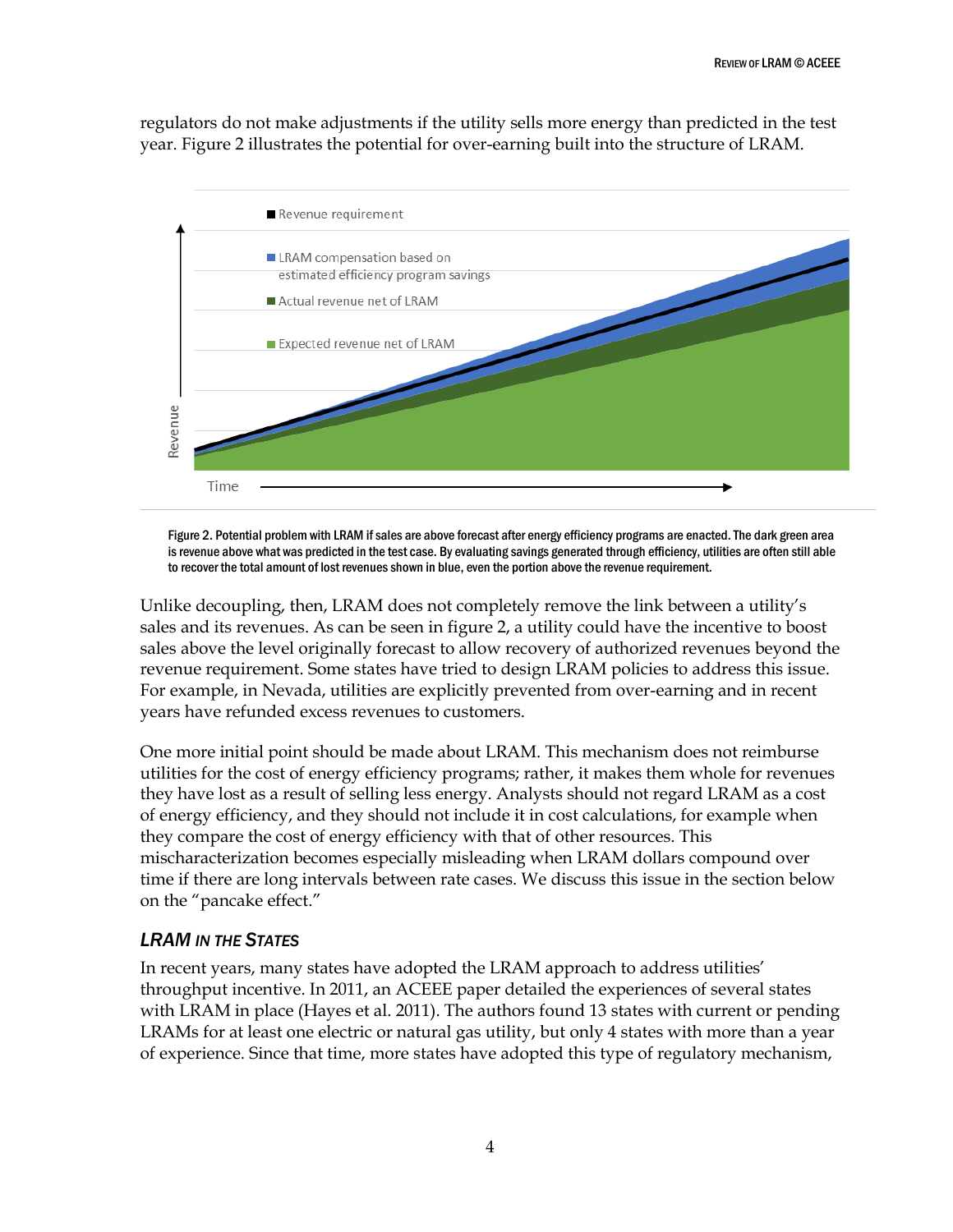

and many have had several years of experience. Currently, 17 states have LRAMs in place for at least one major electric or gas utility (figure 3). 4

Figure 3. States with at least one utility with an LRAM currently in place. Note that decoupling or other rate adjustment mechanisms may also be in place for some utilities in these states. In Connecticut, CL&P, the only electric utility in the state with an LRAM, included a decoupling mechanism in its most recent rate case.

ACEEE tracks LRAM and decoupling policies through its *State Energy Efficiency Scorecard*. 5 Information on utility business models is also maintained in the ACEEE State and Local Policy Database.<sup>6</sup> However we have not examined these policies in detail since 2011 (see Hayes et al. 2011). This report expands on our prior research, describing state experiences to date and detailing the outcomes. We describe the current landscape of lost revenue adjustment across states, summarize the available data, discuss our results, and offer recommendations.

# <span id="page-12-0"></span>Methodology

 $\overline{a}$ 

To begin research for this report, the authors sent a questionnaire to public utility commissions in each state with an LRAM in place (see Appendix C). We asked commission staff to submit both qualitative and quantitative data on mechanisms in place for electric utilities, gas utilities, or both. In total, we distributed 24 questionnaires. Through the data collection process, we learned that six states had policies that did not fit our definition of a lost revenue adjustment mechanism. We did not include these states in this report. Four

<sup>4</sup> LRAM is currently pending in Louisiana but has not yet been implemented.

<sup>5</sup> Most recently, see Gilleo et al. 2014.

<sup>6</sup> <http://database.aceee.org/>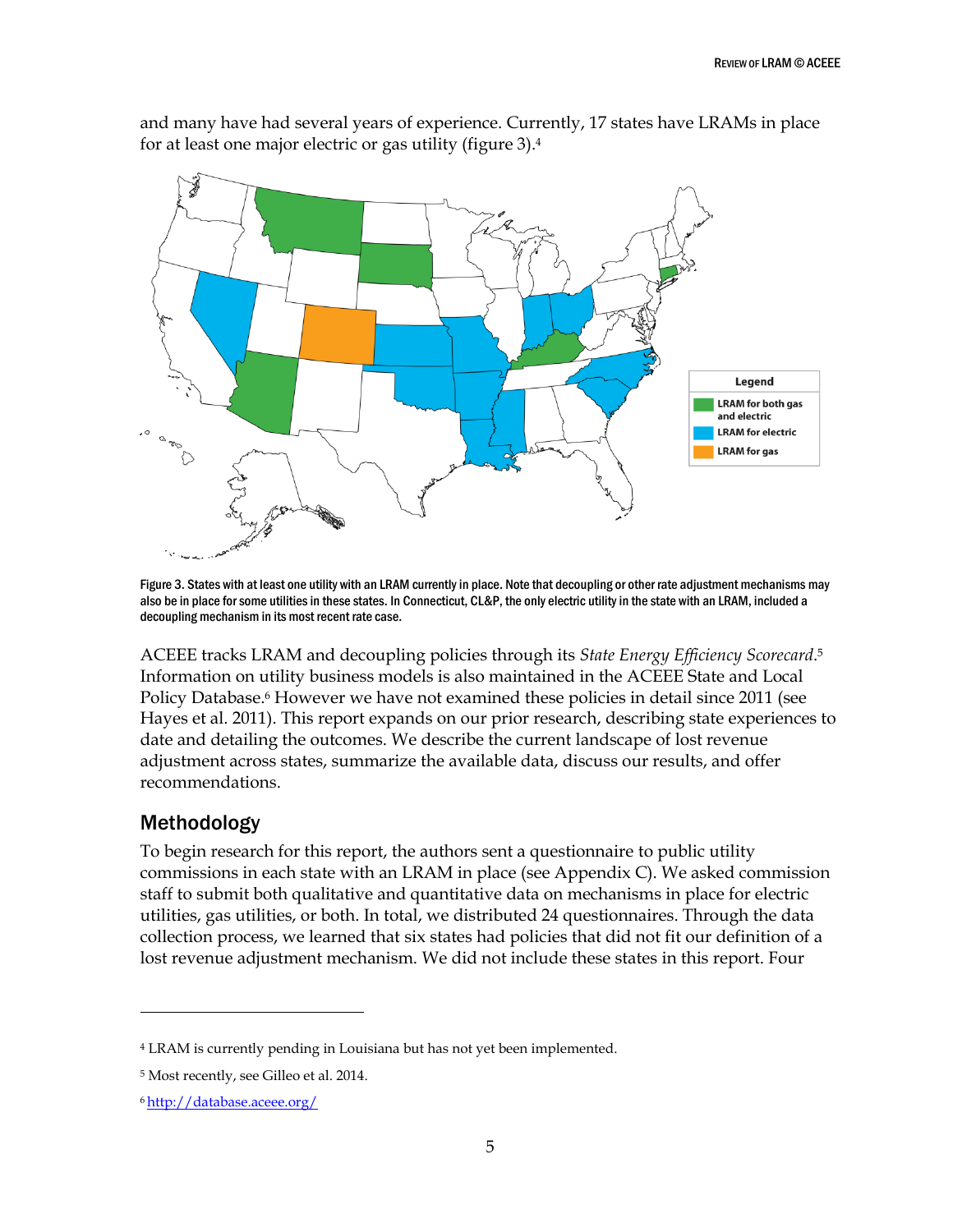states did not complete the questionnaire. Many other states returned the questionnaire but indicated that at least some relevant data were unavailable or unclear.

Using the questionnaires as a starting point, we conducted interviews with states selected to represent a variety of geographical locations and regulatory experiences. Interviews with public utility commission staff, consumer advocates, utility representatives, and efficiency advocates added context to the technical details of the LRAMs in place in each of these states. We also parsed additional information from utility dockets when necessary. Using case studies and the quantitative data available, we developed a set of observations regarding state experiences with LRAMs.

Through this process we found that LRAM is being implemented in a variety of ways across the states. Because of the differences in regulatory structures and true-up timelines and the nuances in spending and savings data submitted, we cannot make apples-to-apples comparisons of dollars awarded under LRAMs. However we do present quantitative data where they are available to illustrate both trends and variation.

Each state profiled in this report treats lost revenue differently. While quantitative data are useful for understanding patterns and variances, it is also important to understand the subtleties of both policy design and policy priorities in each state. In the sections below, we describe state experience with LRAM, discuss our findings, and offer recommendations.

# <span id="page-13-0"></span>LRAM: History and Current Practice

# <span id="page-13-1"></span>*HISTORICAL PERSPECTIVE*

Lost revenue adjustment mechanisms are not new. In the 1980s and early 1990s, several states enacted policies allowing utilities to recover revenues lost from energy efficiency programs. However state experience with LRAM during this period was fraught with long and contentious proceedings. LRAM led to price increases, and lost revenue dollars recovered approached the amount of total dollars invested in energy efficiency (Hayes et al. 2011). These issues led many states to abandon the policy.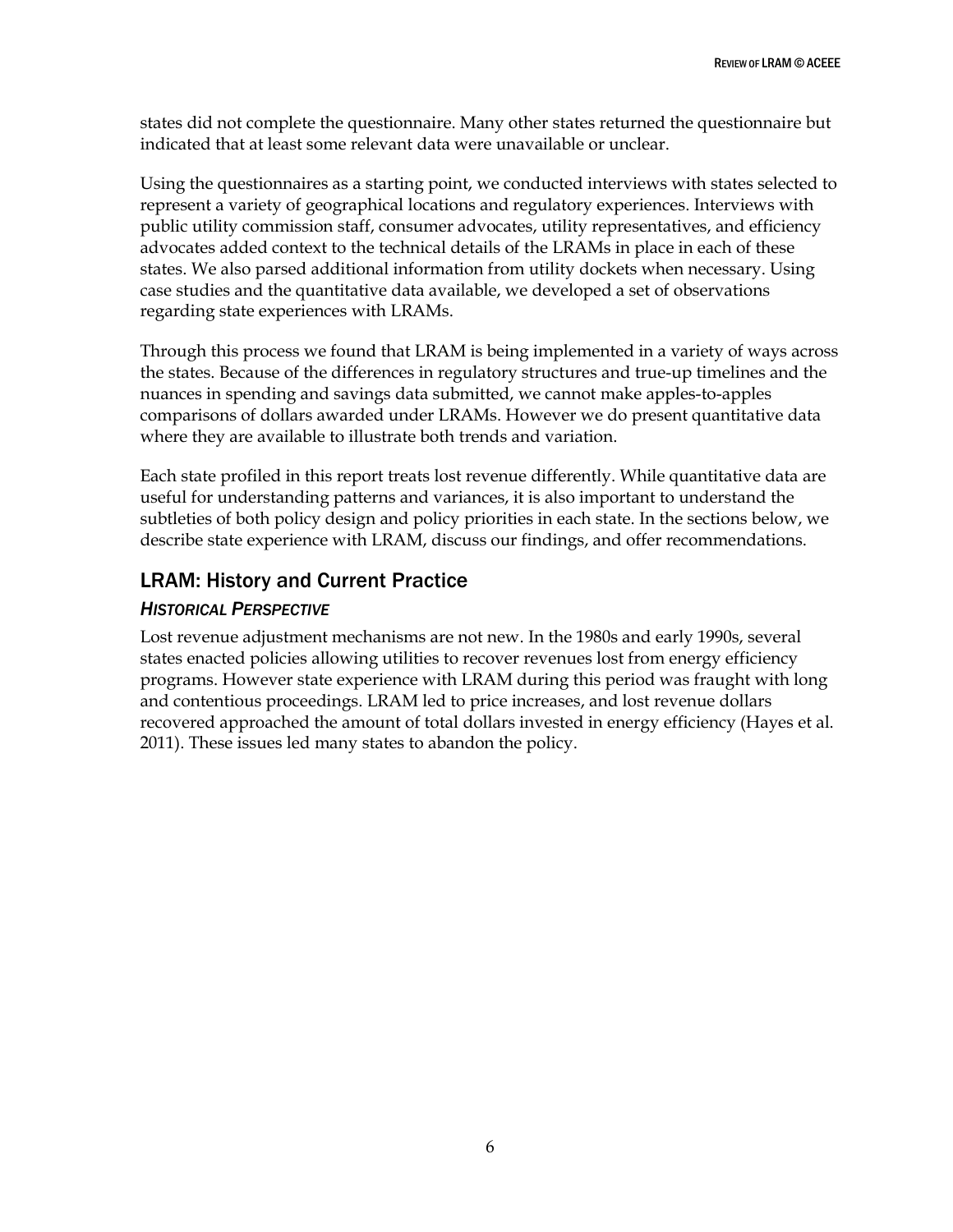#### Historic Example: Minnesota

A prominent example of issues associated with lost margin recovery can be found in Minnesota, where an LRAM policy adopted for the state's electric utilities in 1991 was creating rapidly escalating LRAM costs for ratepayers. Due to the accumulating lost revenues between rate cases (see the discussion of pancaking that begins on page 11 of this report), the cost for lost revenues to ratepayers in 1997 was equivalent to 60% of the energy efficiency program costs, and climbing. In a filing to the Minnesota Public Utilities Commission (MPUC), the Minnesota Department of Public Service (MDPS) cited the following concerns in Docket No. E002:

- The period between rate cases is much longer than that envisioned when [the lost margin policies] were approved, significantly increasing the level of lost margins accrued.
- Lost margins increase rates without any tangible benefit to ratepayers.
- True lost margins are shrinking because, in the long run, "fixed" costs become variable costs.
- Utilities have growing opportunities to sell their saved energy on the wholesale market.

## The MDPS noted:

[I]t has now been 12 years since Otter Tail Power filed a rate case, 5 years since NSP-Electric filed, 4 years since Minnesota Power filed, and 3 years since Interstate filed. The frequency of rate cases is an important issue. The longer time lag has increased lost margins significantly, thereby raising the costs of electric utilities' DSM investments to ratepayers.

The MDPS added, "Clearly, [lost margin recovery was] intended to compensate utilities for shortterm revenue losses between relatively frequent general rate proceedings. They were not intended to provide long-term windfall gains to shareholders."

For the state's largest utility (Northern States Power), while the energy efficiency program budget actually declined somewhat from 1994 through 1997, the annual lost revenue recovery increased eightfold over that time period. The MDPS recommended ending the LRAM policy after that case, and the MPUC subsequently agreed (Docket No. E002/M-98-443).

Despite the outcomes in the 1980s and 1990s, in recent years a number of states have again begun to adopt LRAM as a tool to encourage energy efficiency. The policy is meant to address utilities' concerns about revenues lost (contributions to fixed costs) as a result of customer energy efficiency programs. ACEEE's previous review of LRAM (Hayes et al. 2011) found that although the use of LRAM was increasing, there were limited data available to assess both the types of approach and the outcomes. The report also noted that no standard approach to implementation of an LRAM had emerged. Several years later, we see that the variation in these policy mechanisms is just as great. In Appendix A, we outline the details of lost revenue adjustment mechanisms currently in place in the United States.

Our research also brought to light several states where it was unclear whether a policy could be categorized as an LRAM. For example, Georgia allows utilities to earn an "additional sum," and its state code directs the utilities commission to "consider lost revenues…between the utility and its retail customers." While there had been some question as to whether Georgia's additional sum included the recovery of lost revenues, state contacts preferred to describe their regulatory mechanism as something closer to a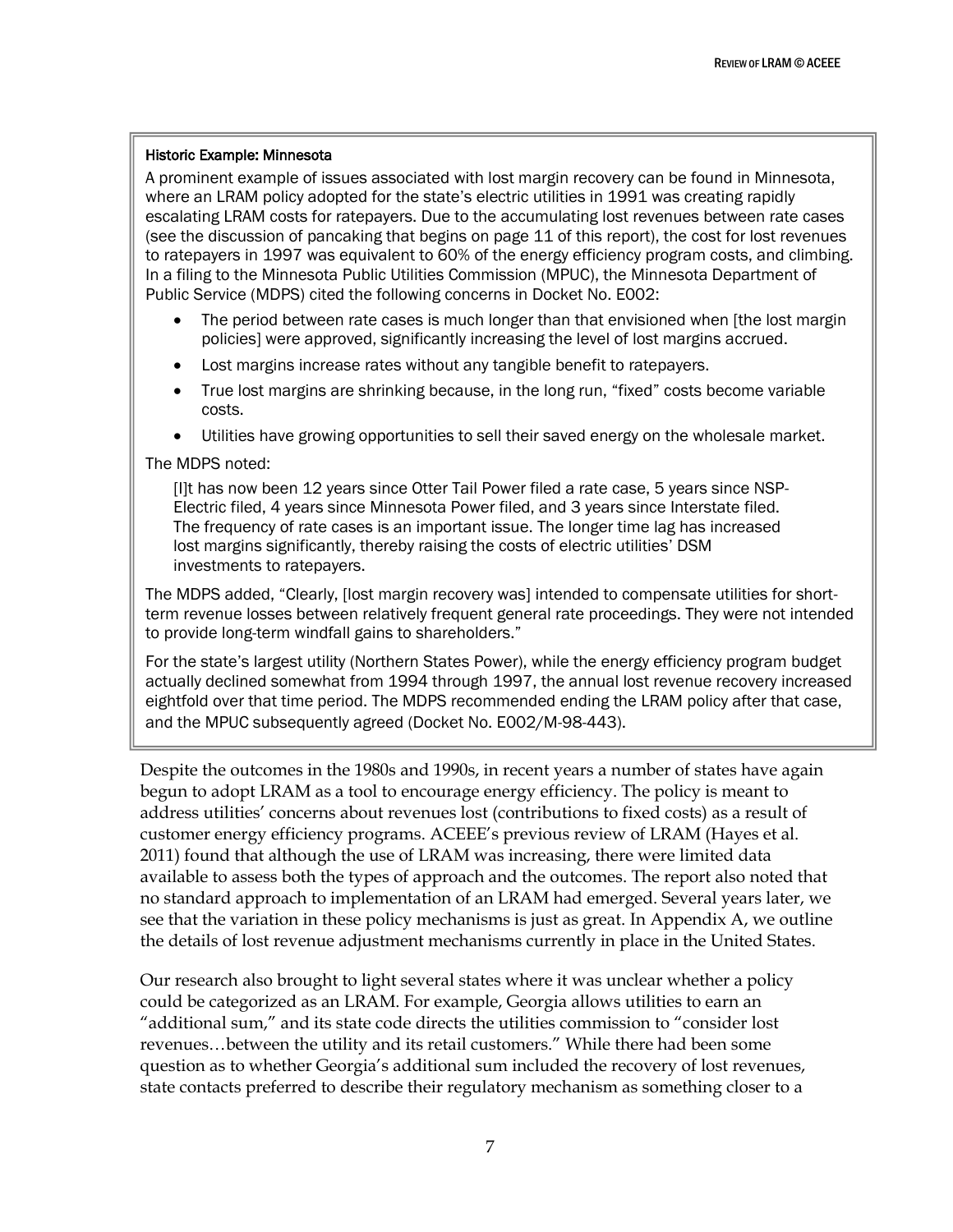performance incentive.<sup>7</sup> Alabama's Rate Stabilization and Equalization (RSE) Mechanism also is similar to an LRAM, although its purpose is to smooth customers' rates rather than remove the throughput incentive. We did not include Alabama's RSE or Georgia's additional sum calculation in this study. Wisconsin had a pilot program similar to Alabama's RSE from 2009 to 2013 and is likewise not included in this study. The mechanism captured over- and under-collections of Wisconsin Public Service Company's gross margin due to any cause, based on the number of bill counts. We also did not include Wyoming in our analysis of LRAMs. Wyoming does have a mechanism in place that allows Montana Dakota Utilities to recover lost revenues, but this mechanism applies only to load management programs. Since the LRAM does not apply to energy conservation efforts, we omitted it from our analysis.

Other states have had LRAMs in place in the past but have since eliminated these policies, opting instead to allow utilities to meet revenue requirements through decoupling or other rate design methods.<sup>8</sup> We did not include such states in our research for this report, focusing instead on policies currently being implemented.

## <span id="page-15-0"></span>*BY THE NUMBERS*

 $\overline{a}$ 

We asked states to submit information on lost revenue dollars eligible for recovery by utilities in the two most recent program years, along with information on program costs and annual savings from energy efficiency programs for each of those years. Not all states were able to provide this information. In total, we received data covering 32 utilities in 17 states, most outlining program expenditures, annual savings, and eligible LRAM dollars in years 2012 and 2013, with a few results from 2011 and 2012. Figure 4 shows eligible dollars for recovery from lost revenue associated with electricity efficiency programs. <sup>9</sup> LRAM dollars are normalized over electricity savings.

<sup>7</sup> See Nowak et al. (2015) for more information on Georgia's and other states' performance incentives.

<sup>8</sup> For example, Hawaii terminated its LRAM mechanism in 2010 in favor of decoupling. Minnesota recently approved a decoupling mechanism.

<sup>9</sup> Note that in certain states, utilities may not *actually* recover all eligible dollars. For example, in Nevada, utilities are instructed to return lost revenue dollars to ratepayers after exceeding revenue requirements.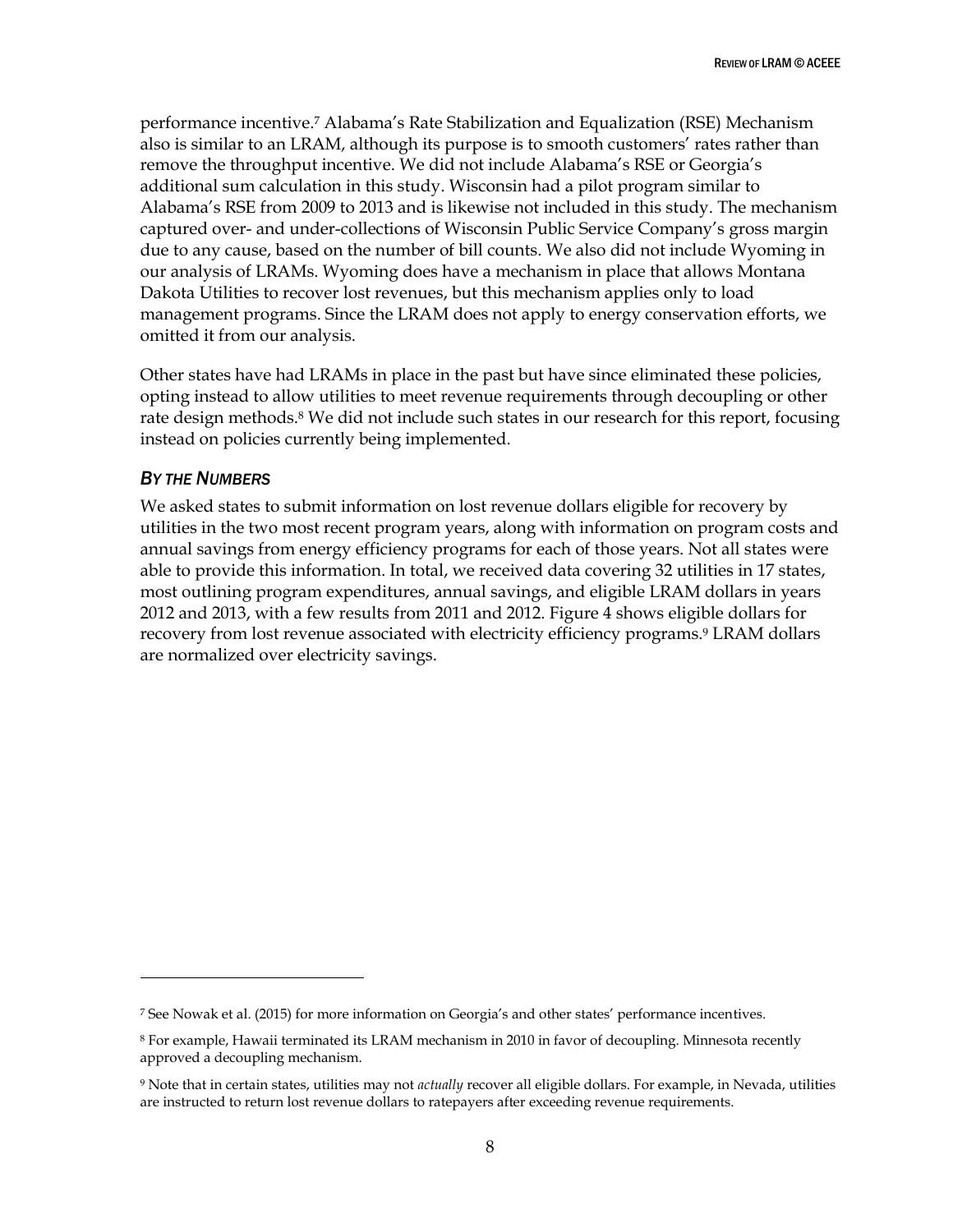



The amount utilities were eligible to recover per unit of electricity saved ranged from \$0.02 per kWh to \$0.13 per kWh, with a median of \$0.05 per kWh. This range speaks to several factors that may influence LRAM collection:

- Different rate structures put varying amounts of rates in fixed and variable charges. The more that bills vary with consumption, the higher the LRAM rate will be.
- A utility's fixed charges also play a large role. Some utilities are vertically integrated, so LRAMs capture generation fixed costs. Other states have distribution-only utilities, so customers are not assessed generation-related fixed costs in LRAMs.
- States also have different limits in place for the time over which a utility may collect LRAM dollars for a given program year. In some cases, regulators were not able to say definitively that LRAM dollars were associated with a particular year's programs. In such situations, it is possible that recovery is also associated with additional savings from previous programs, making recovery amounts seem artificially high in comparison with energy savings.

Figure 5 shows eligible dollars for recovery of lost revenues associated with natural gas efficiency programs. LRAM dollars are normalized over natural gas savings.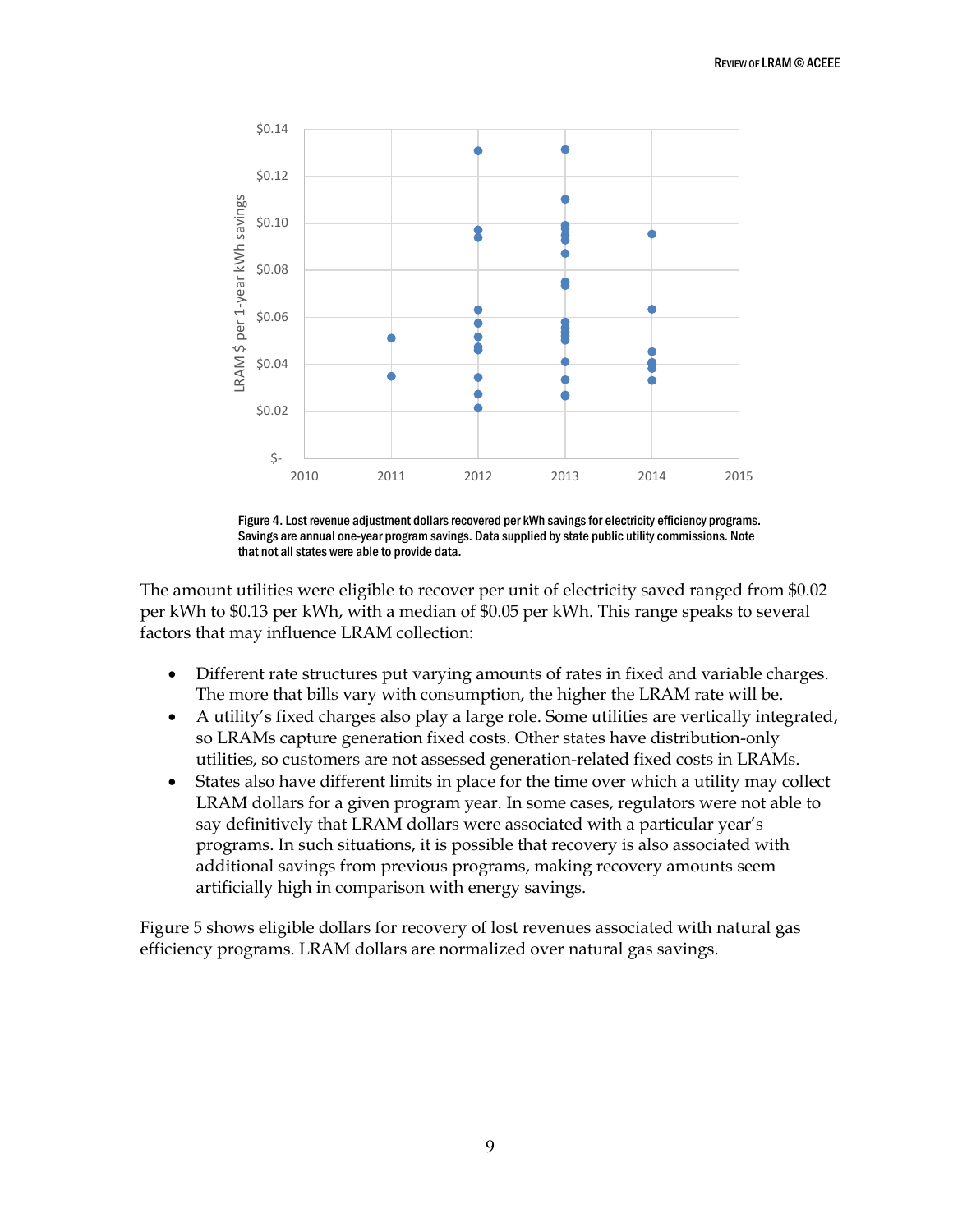

Figure 5. Lost revenue adjustment dollars recovered per therm savings for natural gas efficiency programs. Savings are annual one-year program savings. Data supplied by state public utility commissions.

As with LRAM dollars associated with electricity efficiency programs, we see notable variation in LRAM dollars eligible for recovery per unit of natural gas savings. Eligible recovery amounts range from \$0.09 per therm up to \$0.33 per therm, with a median of \$0.19 per therm. Here too, differences in base rates may play a role. The inability to separate total lost revenues to show the amount associated with individual recovery years may also inflate figures.

The range in LRAM dollars per energy unit is dependent on the fixed costs for a given utility, which vary significantly based on a number of different factors. At their most basic, lost revenues are typically calculated as follows:

#### *Lost revenues = Retail rate – Short-term avoided costs*

Thus, lost contributions to fixed costs are directly dependent on the factors that make up utilities' base rates, and both fixed and variable costs can have an effect on the lost margin. Fixed costs can include investment costs; unavoidable costs of maintaining power plants, transmission lines, and other infrastructure; and other non-avoidable operating costs like personnel (NARUC 2007). These fixed costs may vary for a number of reasons. Simple avoided costs, as shown in the calculation above, typically represent fuel cost, although they are rarely so straightforward in practice. RAP (2011) calls these costs production costs and notes that in addition to fuel, they can include purchased power expenses, operation and maintenance costs, and transmission expenses. These too can vary by utility and region.

A variety of factors can influence lost revenue calculations, both in terms of a utility's overall fixed and marginal costs and in terms of the choices regulators make in designing the lost revenue calculation. Many states include separate LRAM calculations for each rate class. Some states factor in peak demand reductions in addition to changes in overall energy consumption.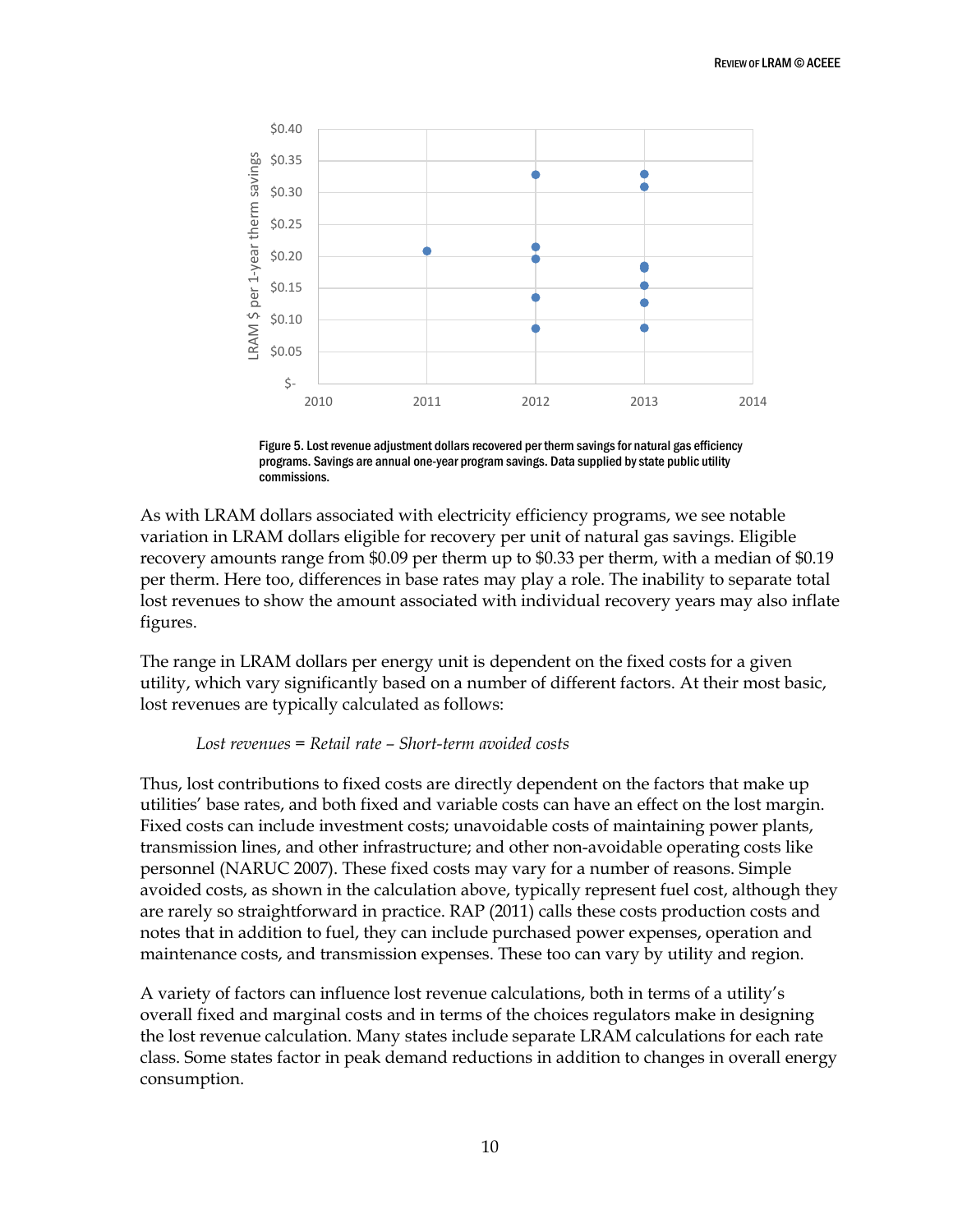Perhaps more telling is the comparison of a utility's program costs to the amount of lost revenue it claims each year. Figure 6 shows how the LRAM dollars recovered annually by electric utilities compare to annual program costs.



Figure 6. Lost revenue dollars eligible for recovery as a percentage of electricity efficiency program expenditures

Among the electric utilities we surveyed, LRAM dollars as a percentage of program costs varied widely. At the low end, dollars collected for lost revenue were equivalent to only about 1% of electricity efficiency program costs in a given year.<sup>10</sup> Median recovery was 25% of annual program costs. However, for one utility surveyed, lost revenues recovered were equivalent to more than 70% of program costs. It is likely that in such cases, several years of recovery were rolled into a single rate case. Thus, the LRAM dollars reported were not completely tied to a single year of efficiency programs, but rather accrued due to savings achieved over multiple years.

## <span id="page-18-0"></span>*THE PANCAKE EFFECT*

 $\overline{a}$ 

As noted above, LRAM dollars are not additional costs of efficiency programs. Rather, they reflect the collection of already authorized utility system fixed costs, and their collection is meant to bring the utility back in line with its revenue requirement. However there is the potential for over-earning under an LRAM if the mechanism is not well designed and closely monitored and if rates are not regularly reset to reflect updated electricity sales forecasts and utility system costs.

Efficiency measures generate savings over time. Absent intervention, and with everything else equal, lower consumption will cause a utility to not collect its fixed costs of providing service until the next rate case. In a rate case, rates are set based on current or projected

 $10$  This result was a for a very small efficiency program. The lowest dollar amount collected for a larger program was about 9% of program costs.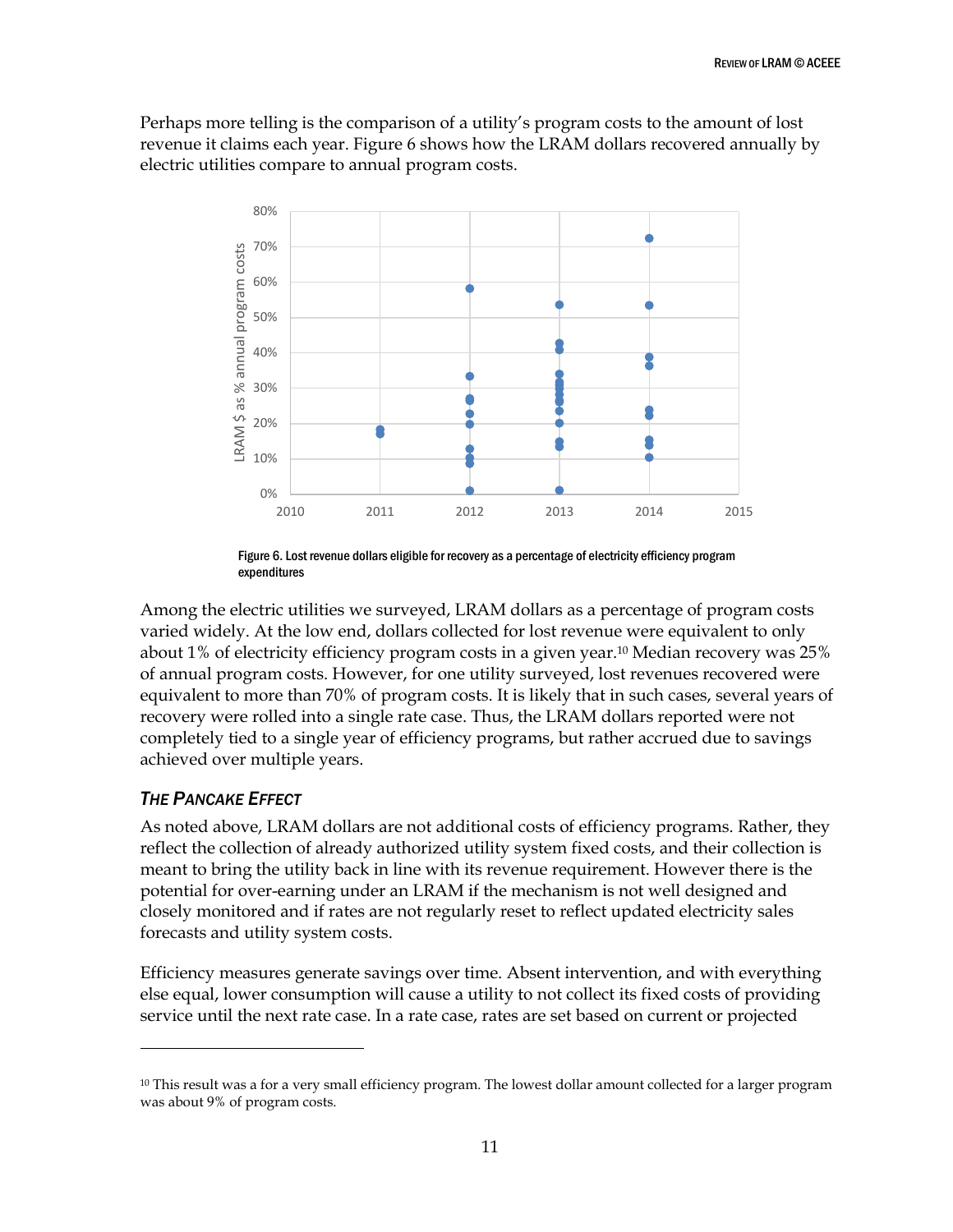future consumption, taking into account already existing energy efficiency. LRAMs make a utility whole in the periods between rate cases. But if rate cases are few and far between, balances in a LRAM account can build up, because each year the utility is capturing the revenue lost not only from measures implemented in that year, but also from energy efficiency measures put in place since the last time rates were set. This so-called pancake effect would impose substantial additional costs on customers if many years pass between program implementation and the next rate case. This hypothetical scenario is illustrated in figure 7.



Figure 7. Scenario in which lost revenues pancake over a five-year period between rate cases. Lost revenues typically reset between rate cases, and rates are recalculated on the basis of a more current test year. For these reasons, timely rate cases help minimize pancaking and over-earnings.

As suggested above, regular rate cases can help minimize the pancaking effect, since regulators and utilities will take the effects of past years' energy efficiency programs into account in their predictions of future sales. States often set requirements stipulating the frequency with which utilities must come in for rate cases and reset lost revenues. Figure 8 shows the length of time, according to our research, that utilities typically collect lost revenues associated with a particular program year.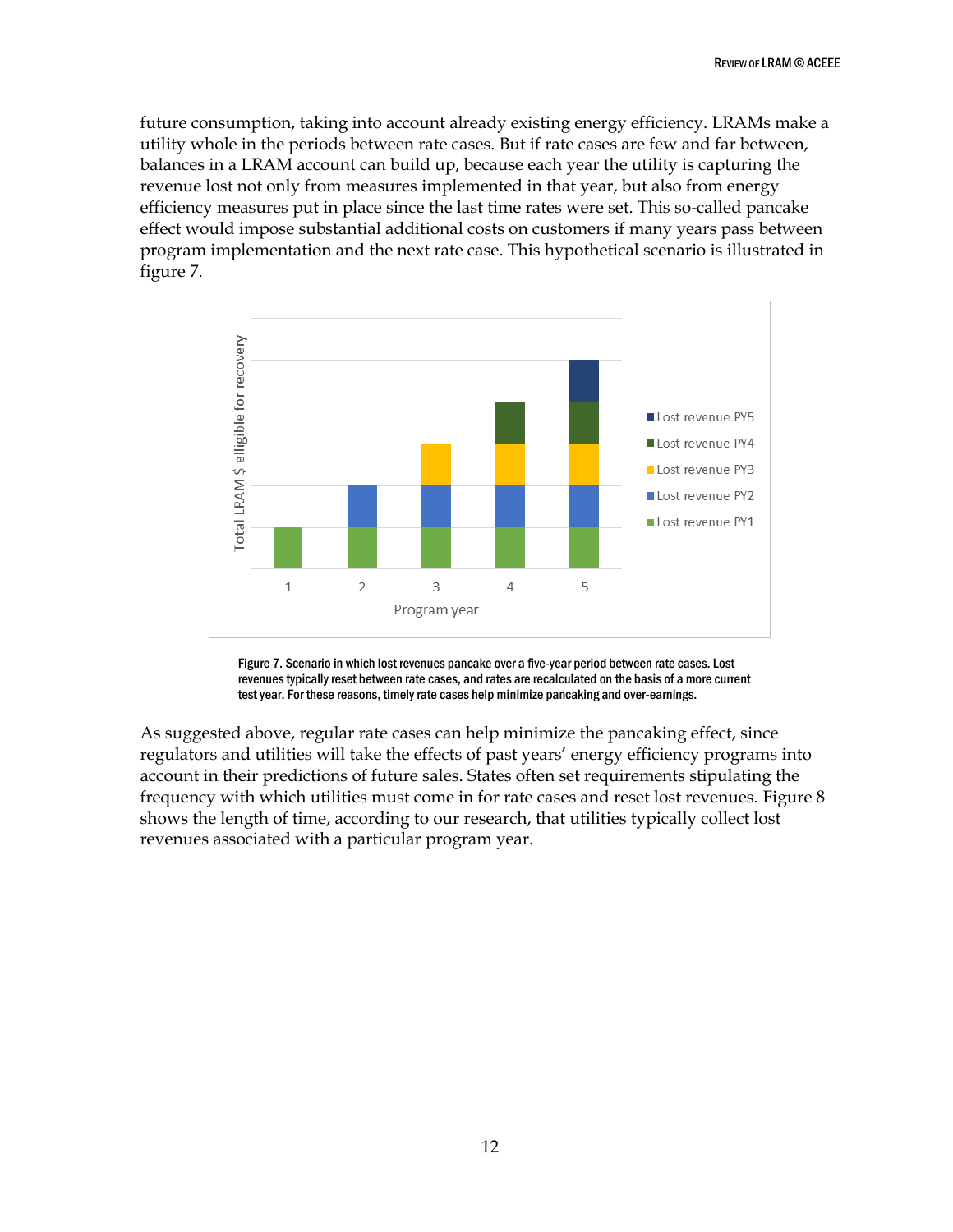

Figure 8. Length of time over which lost revenue are typically recovered for a single program year. Data from state responses.

It is most common for states to limit recovery to one to three years, although many states allow utilities to recover lost revenue for an indefinite period of time, resetting lost revenues during base rate cases. Respondents indicated that in these cases, although rules might not be in place specifying the allowable length of time between rate cases, utilities tend to bring them forward every two to three years. If there is no time limit on recovery of LRAM dollars (or rates are not reset to halt the LRAM collection), those dollar costs can pancake year after year. This has happened in some states, leading to a rejection of the LRAM policy.<sup>11</sup> Only one state indicated that utilities are able to recover lost revenue over the full life of an efficiency measure, regardless of rate cases.

It is also important to note that the pancake effect is an added challenge for regulators. Few regulatory staff were able to parse out lost revenues associated with a particular year's efficiency programs. Since LRAM dollars tend to flow into a single efficiency rider from several years' worth of programs, it can be difficult for regulators to judge the reasonableness of a utility's request for lost revenue. Development of reliable tracking systems is costly in terms of both time and money, and public service commissions are often understaffed and underfunded. Due to these constraints, quantifying the dollars associated with specific program years is often a near-impossible feat.

# <span id="page-20-0"></span>*DOES LRAM FACILITATE GREATER ENERGY EFFICIENCY?*

The fundamental purpose of an LRAM policy is to facilitate greater investment in energy efficiency by a utility. The LRAM is meant to address utility concern about lost contributions to fixed costs due to energy efficiency programs. Data on energy efficiency program performance available from ACEEE's annual *State Energy Efficiency Scorecard* allow

 $\overline{a}$ 

<sup>11</sup> See the Minnesota example above.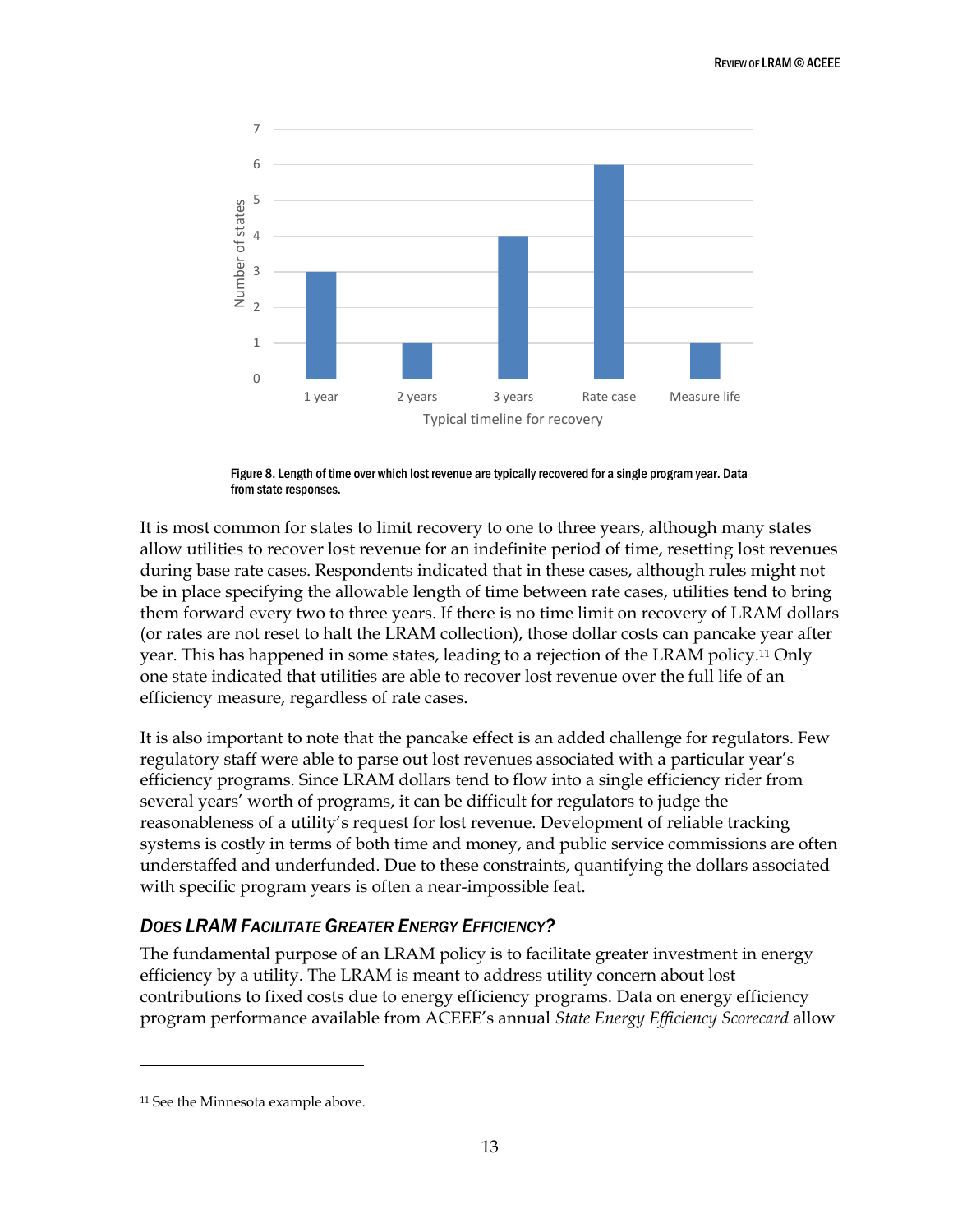us to examine whether electric utility LRAMs are associated with greater energy efficiency accomplishments.

For this analysis we focused on two key indicator variables (energy efficiency spending as a percentage of total revenues, and energy efficiency kWh savings as a percentage of retail sales), using the most recent year (2013) for which complete data were available. Many unique factors in a state or utility will influence utility behavior regarding energy efficiency programs, but it is nonetheless useful to look at how patterns of performance vary across many states under different policy conditions.

Due to a small sample size, we were limited in our analysis and relied on data visualization to make inferences. To begin, we compared states that had an LRAM policy in place for at least one utility in 2013 with states that had no LRAM or decoupling policy in place. (States with decoupling were excluded for the first analysis because decoupling is intended to address the same issue as LRAM.) No clear pattern emerges when comparing efficiency budgets between these two groups of states. While the spread between maximum and minimum budgets is larger for states with no revenue adjustment mechanism, median budgets are about the same (0.85% and 0.95%). Figure 9 shows efficiency budgets for these groups of states.



Figure 9. Efficiency budgets in states with LRAM compared with states having no revenue adjustment mechanism

Figure 10 shows 2013 savings data for this same set of states. Median statewide electricity savings for states with LRAM was 0.55% in 2013, compared with median savings of 0.3% in states with no revenue adjustment mechanism.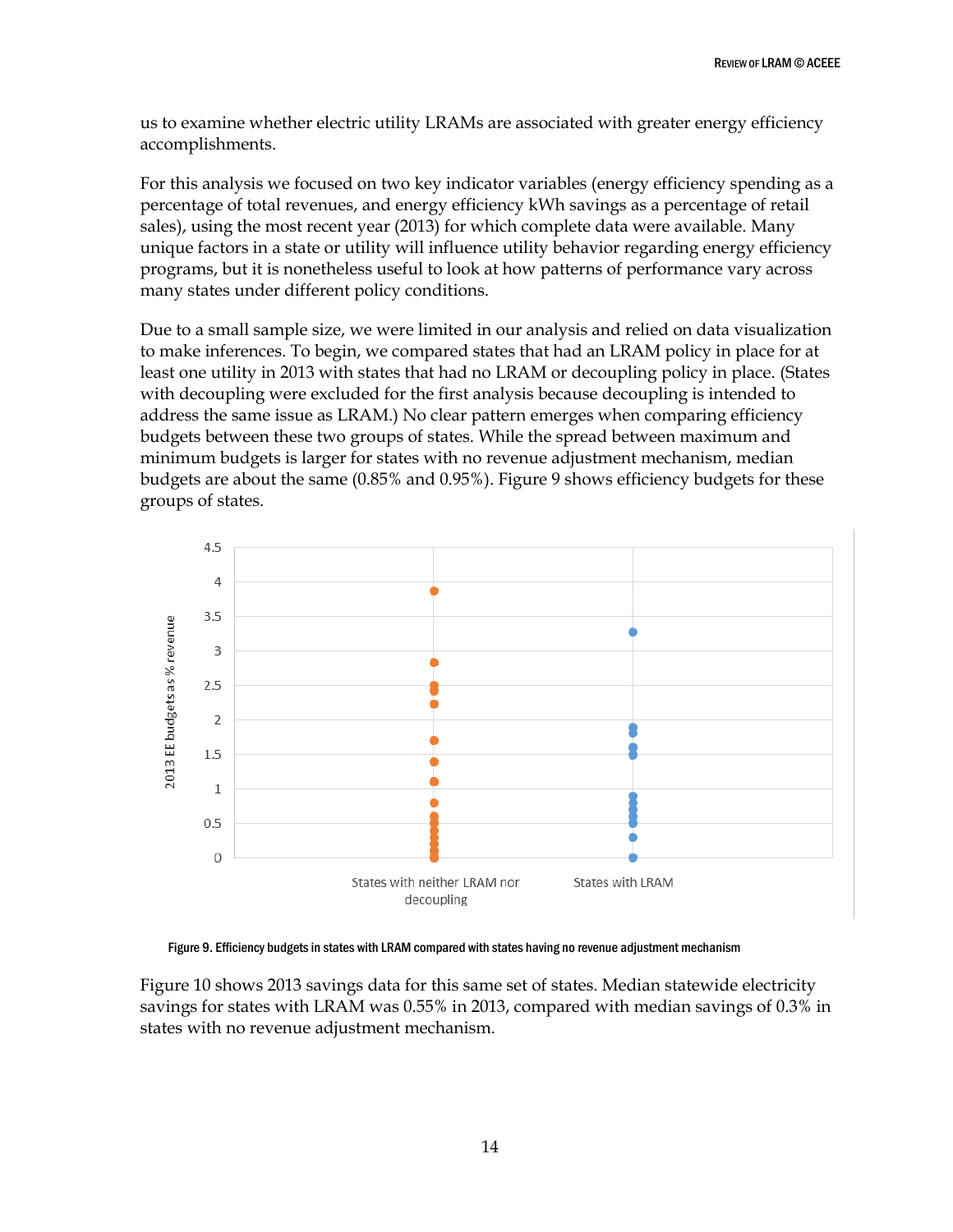

Figure 10. Electricity savings in states with LRAM compared with states having no revenue adjustment mechanism

We then compared states with LRAM against states with at least one electric utility decoupled. Figure 11 shows 2013 electricity efficiency budgets for these states. 12



Figure 11. Electricity efficiency budgets in states with LRAM compared with states that have decoupling

Here, we do see some difference between spending in states with decoupling and those with LRAM. Specifically, states with decoupling appear to be spending more on energy efficiency

 $\overline{a}$ 

<sup>12</sup> States in which at least one utility is decoupled *and* one utility has an LRAM in place were excluded from this analysis.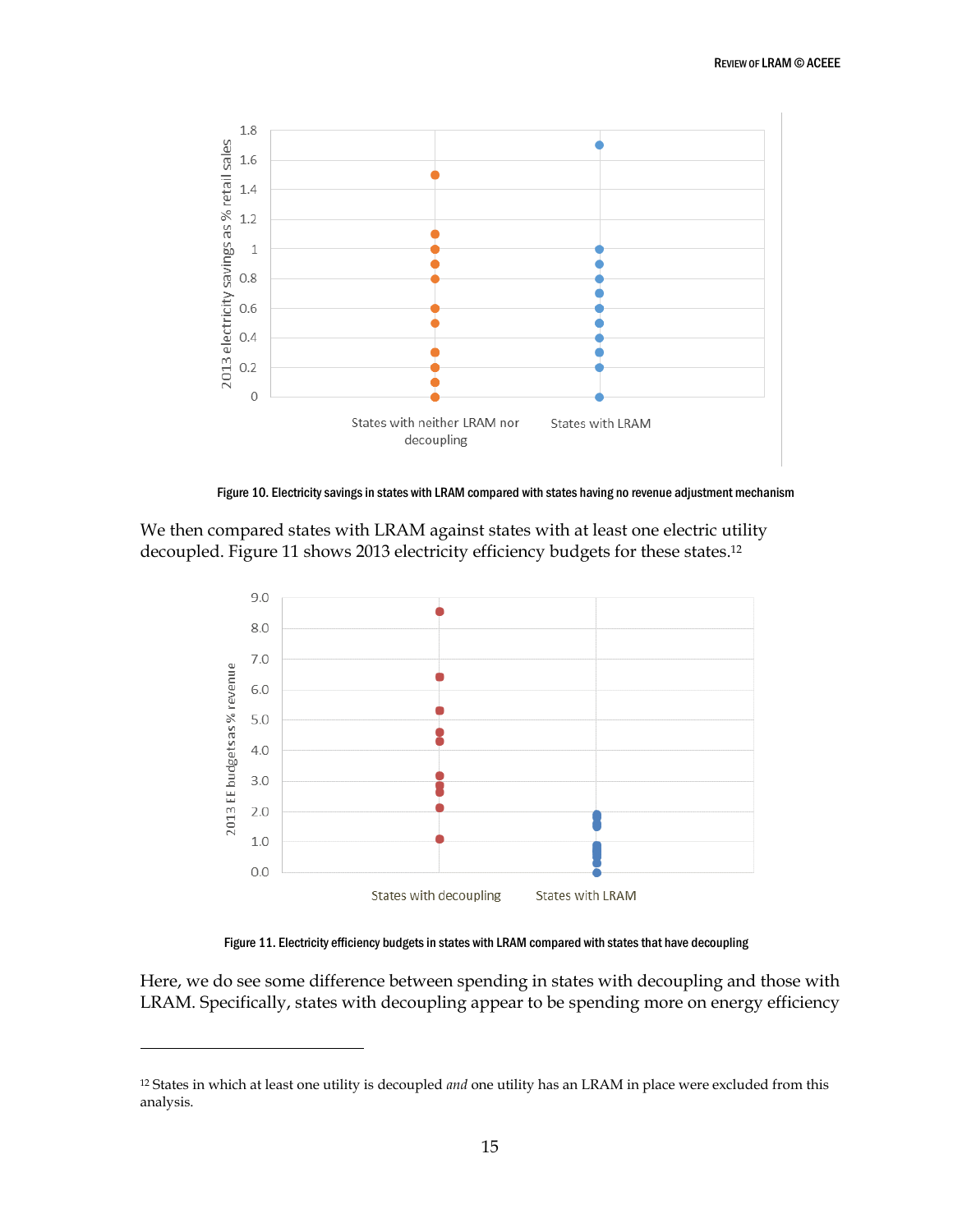relative to revenue. We see a similar pattern in our comparison of electricity savings, shown in figure 12.



Figure 12. Electricity savings in states with LRAM compared with states that have decoupling

Median incremental electricity savings in 2013 was 1.4% for states with decoupling, compared with median savings of 0.5% for states with LRAM, a stark difference. However, it is important to note that all but one of the decoupling states also had an energy efficiency resource standard (EERS) policy in place, which we have found to be the dominant policy associated with greater energy efficiency spending and savings. To control for that factor, we did two additional analyses. First, we looked just at states with an EERS, charting efficiency budgets for states with LRAM and for those with decoupling. Figure 13 shows the results of this analysis, which included only a small set of states.



Figure 13. States with LRAM compared with states with decoupling when an EERS policy is in place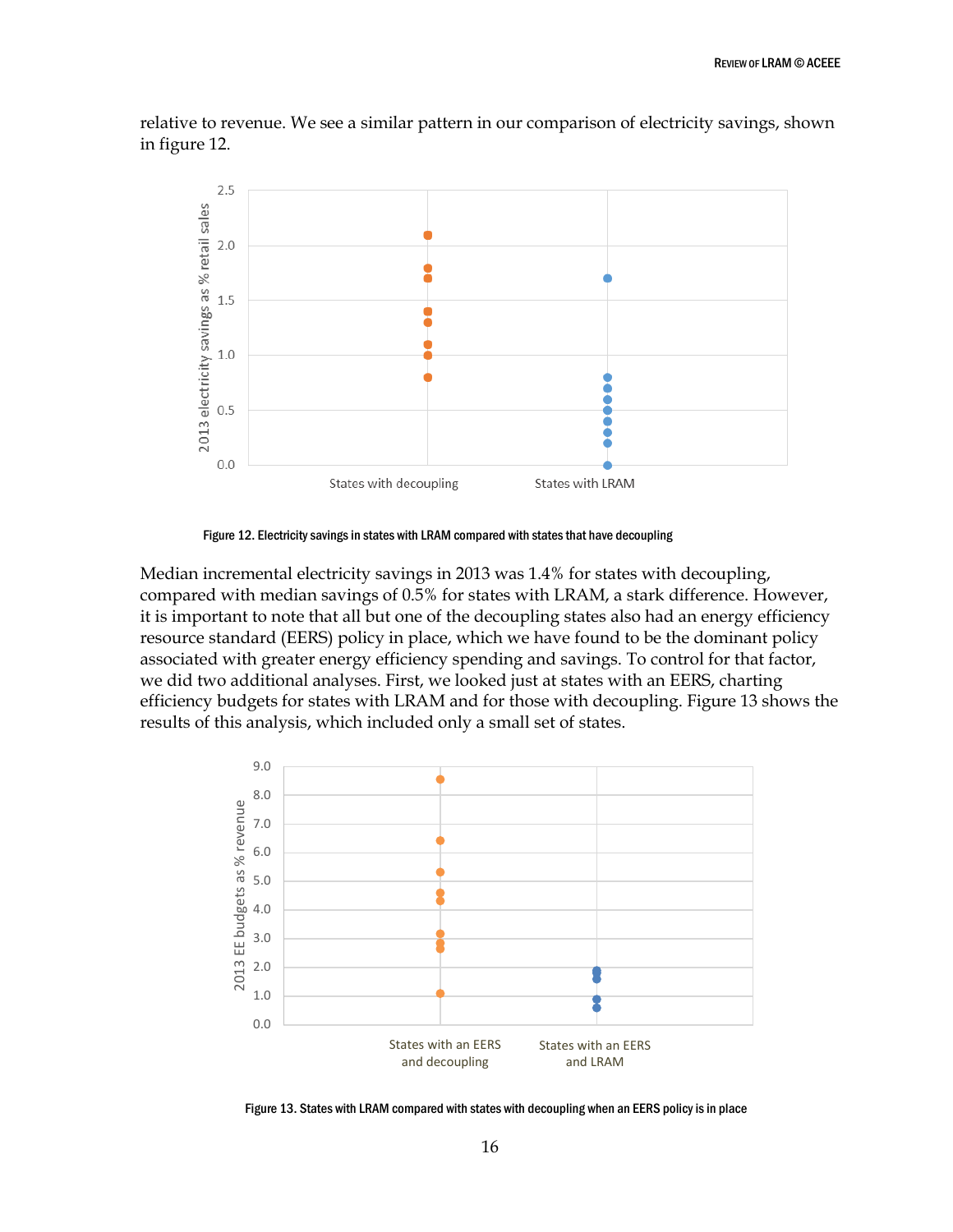

Figure 14 shows the results of this analysis for statewide electricity savings in 2013.

Figure 14. States with LRAM compared with states with decoupling when an EERS policy is in place

Here also, data visualization indicates that when an EERS is in place, states with decoupling tend to have higher electricity efficiency budgets and savings than states with LRAM. However the directionality of cause and effect may be an issue, and other factors could also play a large role, such as specific EERS targets in these states. Year of EERS adoption may also account for some of the variation between groups. Idaho is the only state without an EERS in place to have at least one decoupled electric utility in 2013, so it was not possible to compare budgets for states with decoupling and states with LRAM when no EERS is in place.

These findings are obviously not determinative for every state or utility. Still, the results suggest that, in aggregate, having an LRAM policy is not currently associated with higher levels of energy efficiency effort (program spending) or achievement (energy savings) than can be found in states without an LRAM policy.

## <span id="page-24-0"></span>**Discussion**

In its second incarnation, LRAM appears to face many of the same issues that it did in the early 1990s. In its *National Action Plan for Energy Efficiency* (EPA 2007), the US Environmental Protection Agency (EPA) laid out the following pros and cons of lost revenue adjustment mechanisms:

Pros:

- 1. Removes disincentive to energy efficiency investment in approved programs caused by under-recovery of allowed revenues.
- 2. May be more acceptable to parties uncomfortable with decoupling.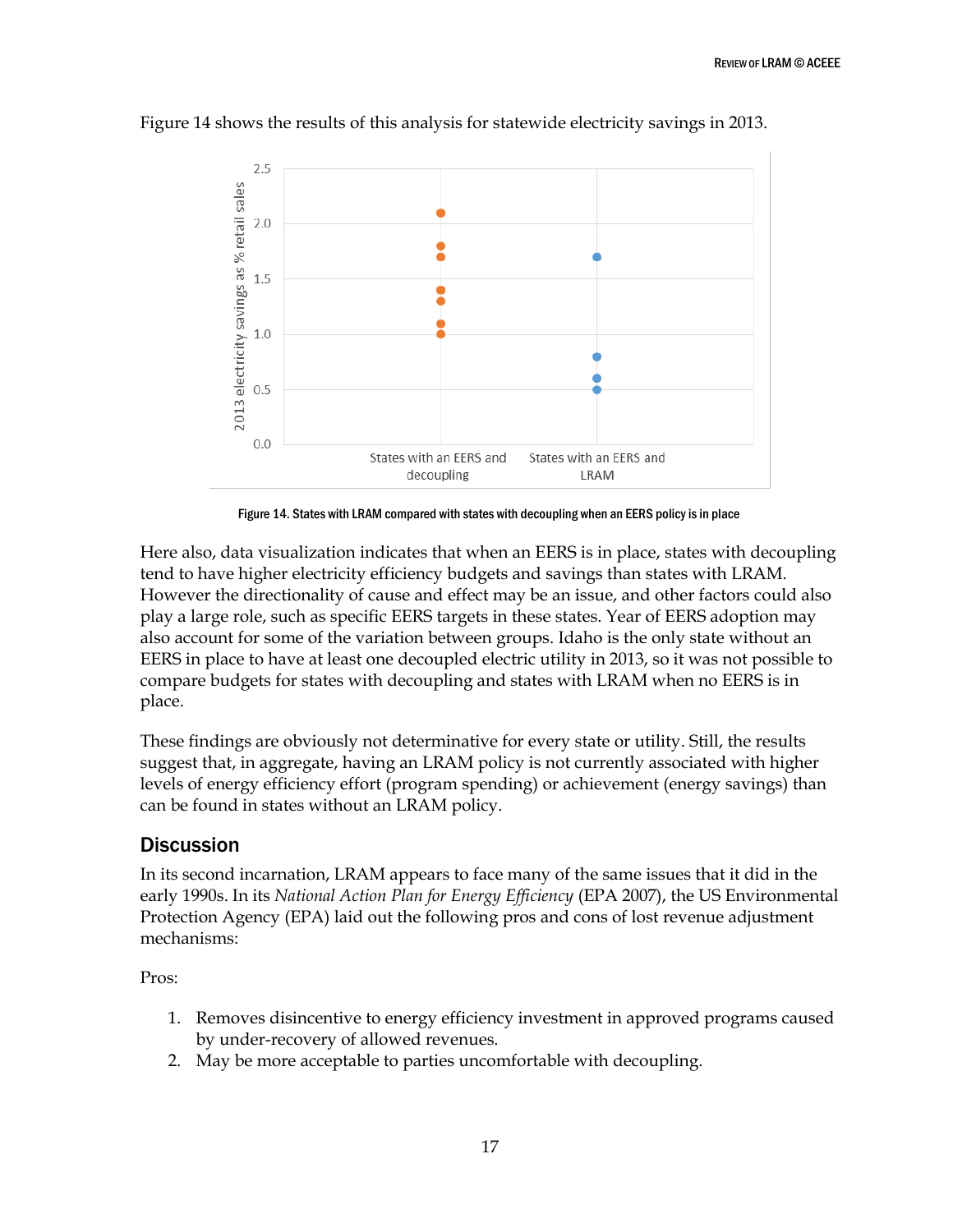Cons:

- 1. Does not remove the throughput incentive to increase sales.
- 2. Does not remove the disincentive to support other energy saving policies.
- 3. Can be complex to implement given the need for precise evaluation, and will increase regulatory costs if it is closely monitored.
- 4. Proper recovery (no over- or under-recovery) depends on precise evaluation of program savings.

The case studies presented in Appendix A further illustrate each of these points. While many states have reported benefits from LRAM policies, many of these same states have also noted the flaws. Moreover, it is not clear that states have been able to strike the necessary balance between accuracy in valuing lost revenues and efficiency in administering the policy. Below, we identify a number of factors that states should weigh in considering adjustments to current policies or deciding whether an LRAM is an appropriate regulatory tool to pursue in the future.

# <span id="page-25-0"></span>*AN LRAM CAN BRING PARTIES TO THE TABLE*

Energy efficiency *does* reduce utility sales, and utilities *should* be able to recover their authorized fixed costs. Decoupling is the simplest way to ensure that a utility meets its revenue requirement even if other factors dampen sales. But in many states, key parties view decoupling unfavorably. <sup>13</sup> Utilities often push back against decoupling proposals because they feel they should be allowed some level of reward for the risks they often must bear.<sup>14</sup> Some consumer advocates have also worked to block decoupling proposals, citing added costs, reduced utility risk at the expense of additional risk placed on consumers, and a general opposition to automatic rate adjustment mechanisms.

In many states, LRAM has been used as an alternative to decoupling to make utilities whole after investments in energy efficiency. Utilities may be supportive of LRAM because there is the potential to accrue revenues beyond the regulator-determined revenue requirement, resulting in pure profit for the utility.<sup>15</sup> Since LRAM expressly requires the calculation of energy savings from efficiency programs and omits other variables like weather, consumer advocates may also feel better about allowing utilities to recoup these costs. While LRAM is a less desirable solution than decoupling, it can bring parties to the table in circumstances where decoupling may not be feasible.

## <span id="page-25-1"></span>*GOOD EM&V IS IMPORTANT*

 $\overline{a}$ 

Allowing utilities to recover the revenues lost due to implementation of efficiency programs necessitates the need for accurate evaluation of programs. In order to prevent overcharging

<sup>13</sup> See RAP (2011) for a complete discussion of the arguments often made against decoupling.

<sup>14</sup> See Vilbert et al. (2014) for a discussion of the impact of decoupling on the cost of capital. The study finds that decoupling is not associated with a decreased cost of capital.

<sup>&</sup>lt;sup>15</sup> Some states have limited lost revenue recovery to prevent over-earning. For example, see the Nevada case study in Appendix B.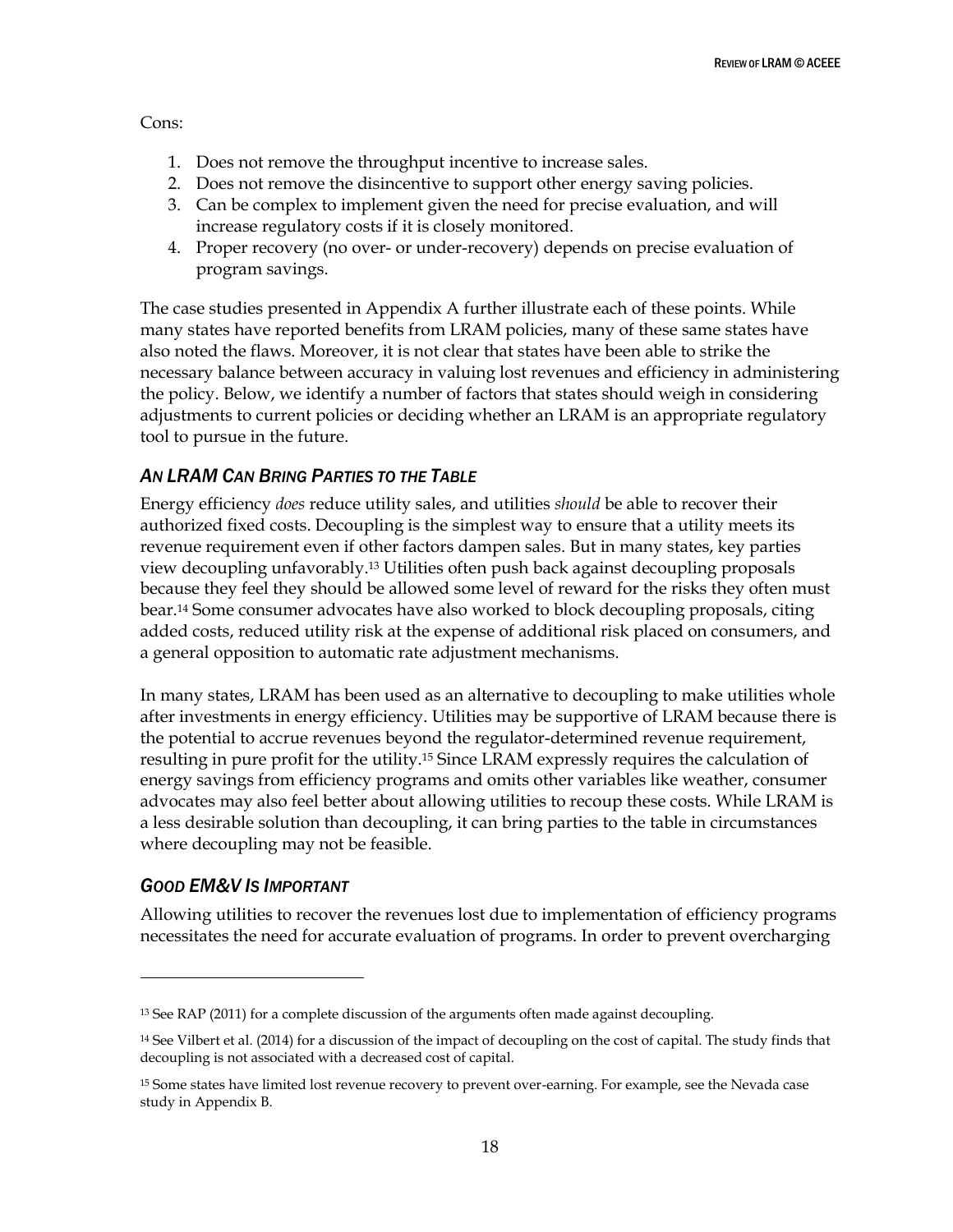customers or undervaluing a utility's lost revenues, utilities and regulators need to get the savings right. Evaluation of savings is controversial in many of the states in which we conducted interviews. Though evaluation procedures were already in place for efficiency programs in many states, when lost revenues were at stake the scrutiny became far greater.

Key parties were reticent about evaluation methods for a variety of reasons. Consumer advocates in some states were wary of "estimations" of savings, saying that it was impossible to judge whether savings were actually achieved. Commissions also noted that changing evaluation methodologies led to lengthy back-and-forth exchanges between utilities and regulatory staff. Ultimately, evaluation procedures do rely on some level of sampling, statistical analysis, and estimation. There may be additional difficulties in states with net savings requirements, as evaluation efforts need to not only focus on engineering estimates but also project what would happen in the absence of programs. <sup>16</sup> Since it is impossible to weigh the results of efficiency programs against a hypothetical (i.e., electricity consumption absent utility-run efficiency programs), it is important that all parties understand and agree to evaluation procedures. The evaluation process should be rigorous and transparent, with appropriate checks along the way.

In a few states we surveyed, there was little oversight of evaluation methods or results by the utility commission. While this led to efficient, uncontested rate case and demand-side management (DSM) proceedings, it also eliminated an important checkpoint for accuracy. We found very few examples of states that had reached a middle ground between accuracy and efficiency. Including stakeholders in discussions of evaluation procedures, setting clear evaluation and reporting guidelines for utilities, and including independent evaluators in the process may help states find this balancing point. Finally, evaluation techniques continue to improve and evolve as new technologies open the door for real-time analysis of certain program types. Embracing these technological innovations may simplify and streamline EM&V processes.

## <span id="page-26-0"></span>*TIMING MATTERS*

 $\overline{a}$ 

Timing is critical to precise, efficient implementation of an LRAM. Since energy efficiency program decisions and rate-making decisions are necessarily intertwined in states with an LRAM in place, having these two functions occur at the same time can help streamline processes. In many of the states we spoke to, all parties expressed the difficulty of dealing with lost revenues when rate cases were dealt with separately from DSM decisions. In some states, this increased the number of true-ups needed to recover a single program year's lost revenues. It also ate away at staff time. Several other states with multiyear experience implementing an LRAM had adjusted timelines for rate-making and DSM decisions so that the two proceedings occurred jointly.

While timing of rate cases and DSM proceedings is important from a logistical standpoint, perhaps more important from a financial standpoint is the time between rate cases. Since

<sup>&</sup>lt;sup>16</sup> Net savings calculations factor in the impacts of free riders and spillover on efficiency programs. Therefore, not all savings calculated using engineering estimates may be attributed to a utility. Net savings are often about 90% of gross savings (Gilleo et. al 2014), but these ratios can vary greatly from state to state.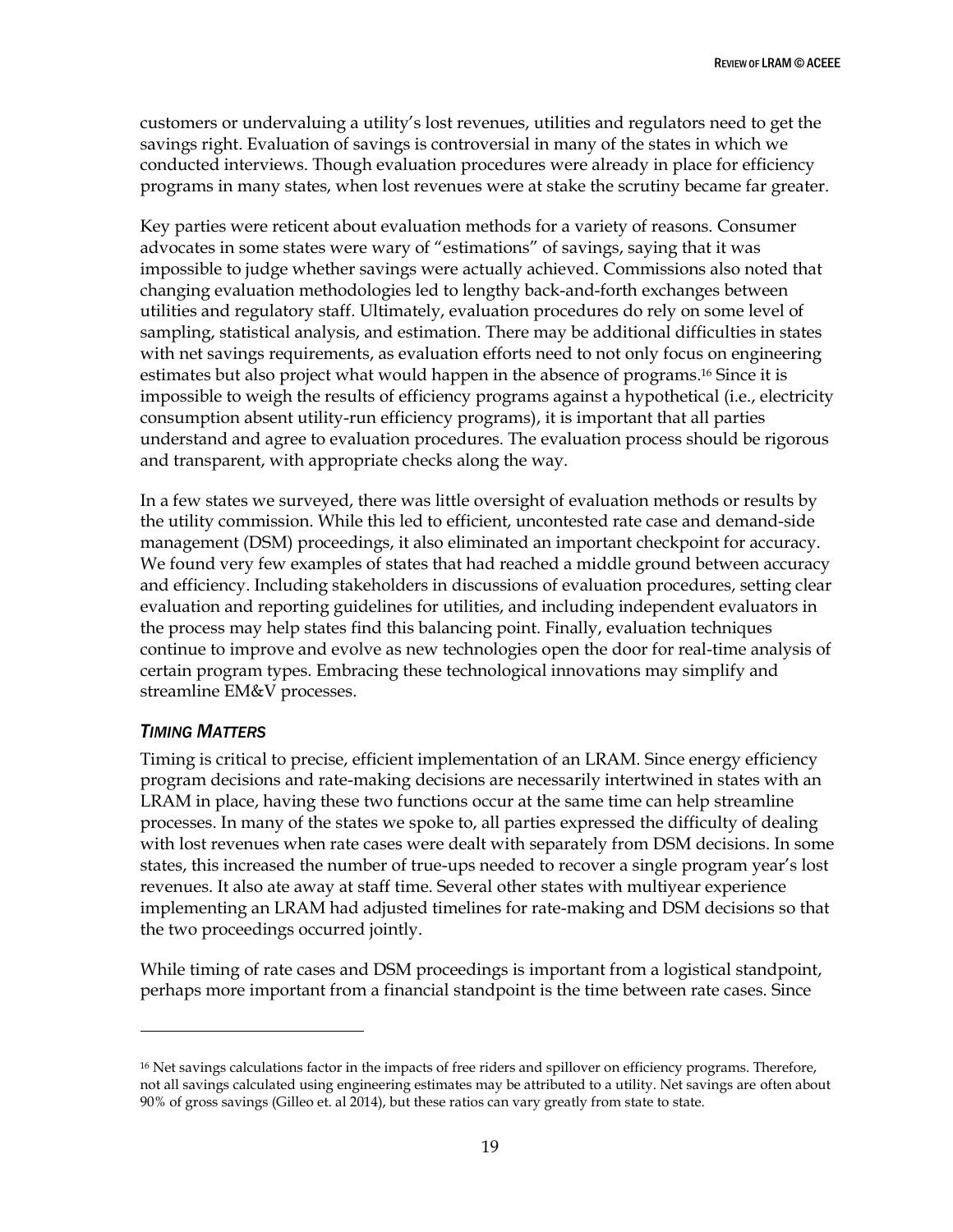adjustments to lost revenue rely on a test year, the more up to date these test cases are, the more accurate the calculation of lost revenue can be. Frequent rate cases also avoid the issues associated with pancaked savings, as discussed above. When revenue adjustments are made infrequently, the result is a large sum of money passing from consumers to utilities. Whether or not this transfer is legitimate, the impression it creates can be a matter of contention among utilities, regulators, and consumer advocates. Policies that cap lost revenue to two or three years can avoid this problem.

# <span id="page-27-0"></span>*AN LRAM ALONE WILL NOT FULLY INCENTIVIZE EFFICIENCY*

Lost revenue adjustment is just one (optional) approach to aligning utility incentives with investment in energy efficiency. While the lost revenue adjustment can help make a utility whole by compensating it for reduced energy sales, it will do little to *encourage* investment in energy efficiency unless combined with other policy levers. Our analyses indicate that having an LRAM policy itself is not currently associated with higher levels of energy efficiency effort (program spending) or achievement (energy savings) than are found in states without an LRAM policy. Setting energy savings targets through an EERS and implementing performance incentives tied to specific energy saving levels are ways that regulators can encourage prioritization of energy efficiency.<sup>17</sup> Evaluating energy efficiency in the same manner as other supply-side resources during resource planning also should help to encourage energy efficiency utility investments.

Similarly, an LRAM does not eliminate a utility's throughput incentive. The LRAM compensates a utility for energy savings achieved by its programs, but if a utility can sell more energy while also delivering efficiency programs, it may be able to recover dollars beyond its revenue requirement. Thus, an LRAM can result in a utility's pursing energy savings with one hand while seeking additional sales growth with the other.

# <span id="page-27-1"></span>Additional Questions and Further Research

# <span id="page-27-2"></span>*RATE IMPACTS OF LRAM*

 $\overline{a}$ 

The rate impacts of decoupling are well known due to careful research and tracking over the past several years (most recently Morgan 2013). However a similar analysis has not yet been completed for LRAM. Such research would be complicated but would better show the impacts of a policy that could be effective at its best but overly generous at its worst. Data on the impacts of dollars recovered through lost revenue are murky. Public utility commission staff are often unable to untangle LRAM dollars to align dollar amounts with individual program years. However future research should endeavor to tease out these intricacies in order to better understand the rate impacts of LRAM policies. Then more straightforward comparisons with decoupling could be made—both in terms of overall savings achieved under the policy and in terms of the financial impacts on ratepayers.

<sup>&</sup>lt;sup>17</sup> For an overview of EERS policies, see Downs and Cui (2014). For further discussion of performance incentives, see Nowak et al. (2015).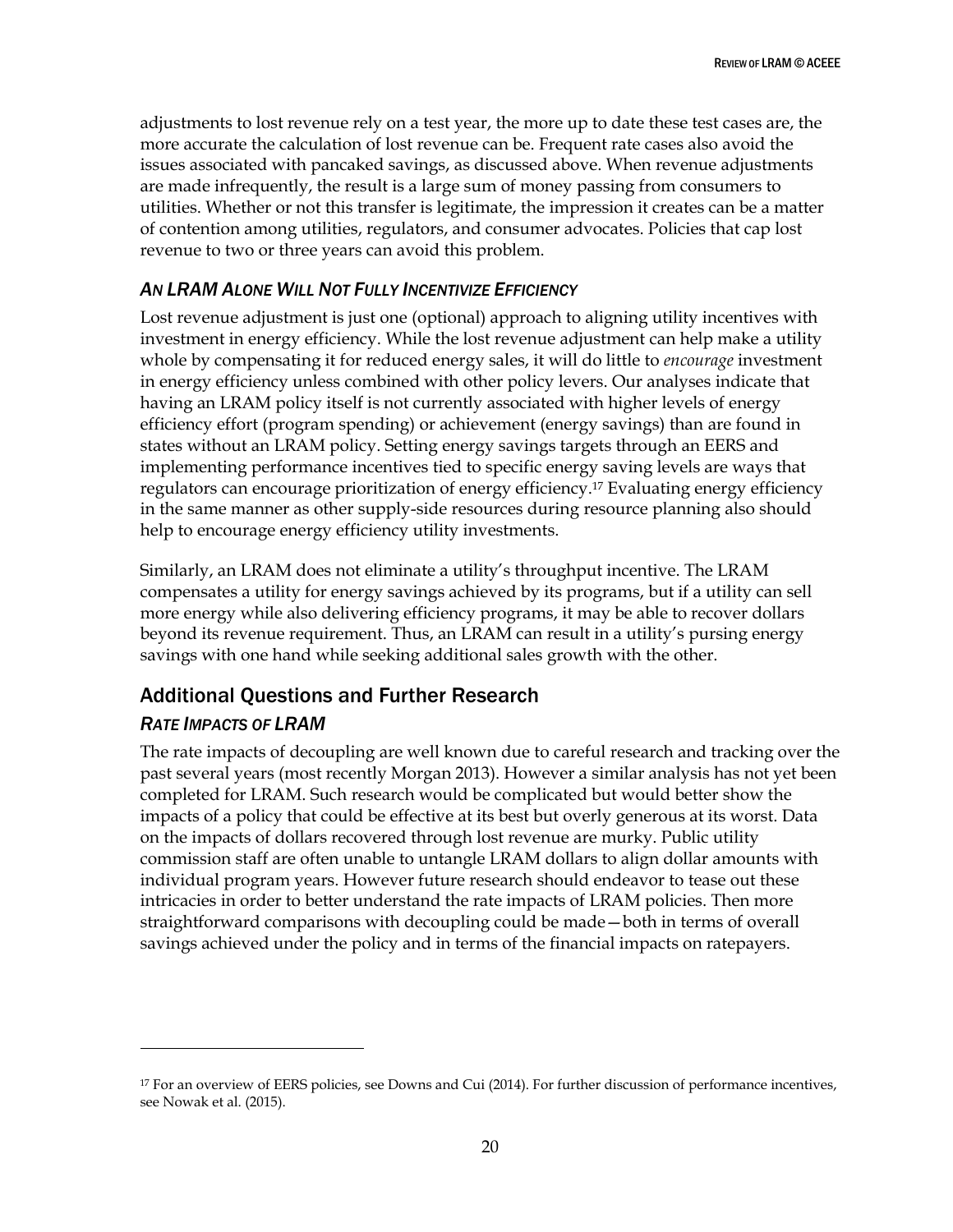REVIEW OF LRAM©ACEEE

# <span id="page-28-0"></span>*EFFECTS OF OFF-SYSTEM SALES*

Over the course of this study, many utilities noted that efficiency programs left a hole in their revenues that LRAM was able to close. However utilities have other avenues for selling unused energy and may still earn profits from power that is not provided directly to their customer base. For example, most utilities can sell unused energy off system. These sales allow companies to make profits above the allowed revenue requirements and to make up lost revenues from several different factors. Some states allow shareholders to keep most of the earnings from off-system sales as profit, although many include requirements for crediting back some of the earnings to ratepayers (NARUC 2008). Off-system sales can be in the tens of millions of dollars and can be a huge part of a rate case (AEP 2014). If utilities are generating excess capacity and selling it off system, it may be that they are not truly losing revenues to efficiency but are simply earning those revenues outside of their customer base. In such cases, LRAM may be an additional earnings pathway, doing more than just making a utility whole. While this paper does not dive into the connection with off-system sales, future research should investigate how often these sales can effectively fill the hole that efficiency programs create in utility revenue, potentially negating the need for an LRAM.

# <span id="page-28-1"></span>Conclusion

Creating a regulatory environment that incentivizes utilities to invest in efficiency is critical for programs to be successful, impactful, and long lasting. Doing so requires a mix of policy tools. In addition to energy efficiency targets, utilities need a business model that aligns their financial interests with energy efficiency, including program cost recovery, performance incentives that encourage utilities to achieve high levels of savings, and some policy mechanism to neutralize the throughput incentive. It is our opinion that decoupling is the best "third leg" of this stool. However it is also clear that decoupling is not always an option for states for a variety of reasons. In such scenarios, LRAM can be a temporary solution, addressing concerns over lost revenues and, possibly, helping to make parties more comfortable with the idea of full decoupling in the future.

But LRAM as a permanent policy fix is fraught with flaws. The regulatory burden is great, and the potential to shortchange customers and overcompensate utilities is ever present. As states gain more experience with LRAMs, problems continue to arise. Several states are striving for a simpler and fairer way to implement an LRAM that all parties will sign on to. In practice, an ideal LRAM possessing all of those qualities has yet to present itself. Finally, as noted above, having an LRAM policy in place does not currently appear to be associated with states' achieving higher levels of energy efficiency program spending or energy savings.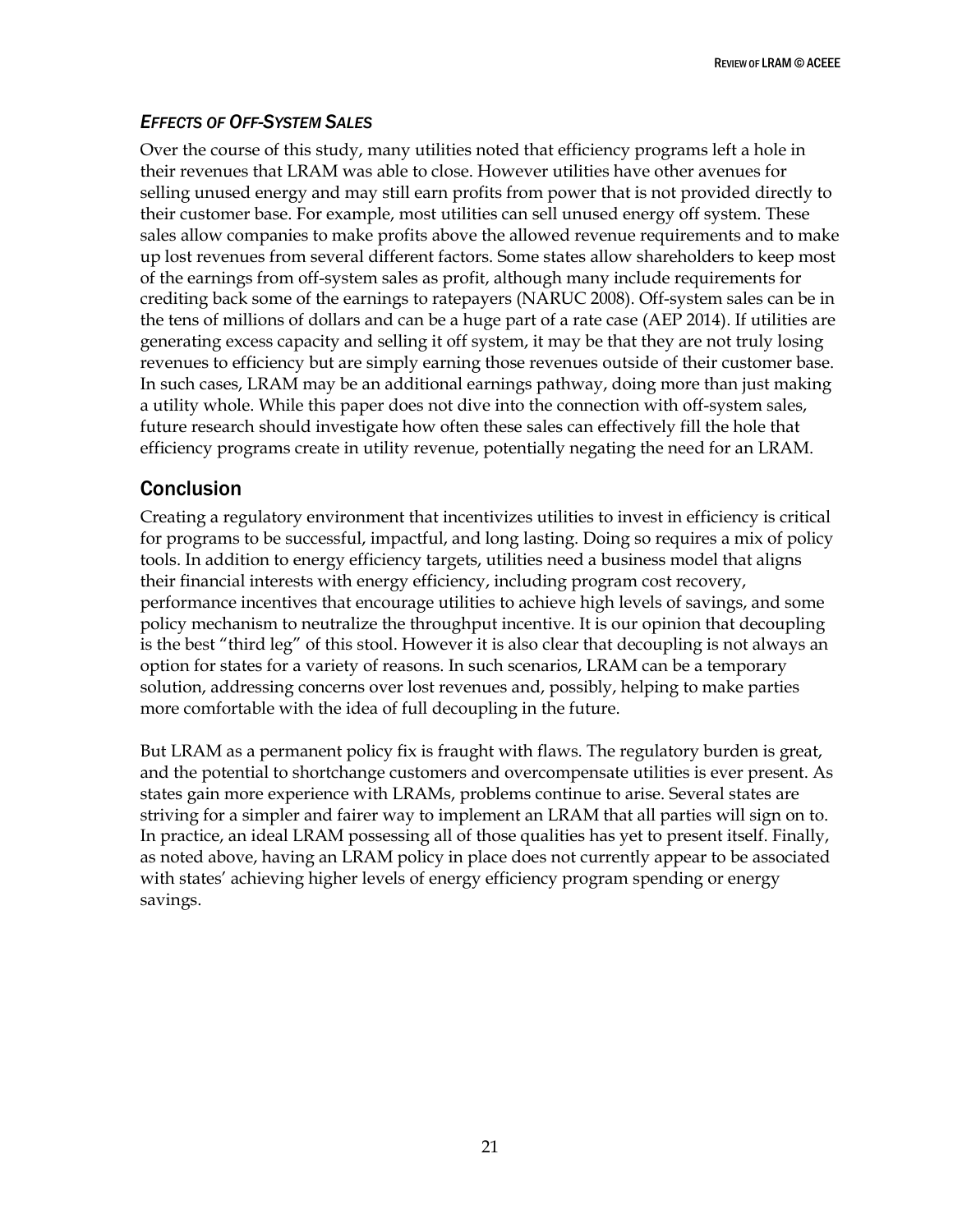# <span id="page-29-0"></span>**References**

AEP (American Electric Power). 2014. "AEP Reports Strong First-Quarter 2014 Earnings; Increases 2014 Earnings Guidance."

[https://www.aep.com/investors/NewsReleasesAndEmailAlerts/financialNews.aspx?i](https://www.aep.com/investors/NewsReleasesAndEmailAlerts/financialNews.aspx?id=1867) [d=1867.](https://www.aep.com/investors/NewsReleasesAndEmailAlerts/financialNews.aspx?id=1867)

- Downs, A., and C. Cui. 2014. *Energy Efficiency Resource Standards: A New Progress Report on State Experience.* Washington, DC: American Council for an Energy-Efficient Economy. [http://www.aceee.org/research-report/u1403.](http://www.aceee.org/research-report/u1403)
- EPA (US Environmental Protection Agency). 2007. *Aligning Utility Incentives with Investment in Energy Efficiency: A Resource of the National Action Plan for Energy Efficiency*. Washington, DC: EPA. [http://www.epa.gov/cleanenergy/documents/suca/incentives.pdf.](http://www.epa.gov/cleanenergy/documents/suca/incentives.pdf)
- Gilleo, A., A. Chittum, K. Farley, M. Neubauer, S. Nowak, D. Ribeiro, and S. Vaidyanathan. 2014. *The 2014 State Energy Efficiency Scorecard*. Washington, DC: ACEEE. [http://www.aceee.org/research-report/u1408.](http://www.aceee.org/research-report/u1408)
- Hayes, S., S. Nadel, M. Kushler, and D. York. 2011. *Balancing Interests: A Review of Lost Revenue Adjustment Mechanisms for Utility Energy Efficiency Programs*. Washington, DC: ACEEE. [http://aceee.org/research-report/u114.](http://aceee.org/research-report/u114)
- Morgan, P. 2013. *A Decade of Decoupling for US Energy Utilities: Rate Impacts, Designs, and Observations*. Lake Oswego, OR: Graceful Systems LLC.
- NARUC (National Association of Regulatory Utility Commissioners). 2007. *Decoupling for Electric and Gas Utilities: Frequently Asked Questions.* Washington, DC: NARUC. [http://epa.gov/statelocalclimate/documents/pdf/supp\\_mat\\_decoupling\\_elec\\_gas\\_util](http://epa.gov/statelocalclimate/documents/pdf/supp_mat_decoupling_elec_gas_utilities.pdf) [ities.pdf.](http://epa.gov/statelocalclimate/documents/pdf/supp_mat_decoupling_elec_gas_utilities.pdf)
- ———. 2008. *Results of Survey Taken by the Accounting Division of the Public Staff: North Carolina Utilities Commission Regarding Regulatory Treatment of Margins on Intersystem Sales*. Washington, DC: NARUC. [http://www.naruc.org/Publications/Section%206-](http://www.naruc.org/Publications/Section%206-North%20Carolina-BPM%20Survey%20Response%20Survey%20(3).doc) [North%20Carolina-BPM%20Survey%20Response%20Survey%20\(3\).doc.](http://www.naruc.org/Publications/Section%206-North%20Carolina-BPM%20Survey%20Response%20Survey%20(3).doc)
- Nowak, S., B. Baatz, M. Kushler, M. Molina, and D. York. 2015. *Beyond Carrots for Utilities: A National Review of Performance Incentives for Energy Efficiency*. Washington, DC: ACEEE.
- RAP (Regulatory Assistance Project). 2011. *Revenue Regulation and Decoupling: A Guide to Theory and Application*. Montpelier, VT: Regulatory Assistance Project.
- Sciortino, M., M. Neubauer, S. Vaidyanathan, A. Chittum, S. Hayes, S. Nowak, and M. Molina. 2011. *The 2011 State Energy Efficiency Scorecard.* Washington, DC: ACEEE. [http://aceee.org/research-report/e115.](http://aceee.org/research-report/e115)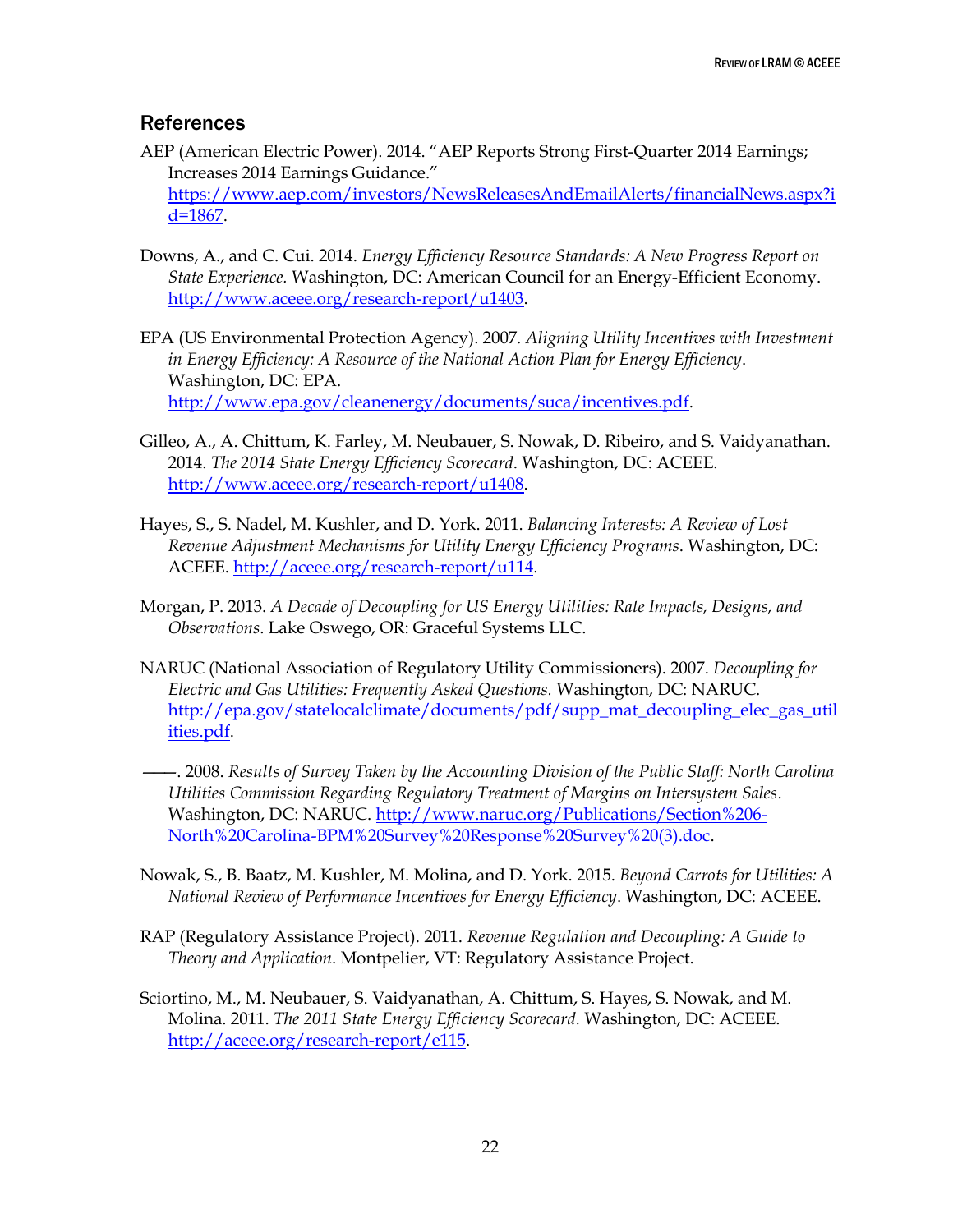- Vilbert, M., J. Wharton, C. Gibbons, M. Rosenberg, and Y.W. Neo. 2014. *The Impact of Revenue Decoupling on the Cost of Capital for Electric Utilities: An Empirical Investigation*. Cambridge, MA: The Brattle Group.
- York, D., M. Kushler, S. Hayes, S. Sienkowski, and C. Bell. 2013. *Making the Business Case for Energy Efficiency: Case Studies of Supportive Utility Regulation.* Washington, DC: ACEEE. [http://aceee.org/research-report/u133.](http://aceee.org/research-report/u133)
- York, D., and M. Kushler. 2011. *The Old Model Isn't Working: Creating the Energy Utility for the 21st Century*. Washington, DC: ACEEE. [http://aceee.org/white-paper/the-old-model](http://aceee.org/white-paper/the-old-model-isnt-working)[isnt-working.](http://aceee.org/white-paper/the-old-model-isnt-working)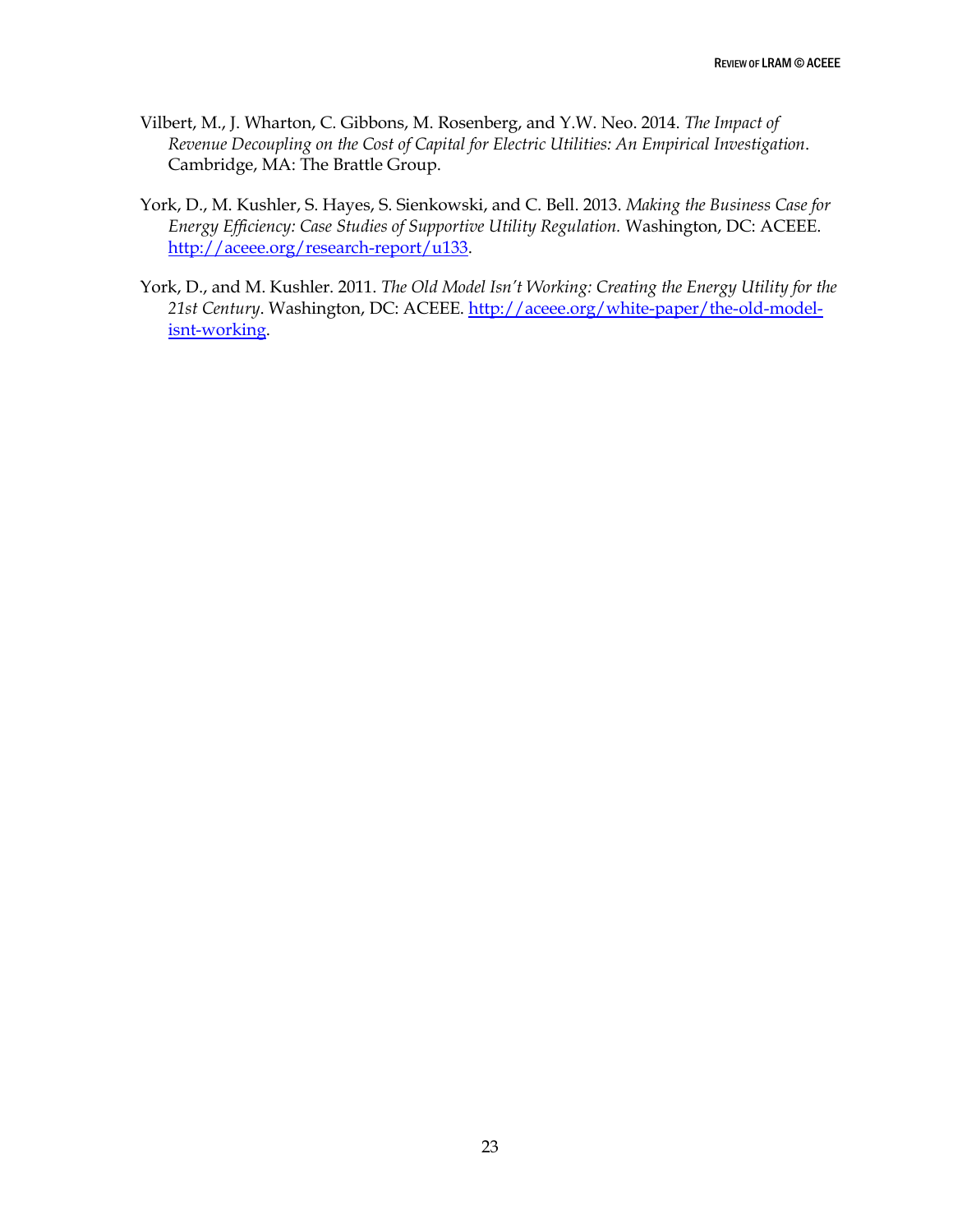| <b>State</b> | Applicable utilities                                                                                                            | Year authorized                                        | Description of mechanism                                                                                                                                                                                                                                                                                                                                                                                                                                                                                                                                                                                                            | Relevant rules and<br>statutes                                                                        |
|--------------|---------------------------------------------------------------------------------------------------------------------------------|--------------------------------------------------------|-------------------------------------------------------------------------------------------------------------------------------------------------------------------------------------------------------------------------------------------------------------------------------------------------------------------------------------------------------------------------------------------------------------------------------------------------------------------------------------------------------------------------------------------------------------------------------------------------------------------------------------|-------------------------------------------------------------------------------------------------------|
| Arkansas     | All electric and gas<br>investor-owned<br>utilities                                                                             | 2010                                                   | Arkansas rules allow recovery of lost<br>contributions to fixed costs. These have been<br>generally calculated as net savings times<br>base rates, with savings being adjusted to<br>take into account the timing (within the year)<br>of measure installation and seasonality of the<br>equipment.                                                                                                                                                                                                                                                                                                                                 | Docket 08-137-U<br>Order No. 14                                                                       |
| Arizona      | Arizona Public<br>Service Company,<br>UNS Gas, Tucson<br><b>Electric Power</b><br>Company, and UNS<br>Electric                  | 2012-2013                                              | A lost fixed cost rate is determined at the<br>conclusion of a rate case by taking the sum<br>of allowed distribution and transmission<br>revenue for each rate class and dividing each<br>by their respective class adjusted test year<br>kWh or therm billing determinants. The lost<br>fixed cost rate is multiplied by the<br>recoverable kWh or therm savings, by rate<br>class.                                                                                                                                                                                                                                               | Decision Nos. 73183,<br>73142, 73912                                                                  |
| Colorado     | Investor-owned<br>natural gas utilities                                                                                         | 2008                                                   | Each utility is to calculate a dollar per therm<br>value that represents the utility's annualized<br>fixed costs that are recovered through<br>commodity sales on a per therm basis with<br>the supporting methodology and<br>documentation for the calculation. The dollar<br>per therm value, as approved by the<br>Commission, is multiplied by the annualized<br>number of therms saved as the result of the<br>DSM program, as reported in the utility's<br>annual report. The approved amount is<br>recovered through the Demand Side<br>Management Cost Adjustment (DSMCA) and<br>applies to first-year savings only.        | Code of Colorado<br>Regulations (CCR)<br>723-4 Part 4                                                 |
| Connecticut  | Connecticut<br>Natural Gas,<br>Southern<br>Connecticut Gas,<br>Yankee Gas,<br><b>Connecticut Light</b><br>& Power <sup>18</sup> | 1995 for<br>natural gas<br>utilities,<br>2013 for CL&P | Lost sales from conservation program<br>expenditures are tracked by program and<br>rate class, matched with expenditures, and<br>carried forward monthly for the balance of<br>the Conservation Adjustment Mechanism<br>(CAM) period. Lost revenues are estimated by<br>taking cumulative savings (savings carried<br>forward year to year between rate cases) and<br>are applied a lost margin rate. The lost<br>revenues are recovered through the CAM<br>(\$.046 Ccf). The energy savings are<br>multiplied by a margin amount per unit,<br>accumulated over the period, and results in<br>the lost margin component of the CAM. | PA-13-298<br>Docket No. 93-02-04<br>Docket No. 93-03-09<br>Docket No. 11-10-03<br>Docket No. 14-03-01 |

# <span id="page-31-0"></span>Appendix A. Summaries of Currently Implemented LRAMs

 $\overline{a}$ 

<sup>18</sup> The most recent CL&P rate case (December 2014, Docket 14-05-06) included a decoupling mechanism per Connecticut Public Act 13-298.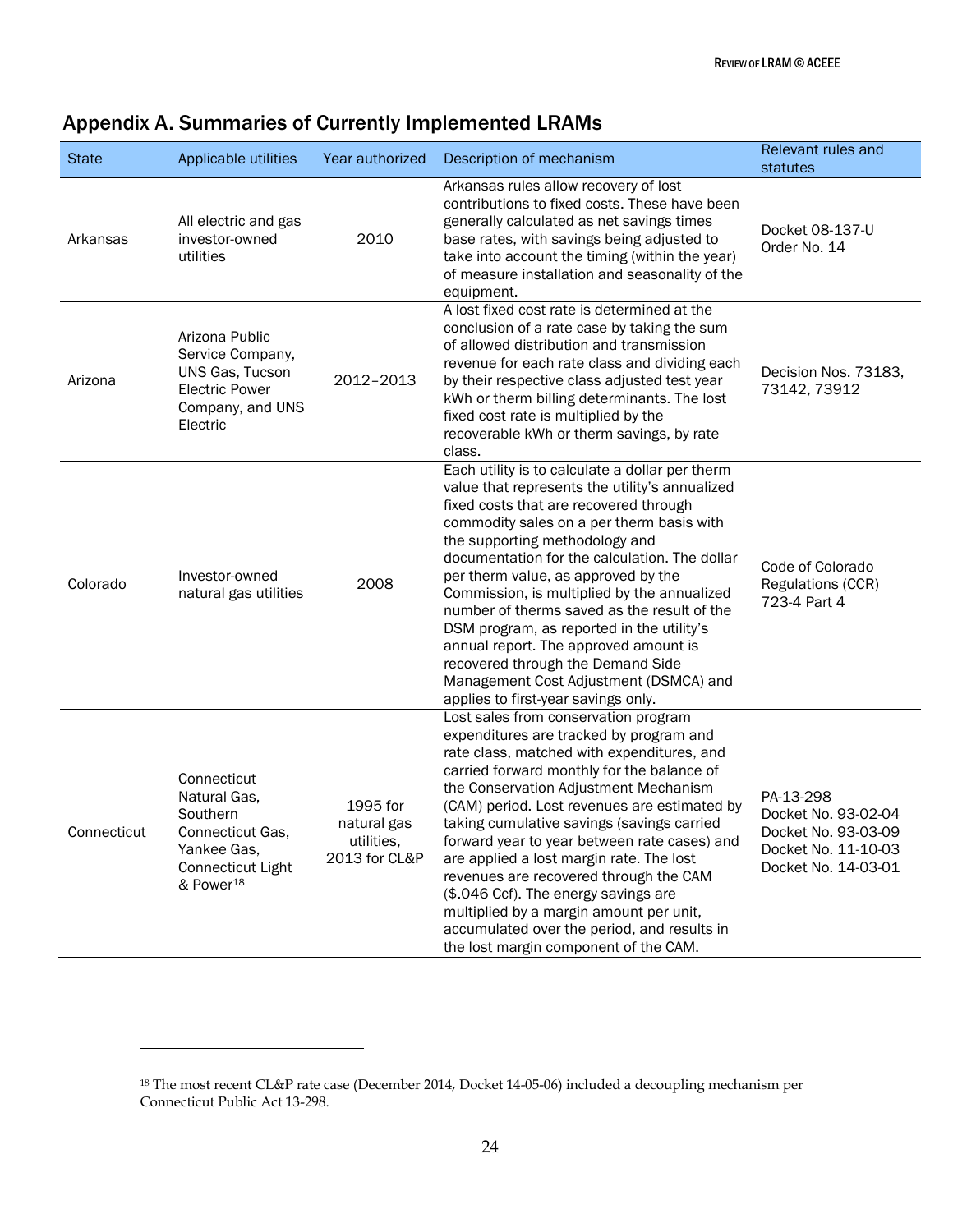| <b>State</b> | Applicable utilities                                                                                                                                                                                                                       | Year authorized | Description of mechanism                                                                                                                                                                                                                                                                                                                                                                                                                                                                                                                                                                                                                              | Relevant rules and<br>statutes                                                                                             |
|--------------|--------------------------------------------------------------------------------------------------------------------------------------------------------------------------------------------------------------------------------------------|-----------------|-------------------------------------------------------------------------------------------------------------------------------------------------------------------------------------------------------------------------------------------------------------------------------------------------------------------------------------------------------------------------------------------------------------------------------------------------------------------------------------------------------------------------------------------------------------------------------------------------------------------------------------------------------|----------------------------------------------------------------------------------------------------------------------------|
| Indiana      | Indiana Michigan<br>Power, Northern<br>Indiana Public<br>Service Company,<br>Vectren Indiana,<br>and Duke Energy<br>Indiana. Request<br>for lost revenue<br>recovery by Indiana<br>Power & Light is<br>currently before<br>the commission. | 1995            | Each utility must propose a process for<br>calculating an LRAM. The calculation must<br>account for the impact of free riders and the<br>change in the number of program<br>participants between base rate changes and<br>the revised estimate of a program-specific<br>load impact that results from the utility's<br>evaluation activities. Efficiency savings are<br>measured by an independent evaluator.<br>Revenue is recovered either annually of<br>semiannually. Lost revenues are recovered<br>for the life of the measure or until the<br>company's next base rate case.                                                                   | 170 IAC 4-8-6                                                                                                              |
| Kansas       | <b>Westar Energy</b>                                                                                                                                                                                                                       | 2011            | The Kansas Corporation Commission will<br>consider proposals from electric and gas<br>utilities that include shared savings<br>performance incentives on a case-by-case<br>basis. KCC approved lost margin recovery for<br>Westar Energy's Simple Savings program.                                                                                                                                                                                                                                                                                                                                                                                    | Docket 08-GIMX-441-<br>GIV<br>Docket 10-WSEE-775-<br><b>TAR</b>                                                            |
| Kentucky     | All regulated<br>electric and natural<br>gas utilities                                                                                                                                                                                     | 1995            | Energy savings are calculated based on<br>engineering estimates for either participants,<br>projects, or programs and multiplied by the<br>number of participants, projects, or<br>programs. This is multiplied by the lost<br>revenue factor (energy charges less fuel and<br>other variable costs). There is typically a<br>three-year sunset provision for lost revenues.                                                                                                                                                                                                                                                                          | <b>Kentucky Statute</b><br>78.285<br>Case No 2014-00271<br>Case No 2014-00003                                              |
| Louisiana    | Cleco Power,<br><b>Entergy Gulf</b><br>States, Entergy<br>Louisiana, and<br>Southwestern<br><b>Electric Power</b><br>Company<br>(SWEPCO)                                                                                                   | 2014            | The lost contribution to fixed cost (LCFC) level<br>for each customer class is initially determined<br>by multiplying the "Class LCFC Factor" by the<br>projected annual level of energy savings to be<br>achieved through each Quick Start program.<br>Generally, the "Class LCFC Factor" is<br>calculated by dividing 12 months of customer<br>class energy charge-related revenue,<br>including formula rate plan increases or<br>decreases, by the class kWh sales from the<br>same period. There is no ceiling for LCFC<br>recovery, but there is an overall cap on<br>Energy Efficiency Riders of \$75 monthly as<br>set forth by the EE rules. | Docket No. R-31106                                                                                                         |
| Missouri     | Ameren, GMO,<br><b>KCPL</b>                                                                                                                                                                                                                | 2013-2014       | Utilities earn a percentage of net benefits<br>calculated using deemed gross savings.<br>Measure level annual energy and demand<br>savings, measure lives, rates for avoided<br>energy saving, and rates for avoided demand<br>savings are deemed. Staff of the Missouri<br>Public Service Commission performs a<br>prudence review no less often than every 24<br>months to verify the calculation of net<br>benefits used for the throughput disincentive<br>mechanism. Lost revenues are recovered<br>continuously through a rider.                                                                                                                | SB 376<br>Case No. EO 2012-<br>0142<br>Case No. EO 2012-<br>0166<br>Case No. EO-2012-<br>0009<br>Case No. E)-2012-<br>0175 |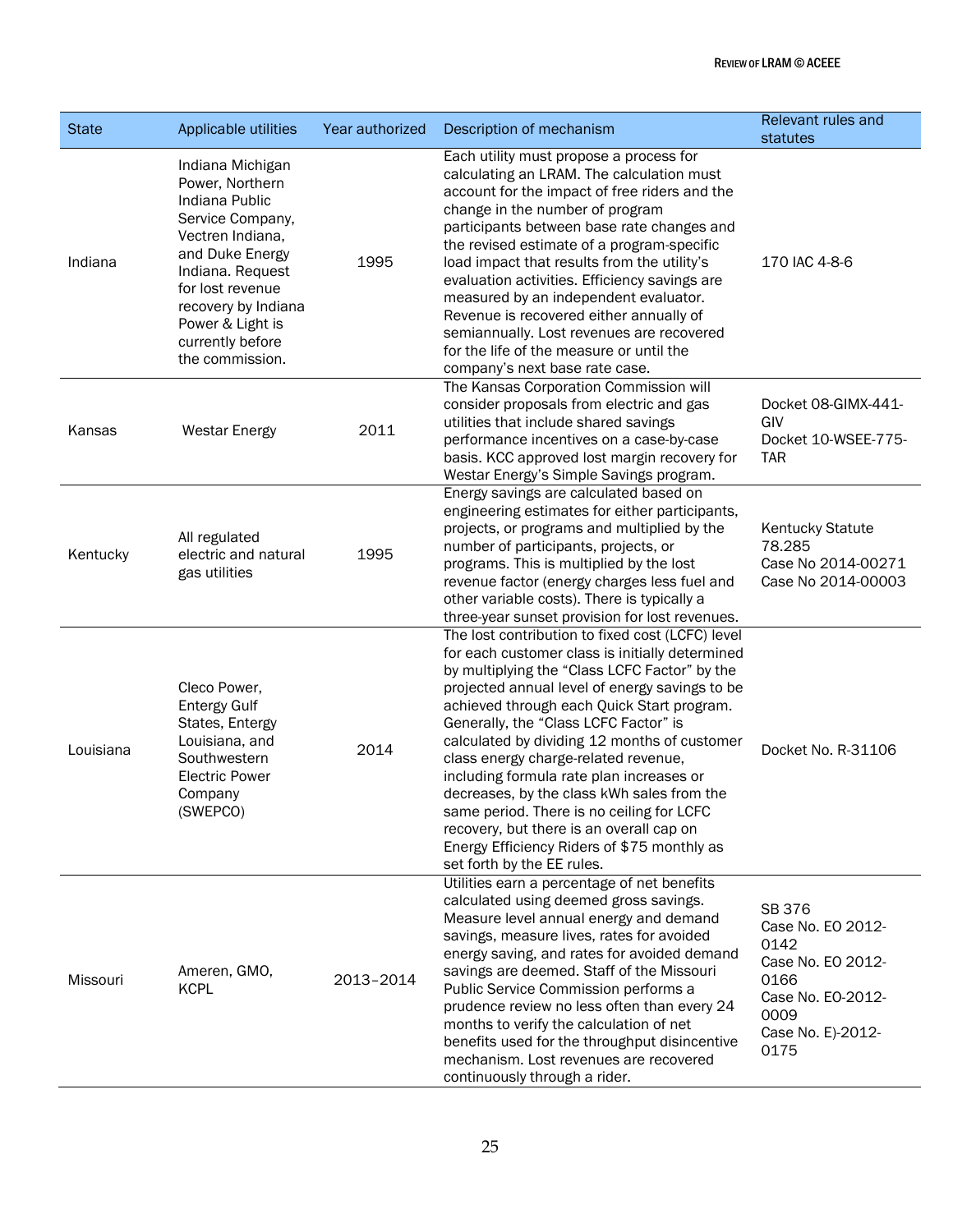| <b>State</b>      | Applicable utilities                                                                                                                                    | Year authorized                                        | Description of mechanism                                                                                                                                                                                                                                                                                                                                                                                                                                                                                                                                                                                                                                                                                                 | Relevant rules and<br>statutes                                                  |
|-------------------|---------------------------------------------------------------------------------------------------------------------------------------------------------|--------------------------------------------------------|--------------------------------------------------------------------------------------------------------------------------------------------------------------------------------------------------------------------------------------------------------------------------------------------------------------------------------------------------------------------------------------------------------------------------------------------------------------------------------------------------------------------------------------------------------------------------------------------------------------------------------------------------------------------------------------------------------------------------|---------------------------------------------------------------------------------|
| Mississippi       | <b>Atmos Energy</b><br>Corporation and<br>Centerpoint<br>Energy. Mississippi<br>Power Company's<br>cost recovery rider<br>has not yet been<br>approved. | 2014                                                   | The company uses estimates for the coming<br>year of savings due to energy efficiency<br>programs normalized for weather and<br>multiplies that number by the base rates less<br>any customer charge. Lost revenues are<br>recovered annually with a true-up to adjust<br>for any under- or over-recovery.                                                                                                                                                                                                                                                                                                                                                                                                               | Docket No. 2010-AD-2<br><b>Order Adopting Rule</b><br>29                        |
| Montana           | NorthWestern<br>Energy                                                                                                                                  | 2005                                                   | Lost revenues are recovered annually, with<br>true-ups following the tracking period once<br>actual numbers are available and again<br>following a comprehensive report. Lost<br>revenues are calculated by multiplying energy<br>savings by an adjustment factor by rates.<br>The adjustment factor takes into account<br>free ridership and spillover rates.                                                                                                                                                                                                                                                                                                                                                           | Docket No.<br>D2014.6.53<br>Docket No.<br>D2012.5.49                            |
| North<br>Carolina | Duke Energy<br>Carolinas, Duke<br>Energy Progress,<br>Inc., and Dominion<br>North Carolina<br>Power                                                     | 2007, with<br>implementation<br>orders in<br>2010-2013 | The basic calculation of net lost revenues<br>(NLR) is performed by multiplying net kWh<br>(and, in some cases, kW) savings from each<br>approved DSM/EE program by the billing<br>rates that would have been applied to those<br>kWh, if actually sold, and then reducing those<br>lost revenues by the fuel cost recovery<br>included in the billing rate, as well as nonfuel<br>variable operations and maintenance<br>expenses. In general, recovery of NLR for<br>each installed measure is limited to a<br>maximum of 36 months, subject to certain<br>other limitations. NLR are also reduced by<br>any net found revenues (or revenues<br>associated with other activities that cause an<br>increase in demand). | NCGS 62-133.9<br>Docket No. E-100 Sub<br>113                                    |
| Nevada            | Nevada Power<br>Company and<br>Sierra Pacific<br>Power Company                                                                                          | 2011, with<br>updates in<br>2013-2014                  | The total lost revenue amount is estimated by<br>first allocating estimated savings to each<br>class that incurred the savings. The amount<br>of savings is then multiplied by the general<br>rate associated for that class to calculate<br>implementation revenue. The implementation<br>revenue for all the classes is summed along<br>with the estimated lost demand revenue for a<br>total lost revenue implementation revenue<br>requirement. Lost revenues are estimated<br>and a rate is put in place annually, but true-<br>ups can occur for a single implementation<br>year over several years. Lost revenue<br>collection is suspended when a company is<br>over-earning.                                    | NRS 704.785(1)(a)(2)<br>NAC 704.95225(1)(b)<br>Dockets 10-10024<br>and 10-10025 |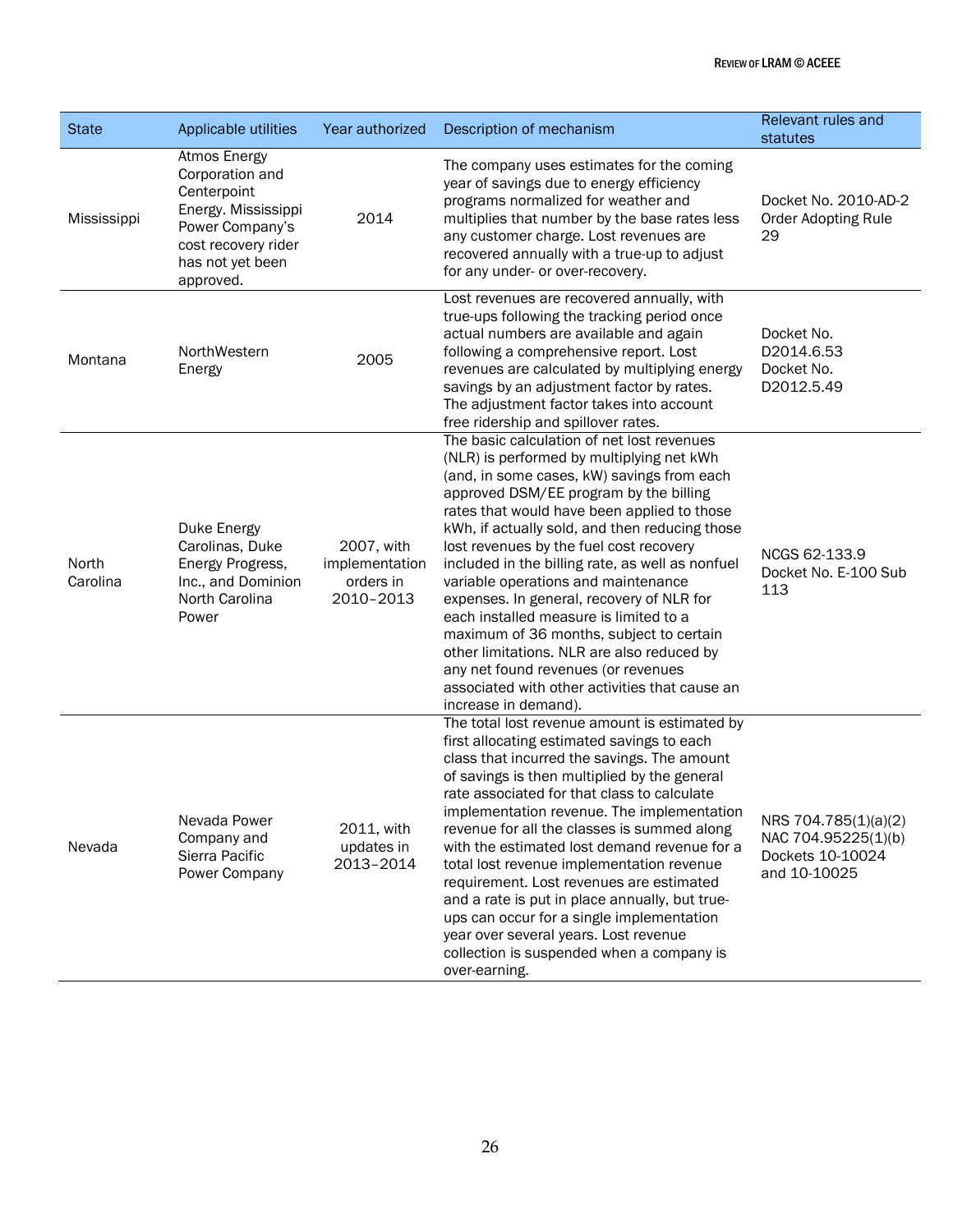| <b>State</b>      | Applicable utilities                                                                                | Year authorized                         | Description of mechanism                                                                                                                                                                                                                                                                                                                                                                                                                                                                                                                                  | Relevant rules and<br>statutes                                                                    |
|-------------------|-----------------------------------------------------------------------------------------------------|-----------------------------------------|-----------------------------------------------------------------------------------------------------------------------------------------------------------------------------------------------------------------------------------------------------------------------------------------------------------------------------------------------------------------------------------------------------------------------------------------------------------------------------------------------------------------------------------------------------------|---------------------------------------------------------------------------------------------------|
| Ohio              | Dayton Power &<br>Light                                                                             | 2007                                    | Lost revenue recovery mechanisms are<br>determined on a case-by-case basis. Lost<br>revenues are recovered through a rider and<br>are calculated as the amount of kWh savings<br>times the energy charge for each rate class.<br>Variable costs are removed, and the amount<br>is divided by expected sales for a future year.<br>Lost revenues may be collected for three<br>years. Decoupling is in place for Duke Ohio<br>and AEP.                                                                                                                     | Docket 08-920-EL-SSO<br>Docket 11-3549-EL-<br>SS <sub>O</sub><br>Docket 11-0351-EL-<br><b>AIR</b> |
| Oklahoma          | <b>Public Service</b><br>Oklahoma and<br>Oklahoma Gas &<br>Electric                                 | 2008                                    | Lost revenues are calculated annually and<br>are continued until the next base rate case or<br>adjustment to rates, during which time the<br>lost revenues are zeroed out and the<br>appropriate volume reduction (adjustment) is<br>included in that filing. Lost revenues are<br>calculated by multiplying energy savings by<br>an embedded cost factor. The embedded<br>cost factor is calculated by taking the<br>embedded costs approved in the most recent<br>rate case (less fixed customer charges)<br>divided by the kWh used in the cost study. | PUD Cause No.<br>200700449, Order<br>No. 555302                                                   |
| South<br>Carolina | Duke Energy<br>Progress, Duke<br>Energy Carolinas,<br>and South Carolina<br><b>Electric and Gas</b> | 2008,<br>reestablished<br>in 2013       | Lost revenues are estimated annually and<br>trued up once EM&V is available. Lost<br>revenue can be collected for three years after<br>installation or for the life of the measure,<br>whichever is shorter. Lost revenues are<br>calculated by multiplying energy savings by<br>avoided costs.                                                                                                                                                                                                                                                           | S.C. Code Ann § 58-<br>$37 - 20$<br>Docket No. 2008-251-<br>E (Order No. 2009-<br>373)            |
| South Dakota      | All investor-owned<br>utilities                                                                     | 2009, most<br>recent version<br>in 2014 | The lost revenues are negotiated as a<br>percentage of approved budget spending.<br>Savings are not included in the calculation of<br>lost revenues, although they are estimated to<br>ensure cost-effective programs. Recovery is<br>limited to the year expenses are incurred.                                                                                                                                                                                                                                                                          | Docket NG09-001<br>Docket EL11-002                                                                |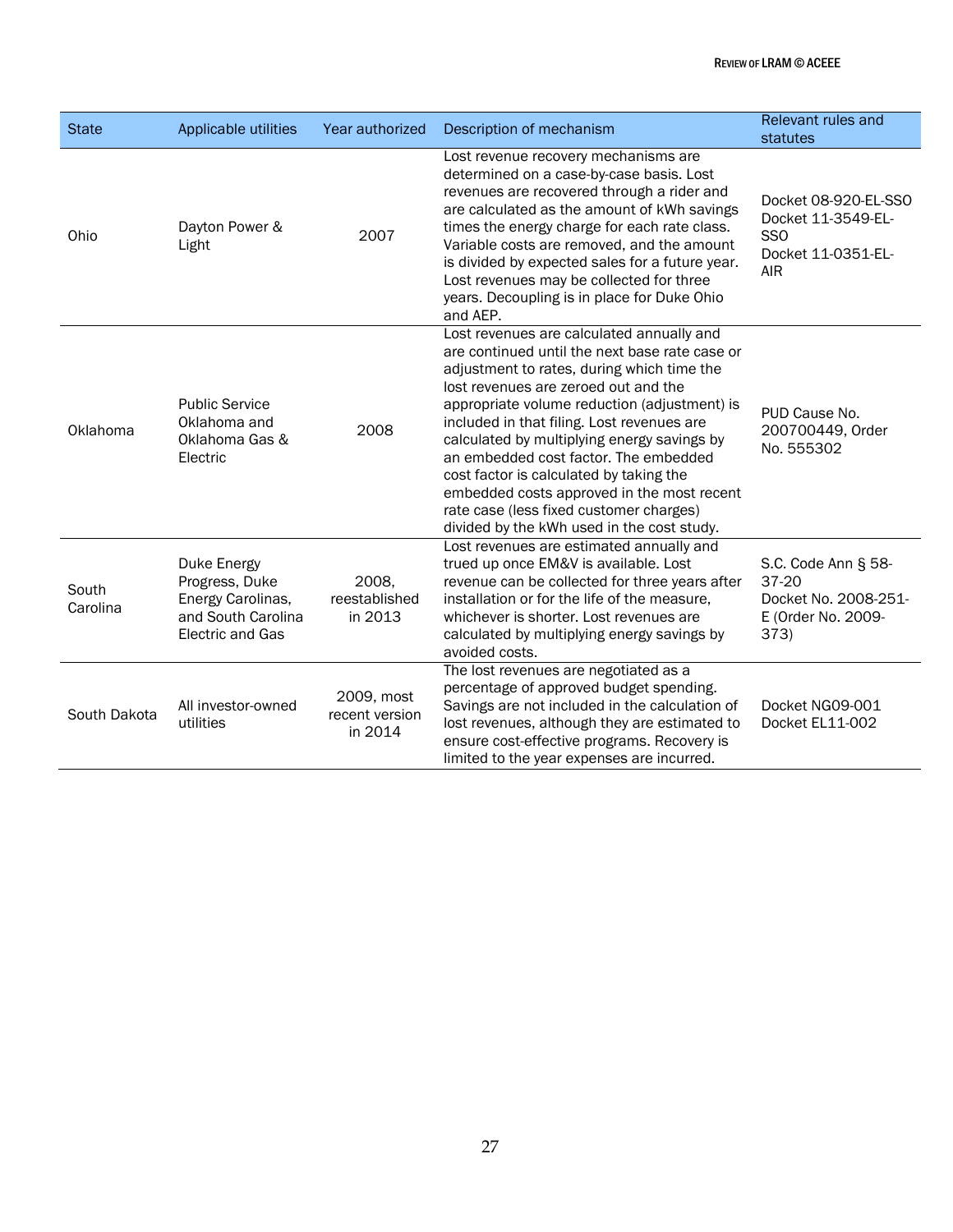# <span id="page-35-0"></span>Appendix B. Case Studies from Selected States

# <span id="page-35-1"></span>*NEVADA*

# **History**

In 2009, the Nevada legislature passed SB 358. The law required the Public Utility Commission of Nevada (PUCN) to remove financial disincentives caused or created by the reasonable implementation of energy efficiency and conservation programs. The legislation specified that the rules had to include cost recovery for program expenses and removal of financial disincentives, and also noted that commission rules could—but were not required to—include financial incentives to help promote the participation of customers in energy efficiency programs. The legislature also stipulated that the regulation to be adopted by the PUCN could not authorize the utility to earn more than the rate of return authorized by the commission (NRS 704.785). In response to the 2009 legislation, the PUCN adopted rules creating a lost revenue adjustment mechanism.

The legislation was spurred in part by a changing population and economic dynamics within the state. Prior to 2009, the population of Nevada had been increasing dramatically from year to year, and electricity consumption had followed suit. During that time, the effect of lost revenues from efficiency programs was somewhat dampened by everincreasing consumption. Utilities were allowed to book energy efficiency expenditures as an investment to earn a rate of return-on-equity 500 points higher than that authorized for supply-side investments. But lost revenues were not directly addressed. However, due to the recession, population growth stopped for a year and then resumed at a much slower rate. As a result, it became apparent that the state needed a more comprehensive approach to encourage further investment in efficiency.

## Other Relevant Regulatory Features

Nevada has had a renewable portfolio standard (RPS) in place since 1997. In 2005, the RPS was revised, increasing portfolio requirements and allowing utilities to use energy efficiency to meet a portion of these requirements. Currently, cumulative energy efficiency savings can meet up to a quarter of the total standard in any given year. In other words, utilities may assign cumulative savings of about 6.25% of electricity sales toward meeting the requirement through 2025. While the RPS allowances may have spurred utilities to bulk up efficiency programs, utilities have now achieved the maximum level of efficiency allowed to count toward the requirement, meaning the policy has little effect in encouraging continued investments in efficiency. In 2013, the legislature voted to completely phase out efficiency from the RPS in coming years, further diminishing the effect the policy may have had in spurring investments in efficiency. Advocates and others have said there may be some discussion of a separate efficiency standard in coming years, but no specific docket has been opened on the subject.

## LRAM Policy Details

The PUCN first authorized a lost revenue adjustment mechanism for electric utilities in May 2011 (Dockets 10-10024 and 10-10025). The state's two investor-owned electric utilities, Nevada Power Company and Sierra Pacific Power Company, both recover lost revenues from efficiency programs using the same mechanism type. The two utilities also share a parent company, NV Energy. Lost revenue in Nevada is recovered through the Energy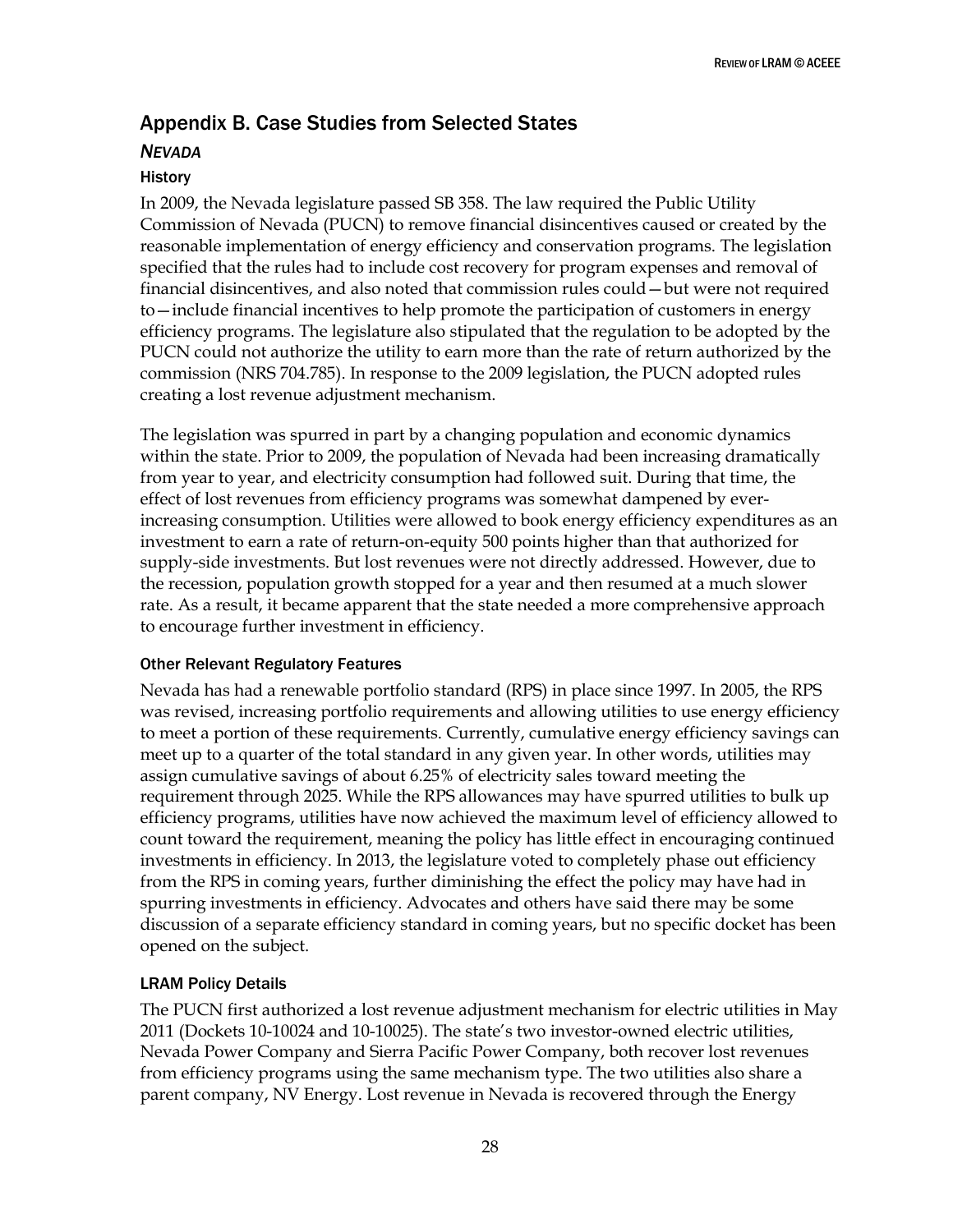Efficiency Program Rate (EEPR). Program costs are recovered through the Energy Efficiency Implementation Rate (EEIR). Nevada uses the net savings achieved by energy efficiency and conservation programs in the determination of lost revenues.

The company begins with a revenue requirement for each customer class and removes customer charge revenue, customer-specific facilities revenue, and fuel costs from the class revenue requirement. The remaining dollar figure is divided by total sales of each rate class. This per-kWh rate is reduced by a variable operations and maintenance component the utility has derived from a marginal cost of service study. Each class-specific rate is then applied to a program savings forecast for each class.

Lost revenues continue to be collected for pancaked savings effects until the company comes in for a rate case and resets the billing determination. Companies are mandated to file a rate case with the commission at least every three years. There is also a requirement that lost revenues cannot cause a utility to earn more than its authorized rate of return. The result in Nevada has been the return of lost revenues—in part or in whole—to customers in 2013 and 2014. Details of policy results, including energy savings and lost revenue dollars recovered, are reported in the following section.

#### Outcomes

Nevada's lost revenue adjustment mechanism is complex and requires significant time and effort from both utility and commission staff. While utilities have expressed that the lost revenue adjustment mechanism is necessary for them to become whole after investing in energy efficiency, the arduous regulatory requirements of the LRAM have led the PUCN to open an investigatory docket looking at other ways for Nevada electric utilities to recover lost revenues. Concerns regarding whether utilities are over-earning as a result of the LRAM have led to recent settlements and the return of LRAM monies to customers. Meanwhile, statewide electricity savings have declined since 2010.

#### ENERGY SAVINGS

 $\ddot{\phantom{a}}$ 

While utilities in Nevada continue to invest in cost-effective energy efficiency, it is unclear whether the LRAM is a sufficient policy lever to encourage them to ramp up investments. Overall incremental electricity savings in Nevada, while still higher than the national average, have dropped in recent years.<sup>19</sup> Since avoiding rate hikes was a key concern for all parties in Nevada, some programs may actually have been scaled back as a result of the LRAM. There was some concern over the optics of customer funds being used to recover large amounts of lost revenues, and efficiency portfolios were scaled down somewhat from electric utilities' initial proposals. Annual incremental energy savings are shown in figure B1.

<sup>19</sup> In 2010, statewide electricity savings were second highest in the country, totaling about 1.28% of retail sales. In 2013, Nevada ranked 21st, with total incremental electricity savings of 0.81%. (See the State Energy Efficiency Scorecard for more details). Note also that since 2010, the PUCN has determined that CFL measures no longer count toward savings claimed by utilities.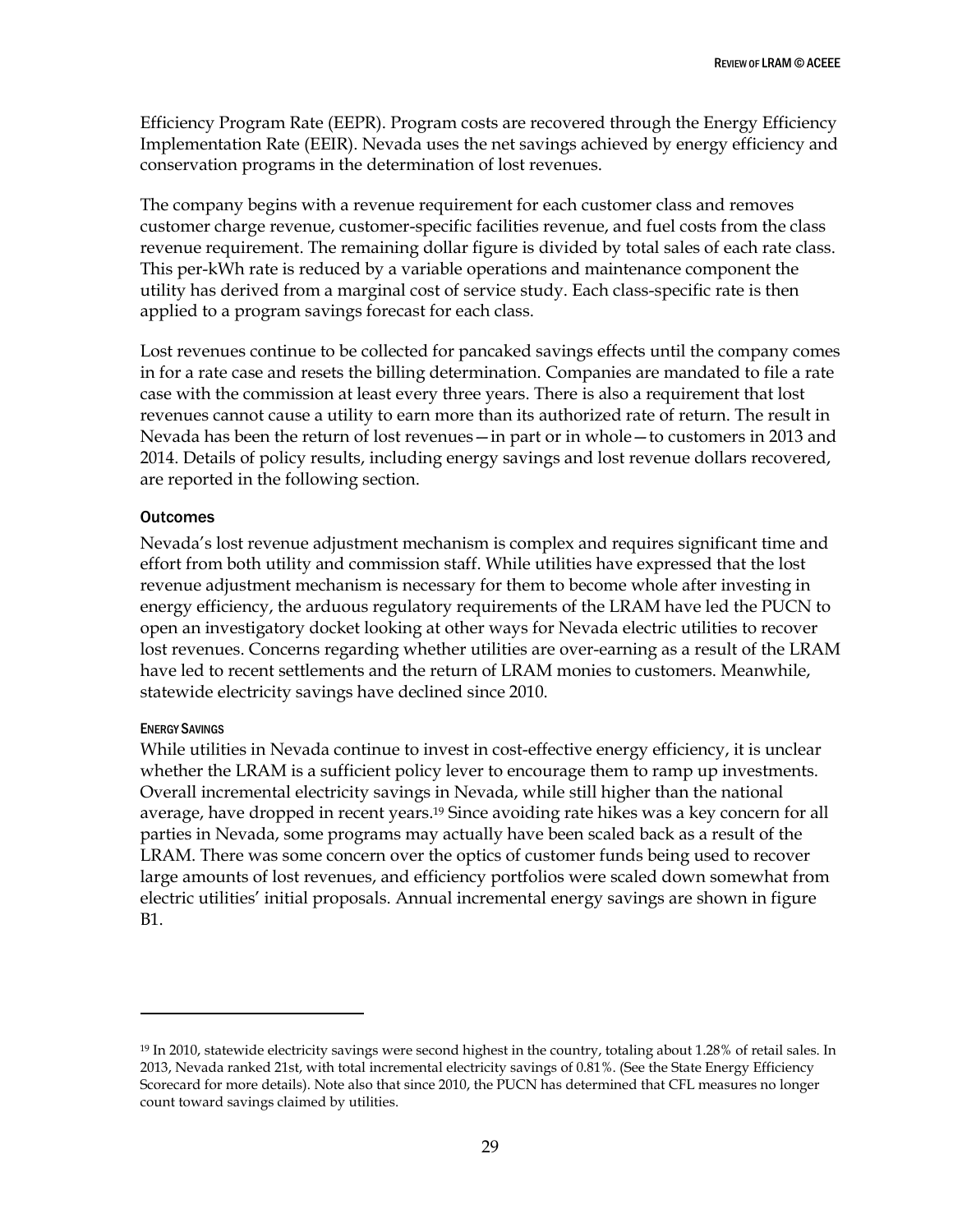

Figure B1. Net incremental savings (MWh) in 2010-2013 for Nevada energy companies. Sources: Utility annual reports.

#### FINANCIAL OUTCOMES

The most recent estimates of lost revenue recovery from efficiency programs are presented in table B1. The legislation and the PUCN rules that followed are clear that utilities are eligible to recover the full retail rate for energy savings achieved. However there were concerns that the companies were over-earning in recent years as a result of the LRAM. The state's consumer counsel asked the commission to open a proceeding to determine if the utilities were eligible for lost revenues in a year in which they achieve their authorized rate of return. Subsequently, the commission adopted a follow-up rule requiring the companies to return funds to ratepayers in the event of over-earning. The companies were required to refund to customers the lost revenue amounts collected for 2012. As a condition of a merger approved by the PUCN, the companies agreed to forgo lost revenues in 2013 and half of lost revenues in 2014. In 2015, the utility is slated to collect and retain lost revenues as normal.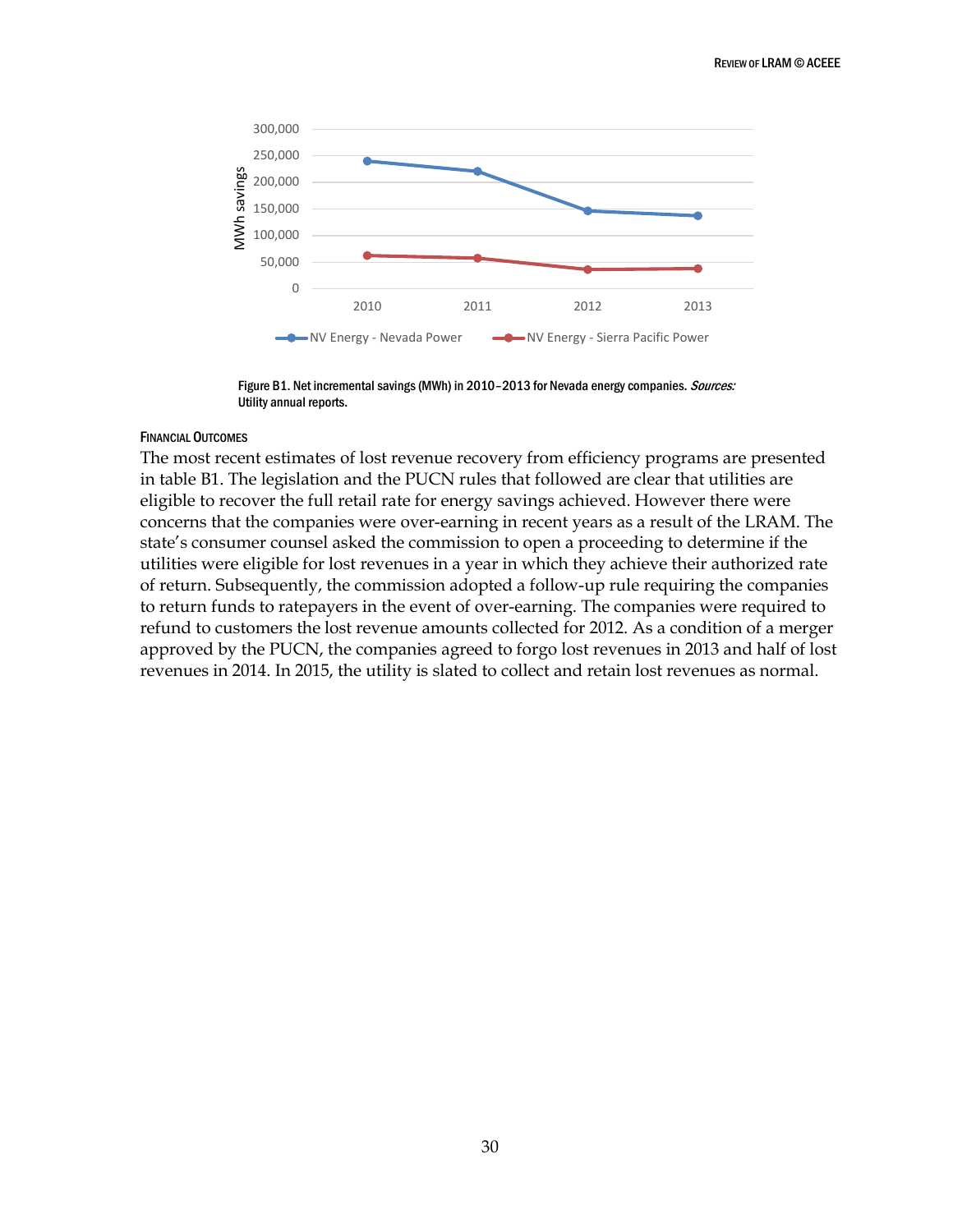| Table B1. Lost revenue recovered in recent years |  |
|--------------------------------------------------|--|
|                                                  |  |

| Utility                         | Lost revenue<br>dollars eligible for<br>recovery <sup>1</sup> | Cost of energy<br>efficiency<br>programs | Total annual<br>energy savings<br>achieved (kWh) <sup>2</sup> | <b>Eligible LRAM</b><br>recovery per<br>energy unit<br>save $d^3$ |
|---------------------------------|---------------------------------------------------------------|------------------------------------------|---------------------------------------------------------------|-------------------------------------------------------------------|
|                                 |                                                               | 2013                                     |                                                               |                                                                   |
| Nevada Power<br>Company         | \$14,692,023<br>(returned to<br>customer base)                | \$34,376,982                             | 358,021,585                                                   | \$0.04                                                            |
| Sierra Pacific<br>Power Company | \$5,566,833<br>(returned to<br>customer base)                 | \$5,017,084                              | 110,812,881                                                   | \$0.05                                                            |
|                                 |                                                               | 2014                                     |                                                               |                                                                   |
| Nevada Power<br>Company         | \$19,546,227<br>(portion returned<br>to customer base)        | \$50,300,0004                            | 484.415.682                                                   | \$0.04                                                            |
| Sierra Pacific<br>Power Company | \$2,484,850<br>(portion returned<br>to customer base)         | \$10.410.0004                            | 60.797.089                                                    | \$0.04                                                            |

 $^1$  Estimates of dollars recovered or budgets.  $^2$  Energy savings figures do not match those shown in figure B1 since lost revenues are calculated based on annual, not incremental, energy savings. <sup>3</sup> Estimate of what utility would have recovered if dollars were not returned to customers. <sup>4</sup> Estimate of energy savings.

#### **Discussion**

Nevada now has several years of experience implementing a lost revenue adjustment mechanism. However the LRAM remains contentious. Parties identified evaluation procedures and the timing of rate cases and demand-side management cases as pieces of the regulatory structure that need improvement. Evolving utility portfolios that include nextgeneration program offerings have also raised questions about the type of programs eligible for lost revenue recovery.

#### EVALUATION, MEASUREMENT, AND VERIFICATION

Nevada's LRAM has had a significant effect on the time and money spent on evaluation procedures for efficiency programs and has led to some level of controversy and conflict among parties. Utilities have more than doubled their expenditures on EM&V, and the public utilities commission has likewise increased its staff to accommodate the additional workload. Getting the energy savings values correct is important to avoid over- or underrecovery of lost revenues by utilities (and the potential overpayment by ratepayers), but parties in Nevada are at odds as to the proper level of time and resources to devote to EM&V. Key elements of EM&V, including inputs and general methodology, have also been adjusted over time. This has led to confusion and the impression of subjectivity in calculations in some cases.

#### EVOLVING PROGRAM OFFERINGS

As utility portfolios mature, it is natural to move toward more cutting-edge program offerings. Utilities in Nevada have recently begun offering home energy reports and programs aimed at changing consumer behavior. While energy savings from these types of programs and the necessary EM&V processes have been demonstrated and accepted in states across the country, some parties in Nevada have questioned the amount of allowable revenue recovery for these program types.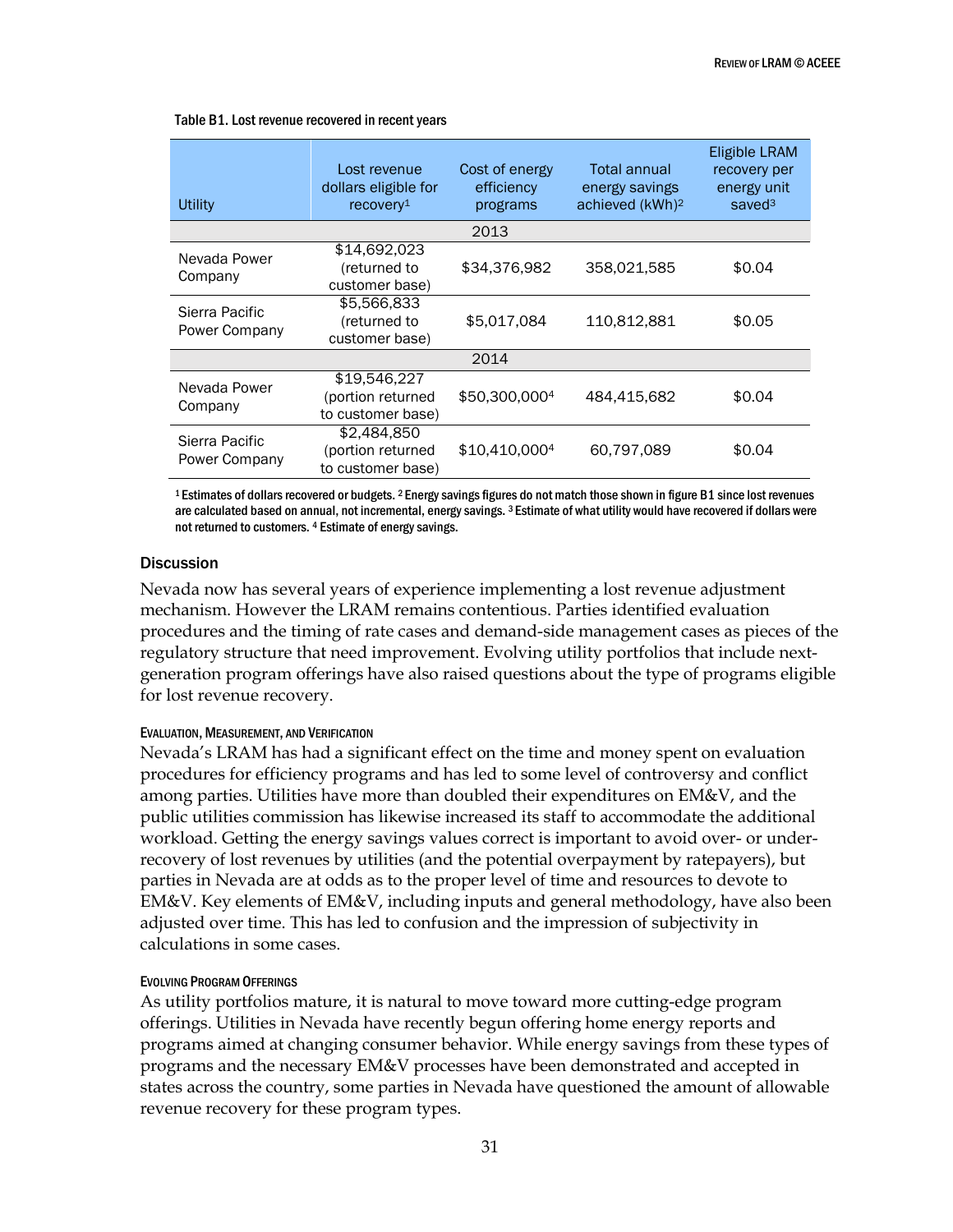#### PROCESS ISSUES

The timing and process of truing up lost revenues have been complex. Two proceedings occur each year: one focused on demand-side management portfolios, the other focused on lost sales and rates. Currently, the PUCN will continue to adjust and true up lost revenue dollars for a single program year over the course of three or more years. Parties have expressed the need to better synchronize efficiency program years and rate years.

## Looking Forward

The PUCN opened an investigatory docket in 2014 to take a closer look at the state's lost revenue adjustment mechanism. All parties have expressed that the current LRAM is overly complex and that there is significant room for improvement. In 2015, the PUCN issued a notice of its intent to act upon a new mechanism (Docket 14-10018). The mechanism would provide a rate of return on the program costs for DSM programs. Some parties have expressed that they believe the PUCN has the authority and latitude to implement a decoupling policy without going back to the legislature, but many others have questioned whether the commission has such latitude under existing authority.

## <span id="page-39-0"></span>*OKLAHOMA*

## History

Energy efficiency programs are required by Oklahoma Administrative Code, although specific efficiency portfolios and their associated energy savings are determined largely by investor-owned utilities (IOUs). Under OAC 165:35:41, all electric utilities regulated by the Oklahoma Corporation Commission (OCC) must propose and implement energy efficiency and demand response programs within their service territories, with new proposals issued at least every three years. Energy efficiency programs were initiated throughout the state in 2008, after the OCC launched a stakeholder collaborative to explore potential structures for demand response programs within the state.

From the beginning, stakeholders recognized the need to motivate utilities to implement efficiency. With stakeholder input, the OCC laid out a loose set of efficiency rules and encouraged utilities to come forward with their own proposals for incentivizing investments in energy efficiency. Utilities presented the commission with a three-legged stool: in addition to cost recovery, they proposed a shared savings mechanism and a lost revenue adjustment mechanism.

#### Other Relevant Regulatory Features

Oklahoma does not have an energy efficiency resource standard in place or specific energy savings targets, but utility efficiency investments are influenced largely by a shared savings incentive put in place during the same time as the LRAM. There are no performance thresholds for receipt of the shared savings incentive. Specifics of the performance incentive are detailed in Nowak et al. (2015). Currently, there is an open docket examining the structure of the performance incentive, with a proposal to cap the potential return.

## LRAM Policy Details

Oklahoma's LRAM was first approved as part of a settlement in PUD Cause No. 200700449, Order No. 555302. The policy applies to both investor-owned electric utilities in Oklahoma: Public Service Company of Oklahoma (PSO) and Oklahoma Gas and Electric Company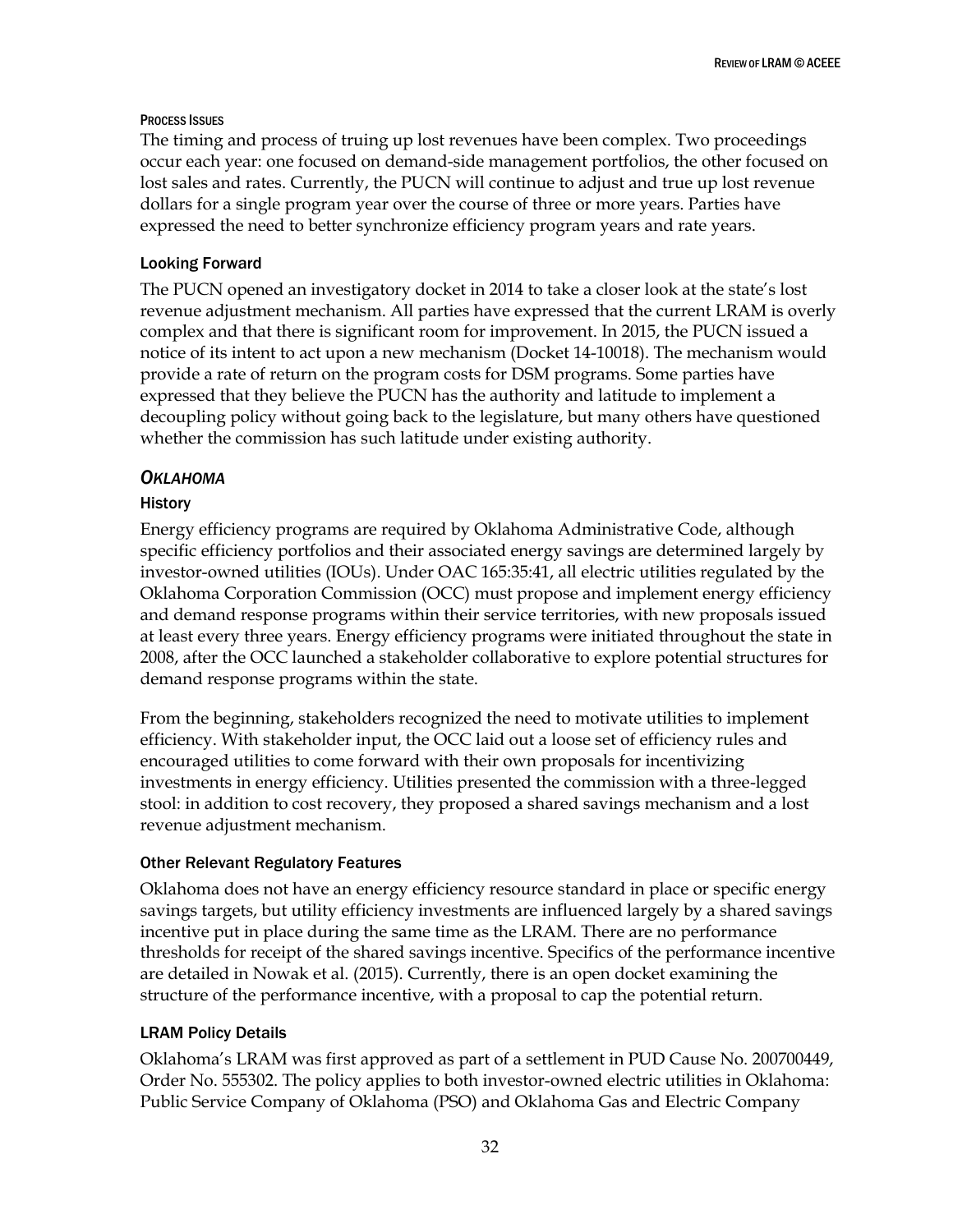(OG&E). Gas utilities have performance-based rates, and LRAM rules do not apply. Lost margins are calculated by multiplying energy savings resulting from demand response programs by an embedded cost factor determined in the most recent rate case. Savings are reported by utilities to the OCC, and while third parties have been used to verify energy savings, utilities are also given the option to self-verify. Lost revenues are recovered annually, with no ceiling specified. However lost revenues are zeroed out as part of each rate case.

#### **Outcomes**

Energy efficiency has received greater attention in Oklahoma in recent years, driven by OCC rulemakings and support from Governor Mary Fallin. The LRAM is an important tool in encouraging utilities to invest in efficiency, especially when coupled with the shared savings incentive. Over several years of implementation, the need for clear requirements and process transparency has become evident. Furthermore, although energy savings have ramped up, IOUs have yet to achieve the energy savings currently being realized in other states across the country.

#### ENERGY SAVINGS

Oklahoma has seen an uptick in energy savings in recent years. Statewide, net electricity savings grew from 0.04% of sales in 2009 to 0.27% of sales in 2013 (Sciortino et al. 2011; Gilleo et al. 2014). This has been driven largely by increased investment in efficiency by the state's investor-owned utilities. Because Oklahoma began implementing performance incentives and LRAM at around the same time, it is difficult to determine which of the two has had a greater influence on utility behavior. However stakeholders in the state firmly believe growth in efficiency is driven by the entirety of the three-legged stool of cost recovery, incentives, and LRAM, and that no one policy lever could drive efficiency without support from the others. Annual incremental energy savings for the two IOUs are shown in figure B2.



Figure B2. Net incremental savings (MWh) in 2010–2013 for Oklahoma electric IOUs. 2010 energy savings were not available for PSO. Sources: Utility annual reports and OK OCC data.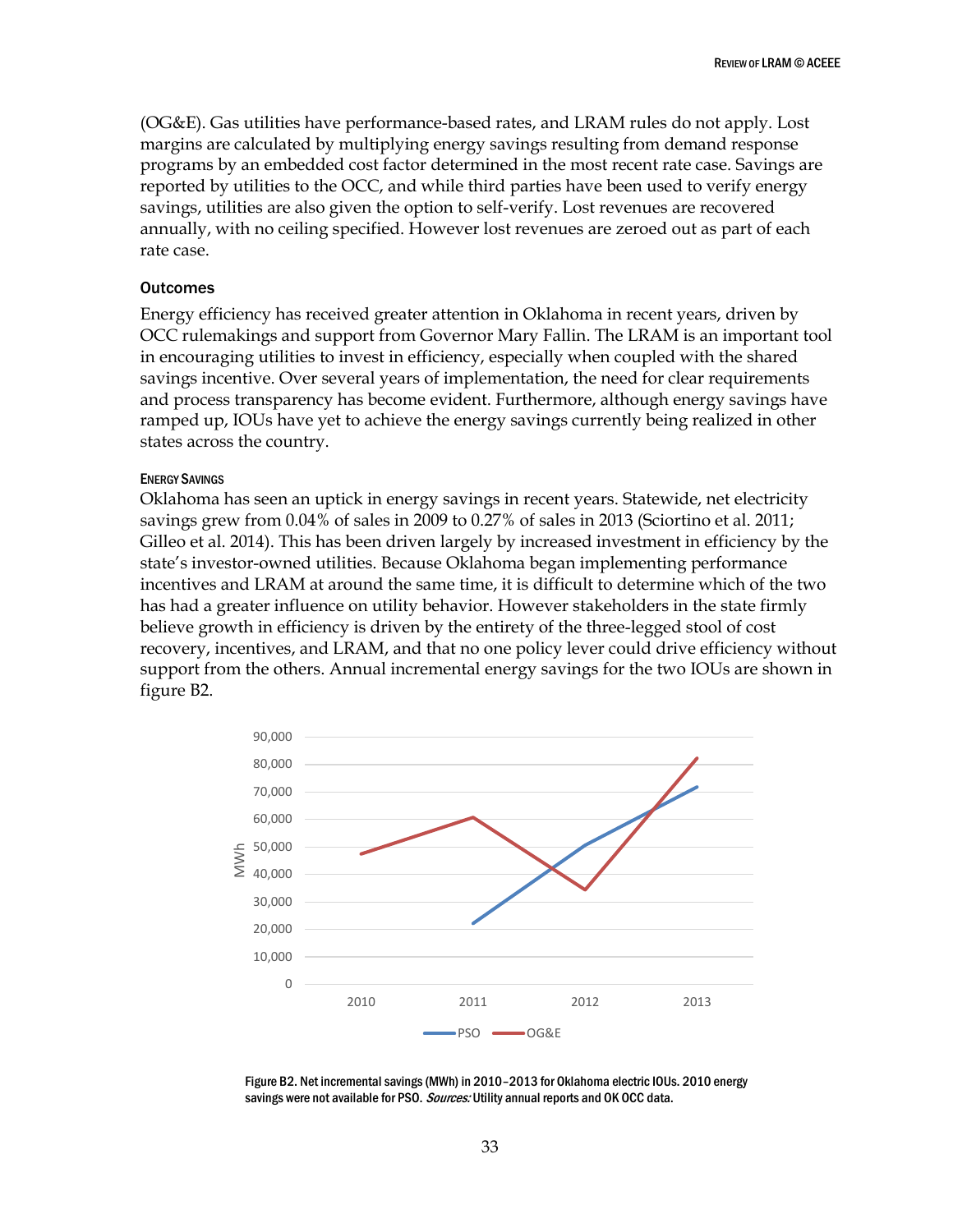Figure B2 also characterizes energy savings patterns as a result of the three-year planning process. The drop in OG&E savings in 2012 is likely due to its overachievement of savings in earlier years, reducing pressure to generate savings during the third year of the program cycle. In 2013, OG&E achieved significant (and likely unexpected) energy savings as a result of its SmartHours program, which was originally targeted at reducing peak demand.

While savings have grown noticeably in the state since 2009, the question of whether efficiency is being encouraged *sufficiently* still exists. IOUs have ramped up programs in response to the policy levers in place in the state, but Oklahoma statewide electricity savings were well below the national average of 0.56% of retail sales in 2013 (Gilleo et al. 2014). Stakeholders were unsure whether energy savings would continue to climb solely on the basis of the existing policy environment in Oklahoma.

#### FINANCIAL OUTCOMES

The most recent estimates of lost revenue earnings from efficiency programs are presented in table B2.

| Year | Lost revenue<br>dollars<br>recovered* | Cost of energy<br>efficiency<br>programs | <b>Total energy</b><br>savings<br>achieved* | LRAM<br>earnings<br>per energy<br>unit saved |
|------|---------------------------------------|------------------------------------------|---------------------------------------------|----------------------------------------------|
|      |                                       | OG&E                                     |                                             |                                              |
| 2011 | \$3,105,699                           | \$18,200,806                             | 60,743,474                                  | 0.05                                         |
| 2012 | \$3,342,530                           | \$14,662,068                             | 34,405,983                                  | 0.10                                         |
|      |                                       | PS <sub>O</sub>                          |                                             |                                              |
| 2012 | \$4,348,385                           | \$21,963,690                             | 50,632,000                                  | \$0.09                                       |
| 2013 | \$6,301,020                           | \$22,335,179                             | 71.880.000                                  | \$0.09                                       |

#### Table B2. Lost revenue recovered in recent years

 $*$  OG&E 2013 recovery request was still under review at the time of research, so 2013 LRAM numbers were not available.

#### **Discussion**

After several years of LRAM in Oklahoma, stakeholders point to a number of areas where lessons have been learned. Stakeholders have been proactive in applying several of these lessons, making tweaks to the existing rules. Many of these adjustments address methods of smoothing the regulatory process. However those aimed at encouraging IOUs to achieve higher levels of electricity savings have faced significant opposition from several parties.

#### CONSISTENT AND CLEAR EXPECTATIONS

Oklahoma stakeholders emphasized the importance of clear definitions and standards that apply to all utilities affected by an LRAM. For instance, though stakeholders were under the impression that OCC rules intended that LRAM apply to net savings, original rules did not specify whether utilities should report lost revenues calculated from net or gross energy savings. As a result, one IOU reported net energy savings while another reported gross energy savings. In 2014, the utilities commission approved new demand rules for future portfolio filings that specifically require the use of net savings for calculation of lost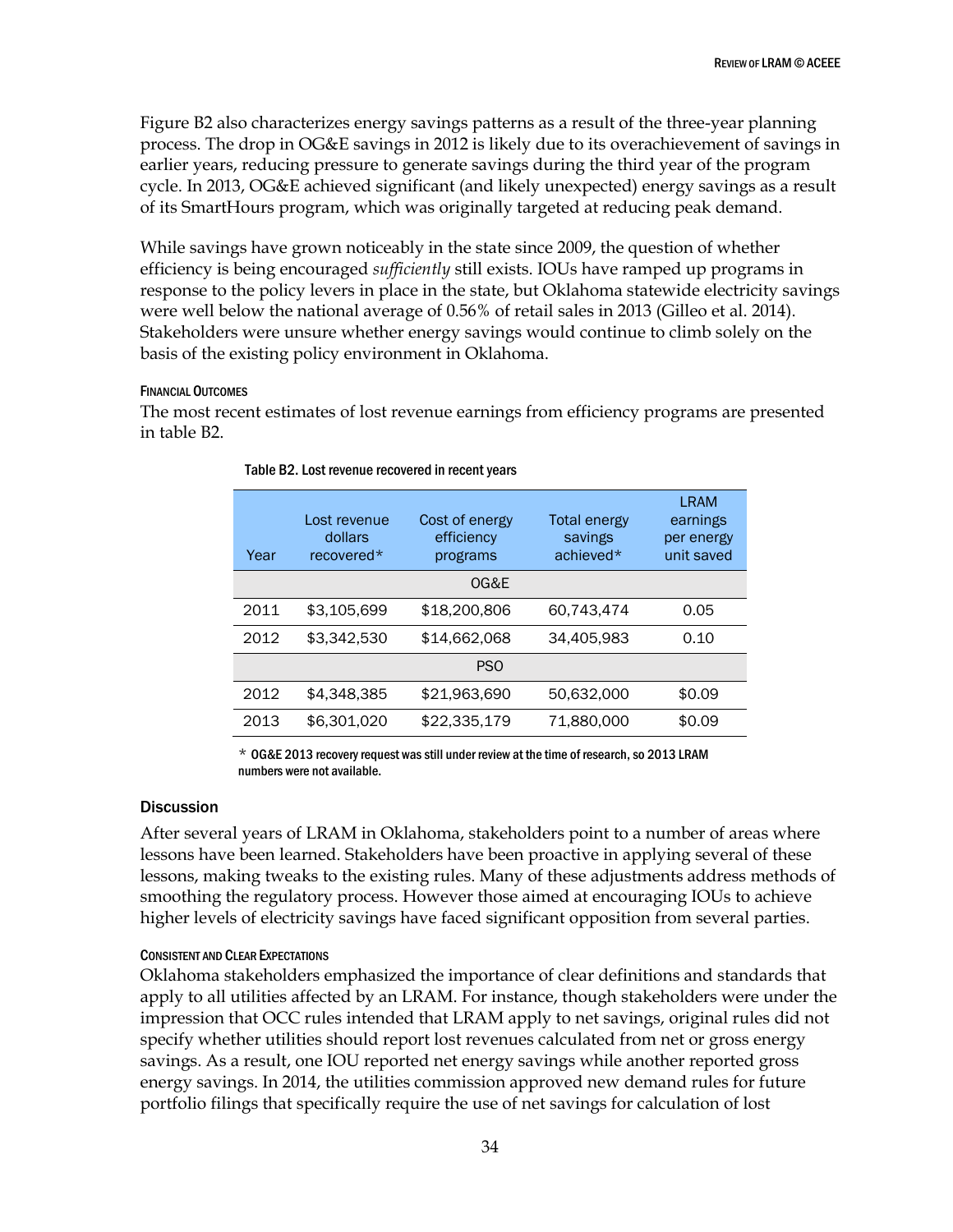revenues. IOUs also differed in their calculations of embedded costs. Stakeholders felt that more clearly defining requirements and expectations during the rule design process might have been simpler than making changes after the fact and might have led to the sense of a more even playing field.

## EVALUATION, MEASUREMENT, AND VERIFICATION

Recently, auditing of efficiency program evaluations has received greater attention from OCC staff. In prior years, utilities self-verified energy savings numbers. However IOUs are now required to hire independent contractors to evaluate programs and verify energy savings. Some stakeholders in the state noted that even this requirement may not lead to truly independent verification of savings. Utilities have also been tasked with diving more deeply into their assessment of net savings, accounting for free-ridership and the overlap between programs. The OCC has bulked up its efficiency-focused staff to handle increased back-and-forth with utilities related to demand response program filings.

## **TRANSPARENCY**

Though utilities and the OCC have worked to create consistency in reporting systems, other stakeholders have expressed frustration that many filings are not publicly available. To date, utility EM&V reports have not included numbers for lost revenues, making it difficult for outside parties to track processes and leading to surprises when utility lost revenue filings are significantly higher than predicted. New rules require that EM&V filings include data on lost revenues and performance incentives, which should help ease these tensions in the future.

## Looking Forward

The OCC recently approved new rules that apply to both electric and gas companies in future efficiency portfolio filings.<sup>20</sup> These rules do not largely change the structure of the LRAM within the state, but they do clarify definitions and methodologies. Important changes have also been made to the performance incentive in the state. In addition, efficiency advocates have proposed mandatory energy savings targets in recent years. While these targets were incorporated into a draft OCC rulemaking, they were later dropped. Stakeholders have indicated it is unlikely that Oklahoma will consider energy savings targets in the near future.

## <span id="page-42-0"></span>*INDIANA*

## History

 $\overline{a}$ 

Back in 1983, Indiana was actually one of the first states to enact a Certificate of Convenience and Public Necessity statute, which required utilities to demonstrate need before constructing or purchasing new generation facilities. In 1995, Indiana adopted an Integrated Resource Planning (IRP) rule (170 IAC 4-7), requiring electric utilities to develop an IRP that evaluated demand-side and supply-side resources on a comparable basis.

In spite of that framework, the fact that Indiana utilities were achieving very little energy efficiency savings led to a series of hearings and investigations by the Indiana Utility

<sup>20</sup> See OAC 165:45-23 (Gas Demand Rules) and OAC 165:35:41 (Electric Demand Rules).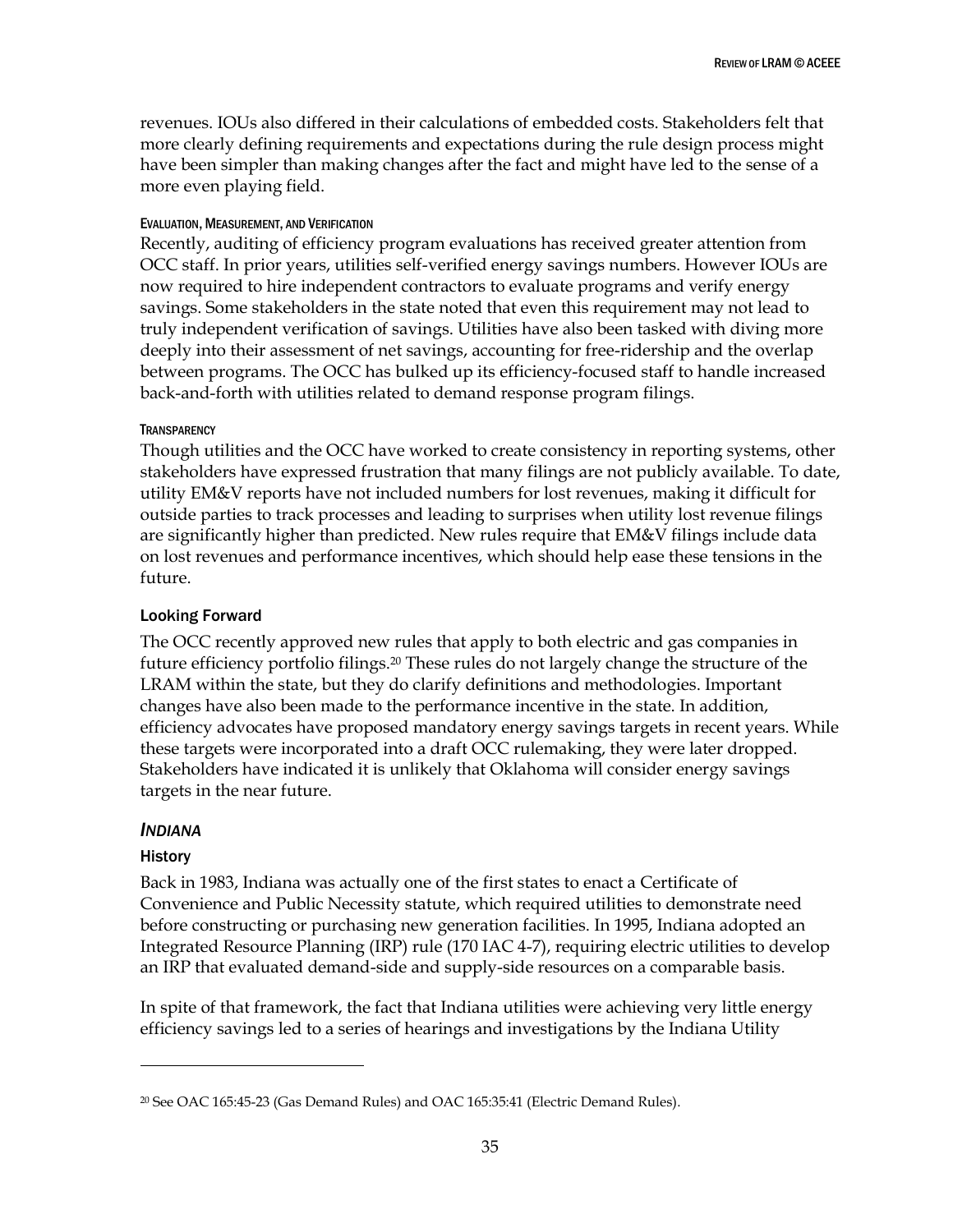Regulatory Commission (IURC) beginning in 2004, culminating in a landmark order in 2009 (Cause 42693, December 9, 2009). The order established a two-part approach: Utilities were required to contract with a single, independent, third-party administrator for a basic set of statewide "Core" programs, and also to individually administer additional energy efficiency programs ("Core Plus") in their own service territories to address aspects not covered by the Core initiatives. The order also established an energy efficiency resource standard (EERS), requiring utilities to meet annual savings goals. The goals began at 0.3% of annual sales in 2010, increasing to 1.1% in 2014 and leveling off at 2.0% in 2019.

With regard to lost revenues, Indiana had actually established an administrative rule for lost revenue recovery in 1995 (170 IAC 4-8-6) as part of its guidelines for demand-side management cost recovery. However, as noted above, very little DSM was taking place. Now, subsequent to the 2009 order, four of the five major electric utilities (Indiana Michigan Power [I&M], Northern Indiana Public Service Company [NIPSCO], Vectren Indiana, and Duke Energy Indiana) have approved mechanisms. Indianapolis Power and Light (IPL) sought commission approval of a mechanism but was denied (Cause No. 43523), in part because of the long period of time since its last rate case and the resulting uncertainty of the lost margin calculation based on those dated rates. (IPL subsequently filed an updated request, Cause No. 44497.)

In March 2014 the Indiana legislature voted (SB 340) to end many of the aspects of the IURC 2009 order, effectively eliminating both the Core program requirement and the annual savings goals that order had established. Governor Mike Pence neither signed nor vetoed the bill, and it became law in April 2014. While the legislation did not alter the state's lost revenue policy, the entire framework for utility energy efficiency programs in Indiana is somewhat uncertain at this point.

#### LRAM Policy Details

The utilities all follow the Indiana general administrative guidelines (170 IAC 4-8-6), with the details on each mechanism spelled out in each individual utility case filing (e.g., Duke: Cause No. 43955; Vectren: Cause Nos. 43938 and 43405; I&M Cause No. 43827). These case filings also represent their initial three-year plans following the issuance of the 2009 landmark order. The utilities must provide evaluation data on the energy savings impacts of their programs (Core and Core Plus), net of free riders, and those amounts are used to calculate the total lost revenues. Lost revenues are recovered annually for Duke, I&M, and Vectren, and semiannually for NIPSCO. Under current policy, lost revenues are recovered for the life of the measure or until the company's next rate case, whichever comes first, and there is no limit or ceiling on lost revenue recovery.

#### Other Relevant Regulatory Features

Four of the investor-owned electric companies in Indiana are eligible to earn performance incentives for achieving energy savings goals. Of the four, Indiana Michigan Power and IPL have a shared savings performance incentive. The other two operate under a tiered incentive approach, receiving a greater performance incentive as performance increases. There are no electric companies in Indiana with decoupled rates. However, of the three largest natural gas distribution companies operating in the states, two have decoupled rates for most rate classes. Finally, Indiana offers companies the opportunity to participate in a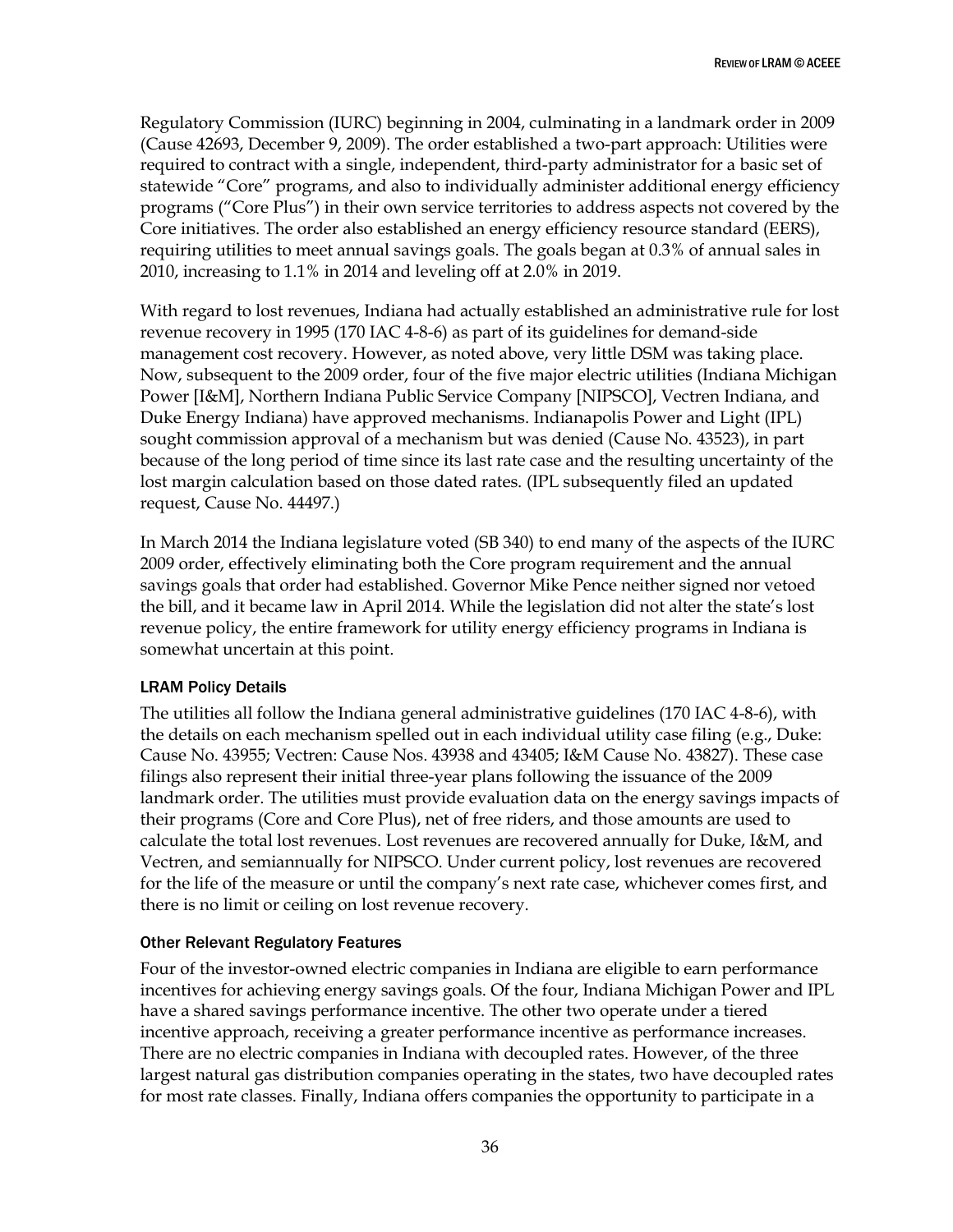voluntary renewable portfolio standard to earn a higher return on equity for rate-base facilities. Energy efficiency savings are one means by which a company can meet the voluntary standard. However no company has formally requested commission approval to participate in the standard.

#### **Outcomes**

## ENERGY SAVINGS

Statewide energy savings increased dramatically in Indiana subsequent to the 2009 order. In 2012, utilities achieved electricity savings of 0.59% of retail sales, about the national average. Statewide energy savings are shown in figure B3.



Figure B3. Indiana energy savings (MWh), 2006-2013. Source: ACEEE State Energy Efficiency Scorecard 2007–2014.

#### FINANCIAL OUTCOMES

Table B3 shows the dollars recovered under the LRAM for three IOUs in Indiana.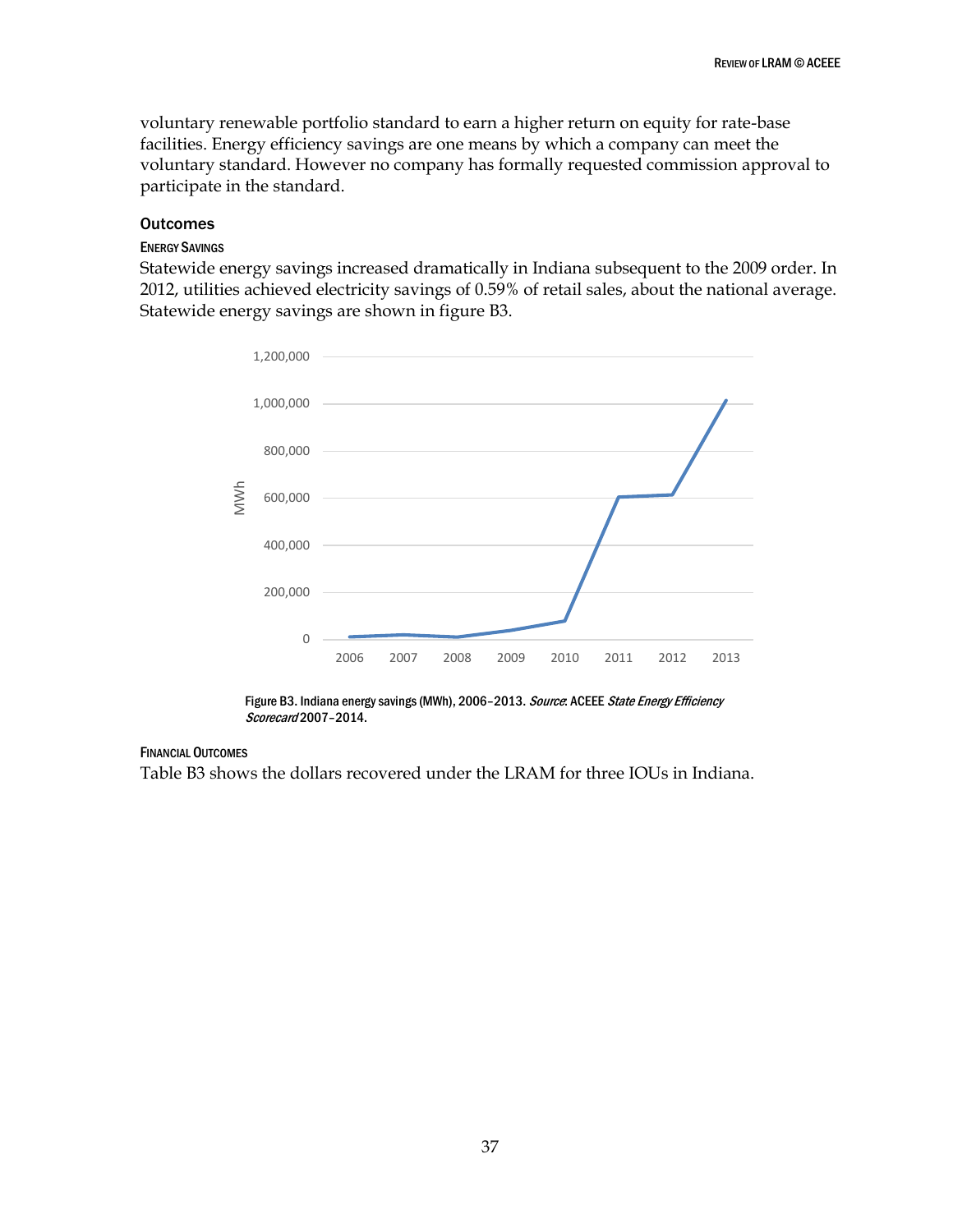| Company                | <b>LRAM</b> recovered | Program cost | Total annual energy<br>savings (MWh) |
|------------------------|-----------------------|--------------|--------------------------------------|
|                        | 2013                  |              |                                      |
| Duke Energy            | \$3,669,344           | \$36,587,777 | 267,711                              |
| Vectren                | \$6,014,360           | \$11,251,668 | 63.072                               |
| Indiana Michigan Power | \$9,115,961           | \$22,335,442 | 121.472                              |
|                        | 2012                  |              |                                      |
| Duke Energy            | \$2,521,055           | \$22,905,994 | 215.795                              |
| Vectren                | \$3,765,798           | \$11,068,667 | 64.864                               |
| Indiana Michigan Power | \$3,819,984           | \$11,436,775 | 60,460                               |

#### Table B3. Indiana lost margin recovery and savings 2012–2013

Amounts subject to reconciliation process where estimated lost revenues, program costs, and savings are trued up with actual lost revenues program costs and savings based on program evaluation results. Sources: Indiana Utility Regulatory Commission Case Filings: Duke (Cause No. 43955 DSM-2); Vectren (Cause No. 43405 DSM-10 and DSM-11); Indiana Michigan Power (Cause No. 43827 DSM -3).

#### **Discussion**

Indiana utilities have clearly significantly ramped up their energy efficiency spending and savings since the 2009 IURC order. It is unclear what role the LRAM policy has played in that, since the utilities have had that LRAM policy available since 1995.

Lost revenue recovery has emerged as a somewhat contentious issue in Indiana, with advocates expressing concern about the potential for adding considerable costs to ratepayers. Although Indiana has only a couple of years' experience with large-scale energy efficiency programs, one can see from the table that the LRAM costs are already substantial. The open-ended potential for pancaking of lost revenue costs over multiple years is of particular concern, given that there is no cap or time limit on the recovery of lost revenues. Documents filed by several utilities in recent cases indicate that if lost revenues are collected for the life of the measures, total lost revenue costs would exceed the total program costs.

True symmetrical decoupling is an alternative that avoids many of the problems of LRAM, and some advocates are considering recommending that alternative. At one time Vectren sought a decoupling mechanism for its gas and electric utilities. However decoupling was rejected for electric utilities in a 2011 IURC order (Cause No. 43839).

#### EVALUATION

The Core programs were evaluated by an independent third party, selected by the DSM Coordinating Committee established by the IURC (comprising the utilities and the Office of the Utility Consumer Counselor [OUCC] and involving other key stakeholders). For the Core Plus programs, each utility is responsible for hiring a third party to evaluate its own programs. However the utilities generally have oversight committees for the Core programs with members including the OUCC and often other stakeholders. These committees often participate in decisions regarding the selection of a third-party evaluator; they also review the evaluator's reports and analyses. Energy savings are defined as being net of free riders. The results of these evaluations are used both in determining lost revenues and in calculating performance incentives for the utilities.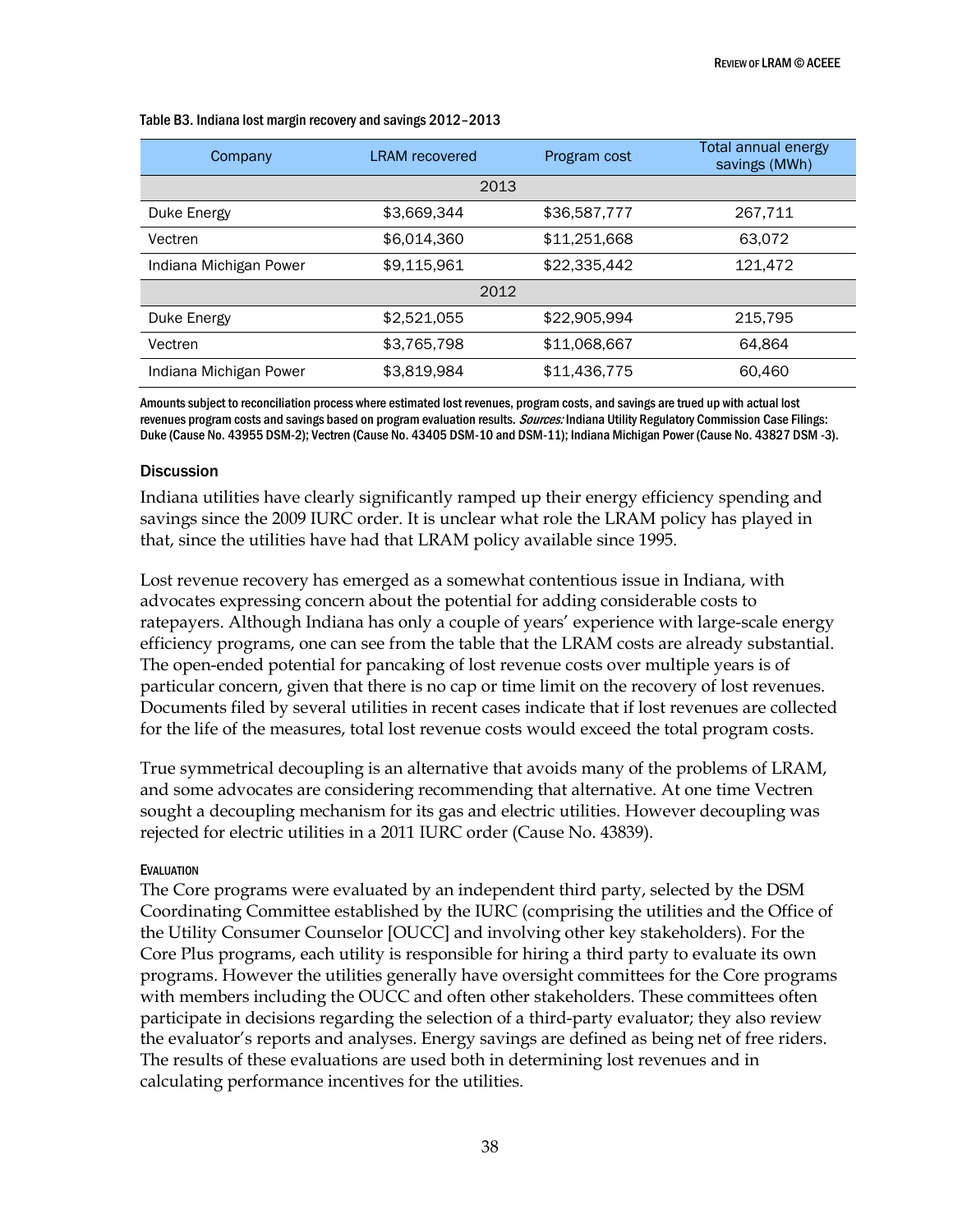#### **PROCESS**

The process for tracking and awarding lost revenues is already proving to be fairly complicated. IURC staff noted that timely EM&V is particularly important to accomplish for the full portfolio of programs. If EM&V data are submitted for only some programs because the EM&V process for other programs is not complete, it results in challenges in tracking and reconciling subsequent evaluations. Also, it is important that all utilities use consistent definitions related to reported, actual, and verified savings. Although it is still early in the experience with LRAM, stakeholders acknowledge that tracking lost revenues over multiple years raises concerns about keeping track of pancaked lost revenues. They further say that trying to adjust those amounts as energy efficiency measures reach the end of their estimated lifetimes would be extremely challenging.

## Looking Forward

The policy landscape for utility energy efficiency in Indiana is fairly uncertain at this point. In his letter to the legislature after the enactment of SB 340, the governor stated, "I have requested the Indiana Utility Regulatory Commission to immediately begin to develop recommendations that can inform a new legislative framework for consideration during the 2015 session of the Indiana General Assembly." This suggests that the entire framework for utility energy efficiency programs in Indiana is up for revision. It is yet to be determined whether there will be any type of utility energy efficiency requirements at all (much less annual savings targets), and what associated policies (e.g., LRAM, decoupling, shareholder incentives) will remain or will be put in place.

At this point the Indiana utilities have all filed, and had approved, one-year plans to continue some energy efficiency programs during 2015. It is noteworthy that now that the IURC annual savings targets have been struck down by SB 340, the projected savings from the voluntary utility plans are, in aggregate, about half of what would have been required under the previous IURC standard.

## <span id="page-46-0"></span>**SOUTH DAKOTA**

## **History**

South Dakota is unusual in that energy efficiency programs are not a legislative or regulatory requirement. In the mid-2000s, the South Dakota Public Utilities Commission (PUC) tasked staff with investigating options to encourage the state's six investor-owned utilities to offer energy efficiency programs. Initially, staff suggested a standard program design. However five of South Dakota's six IOUs operate in other states, many with established efficiency programs. They were opposed to the standard program design, noting it would be simpler to offer portfolios that mirrored their existing efficiency programs in other states.

The commission asked utilities to bring other options for efficiency programs to the table. Several utilities approached the PUC with the idea of performance incentives and lost revenue adjustment mechanisms. The commission originally approved performance incentives but moved away from that approach in 2010. Working in collaboration with utilities, the commission authorized an LRAM that applied to all IOUs. Unlike other states, the LRAM does not take energy savings into account.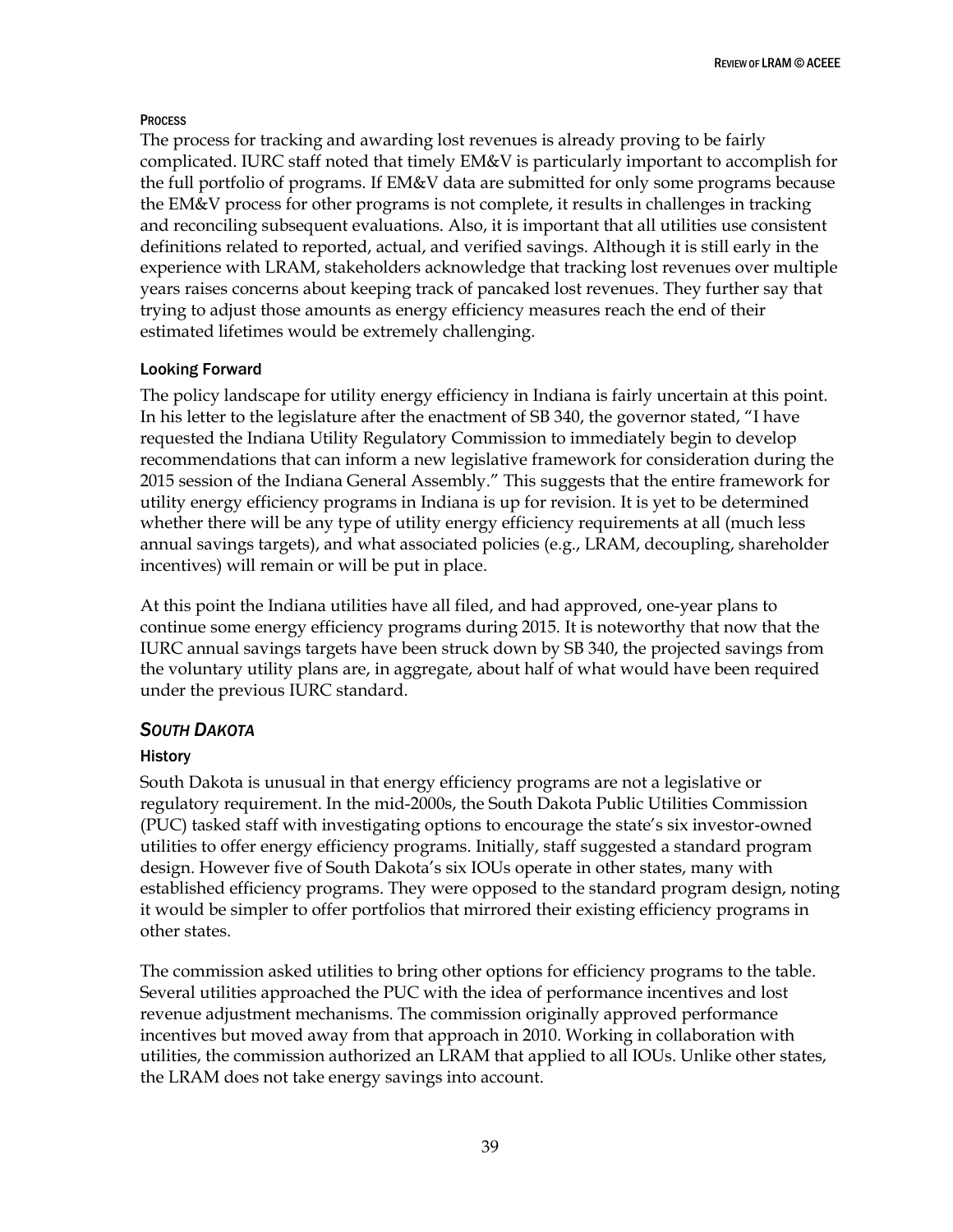## Other Relevant Regulatory Features

South Dakota does not require utilities to offer energy efficiency programs.<sup>21</sup> The PUC authorized performance incentives in the past, but none is currently in place or pending. Most utilities in the state are interconnected and deliver the majority of their loads out of state; due to South Dakota's small population, they tend not to consider the South Dakota portion of their load in supply-side decisions. Many of the efficiency programs throughout the state began as extensions of existing, more robust programs in other, neighboring states.

#### LRAM Policy Details

South Dakota's LRAM was first authorized for Montana-Dakota Utilities in 2010.<sup>22</sup> The LRAM applies to all investor-owned utilities for both electricity and natural gas. Lost revenues are not based on verified energy savings. Instead, they are negotiated as a percentage of approved budget spending. Utilities estimate savings to determine the cost effectiveness of efficiency programs but are not required to submit savings details to the commission as part of LRAM proceedings. Lost revenues are recovered contemporaneously through a rider and trued up over time. Recovery is limited to the year in which expenses are incurred.

#### Outcomes

The South Dakota PUC is prohibited from requiring utilities to implement efficiency programs, and therefore the LRAM is the primary method by which the PUC has sought to encourage efficiency programs throughout the state. Efficiency offerings are influenced by South Dakota's demographic and geographic characteristics. The small population relative to the number of utilities, and the fact that nearly all of the state's utilities are interconnected, mean that utility experience in neighboring states is largely what drives efficiency in South Dakota. Since programs are small, the costs of evaluation are disproportionately high to utilities. Furthermore, all parties have agreed that simplicity is a practical strategy to maximize the efficiency of the programs. As a result, little emphasis is placed on verification of actual energy savings.

#### ENERGY SAVINGS

 $\ddot{\phantom{a}}$ 

PUC staff have been successful in working with IOUs to initiate some level of energy efficiency programming in South Dakota. Efficiency budgets have slowly but steadily increased in recent years. Figure B4 illustrates relatively consistent savings levels. South Dakota's statewide savings remain well below the national average of 0.56% savings as a percentage of retail sales.

<sup>21</sup> In 2009, the PUC did adopt a modified Public Utilities Regulatory Policies Act (PURPA) standard requiring IOUs "to integrate cost-effective energy efficiency resources into [their] plans and planning processes," but there is no rule or law requiring specific energy efficiency programs or savings levels.

<sup>&</sup>lt;sup>22</sup> See docket NG09-001 [\(http://puc.sd.gov/Dockets/NaturalGas/2009/ng09-001.aspx\)](http://puc.sd.gov/Dockets/NaturalGas/2009/ng09-001.aspx).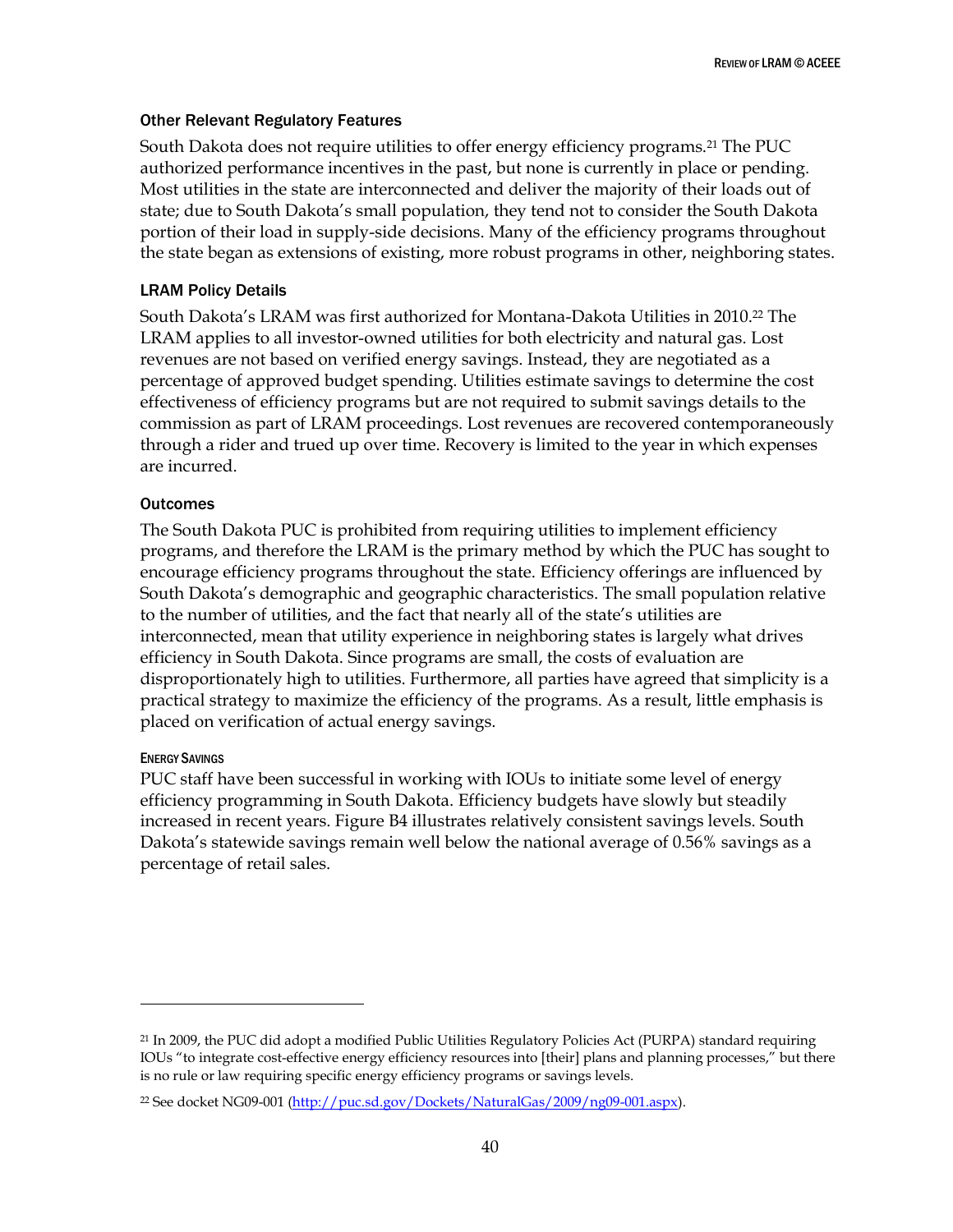

Figure B4. Total statewide spending and savings on energy efficiency, 2008-2013. Source: ACEEE State Energy Efficiency Scorecard, 2008–2014.

#### FINANCIAL OUTCOMES

South Dakota's LRAM is a function of utility budgets for energy efficiency rather than energy savings achieved. Dollars recovered, program budgets, and non-verified estimates of energy savings are shown in table B4. Recovery is based on budgets rather than actual spending, so any overspending by utilities does not result in greater allowable lost margin recovery. Similarly, while programs must be cost effective, the commission places little emphasis on verification of energy savings.

| <b>Utility</b>                     | Lost revenue<br>dollars<br>recovered* | Cost of energy<br>efficiency<br>programs | <b>Total energy</b><br>savings<br>achieved* | <b>LRAM</b> earnings<br>per energy unit<br>saved |
|------------------------------------|---------------------------------------|------------------------------------------|---------------------------------------------|--------------------------------------------------|
|                                    |                                       | 2013                                     |                                             |                                                  |
| <b>Otter Tail Power</b>            | \$84,000                              | \$281,548                                | 1,611,525                                   | \$0.05                                           |
| Montana-Dakota<br><b>Utilities</b> | \$14,264                              | \$168,026                                | 46,130                                      | \$0.31                                           |
|                                    |                                       | 2012                                     |                                             |                                                  |
| <b>Otter Tail Power</b>            | \$84,000                              | \$309,911                                | 3,910,104                                   | \$0.02                                           |
| Montana-Dakota<br><b>Utilities</b> | \$6,056                               | \$51,554                                 | 30,840                                      | \$0.20                                           |
|                                    |                                       |                                          |                                             |                                                  |

#### Table B4. Sample of lost revenue recovered in recent years

\*Estimates

Table B4 also shows the small size of programs in South Dakota. Each utility serves a relatively small customer base, and opportunities to work with industrial customers are limited. The small size of efficiency programs is one of the main reasons little emphasis has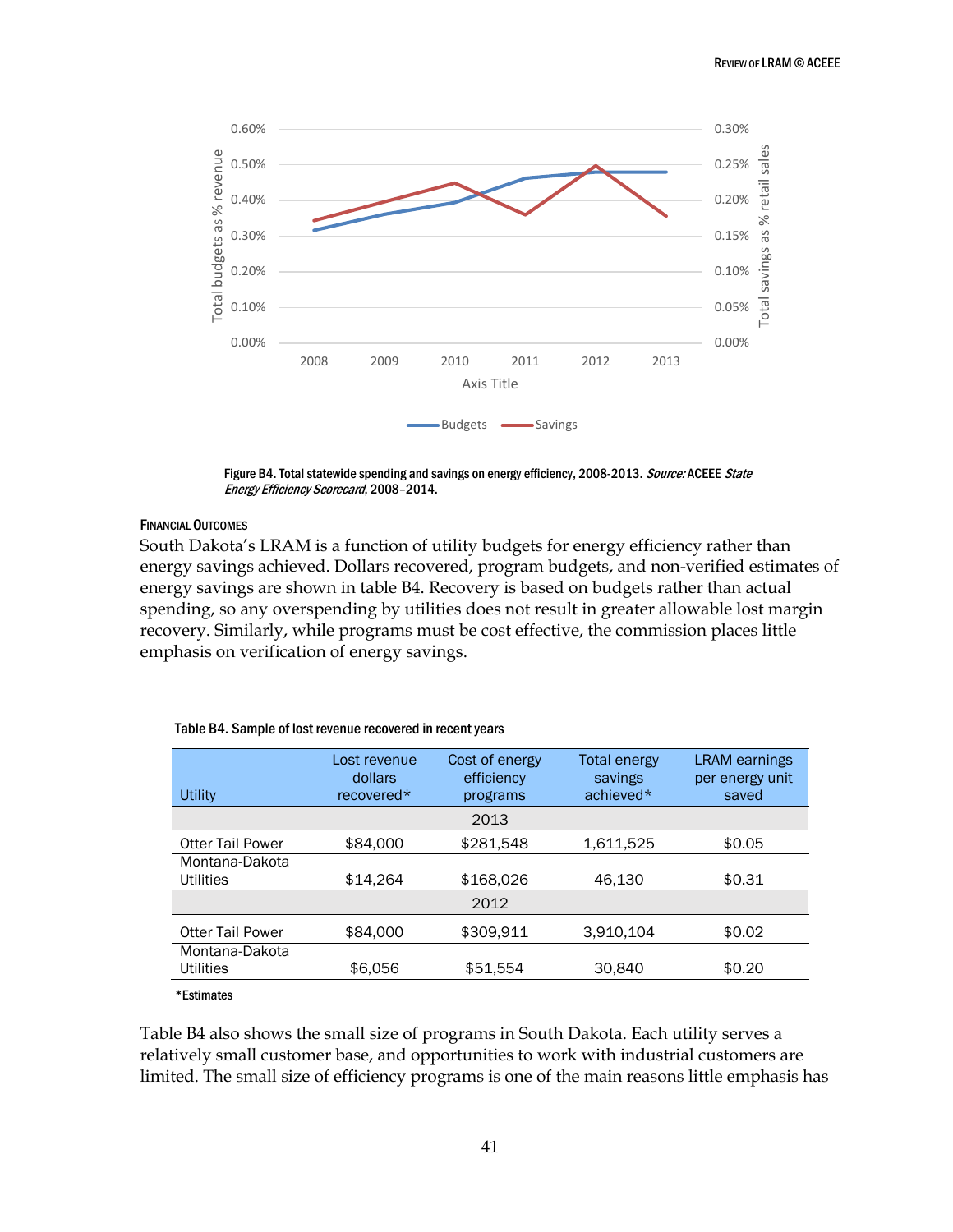been placed on actual energy savings to date. Parties noted that lost margin recovery to date has been relatively minimal, and there has not been much scrutiny by external stakeholders.

#### **Discussion**

The driving force behind South Dakota's LRAM has been an emphasis on simplicity. To date, this seems to have worked for the state. Customer bases are limited, programs are small, and outside stakeholders pay little attention to regulatory features like lost margin recovery. However, in exchange for simplicity, the state has made a significant tradeoff: verification of energy savings.

#### SMALL SERVICE TERRITORIES AND NEIGHBOR STATE INFLUENCE

Programs in South Dakota are shaped largely by neighboring states. Utilities also provide service to Iowa, Illinois, Minnesota, and Montana, all of which have relatively robust energy efficiency programs that predate those in South Dakota. These experiences were shifted over the border to shape portfolios in South Dakota. However modifications were made to account for the small population of the state. For example, because the industrial base is small, programs targeted at this sector are limited.

#### EVALUATION, MEASUREMENT, AND VERIFICATION

Unlike many other states, there is little back-and-forth between the commission and utilities regarding verification of savings. There is evaluation of savings at some level—utilities must, for example, estimate savings in order to determine whether programs are cost effective. However no evaluation of savings is required by the commission. Parties indicated that even if savings estimates are off by an order of magnitude, programs would still be cost effective within the state. There has been very little public scrutiny of the budget-based LRAM methodology, likely due to the small size of efficiency programs.

## Looking Forward

Though both utilities and commission staff say they recognize the importance of efficiency, there is no clear sign that efficiency will continue to gain traction in the state under the current regulatory structure. However all parties note that potential federal regulations, like the Clean Power Plan, could be a possible turning point. Federal regulations could not only require the ramp-up of programs but also necessitate more careful calculations of energy savings. These potential changes seem to have already influenced utility behavior to some extent, with utilities indicating that they have paid more attention to internal savings verification recently.

## <span id="page-49-0"></span>*ARKANSAS*

## History

Investor-owned utilities in Arkansas had very little involvement in providing customer energy efficiency programs until 2007, when the Arkansas Public Service Commission (APSC) approved Rules for Conservation and Energy Efficiency Programs requiring electric and gas utilities to propose and administer energy efficiency programs (Docket No. 06-004- R, Orders No. 1, 12, 18). The state's jurisdictional IOUs filed Energy Efficiency Plans in July 2007 containing proposed Quick Start efficiency programs. The utility response was relatively small, with the utilities expressing concern about adverse financial impacts. In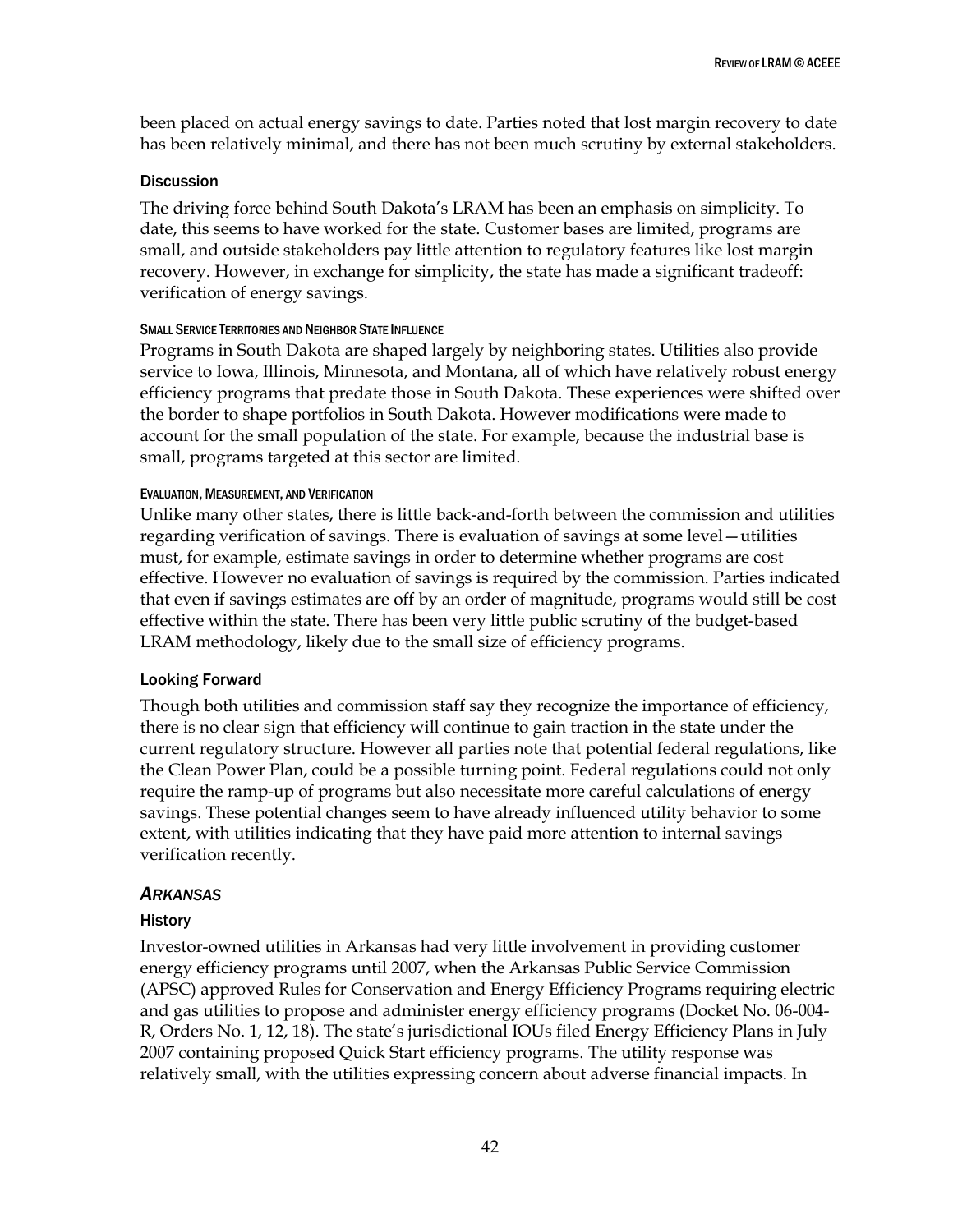response, in 2010 the commission took several actions to increase the energy efficiency efforts.

Also in December 2010, the APSC adopted an energy efficiency resource standard (EERS) for both electricity and natural gas, guidelines for efficiency program cost recovery, and a shareholder performance incentive. The EERS targets set by the commission were moderate, calling for an annual reduction of 0.25% of total electric kWh sales in 2011, 0.5% in 2012, and 0.75% in 2013. In 2013 the APSC extended the 0.75% target to 2014 and set a target of 0.9% for 2015. It deferred a ruling on 2016–2017 targets pending completion of a thorough potential study aimed at improving programs.

In December 2010 the Arkansas PSC approved a joint electric and gas utility motion to allow the awarding of lost contributions to fixed costs that result from future utility energy efficiency programs. All investor-owned utilities are approved to recover lost revenues as part of the annual energy efficiency program tariff docket (see Order No. 14 Docket 08-137- U). In 2007 the APSC approved a decoupling mechanism for the three major natural gas distribution companies in the state, but no decoupling has been approved for electric utilities.

In December 2010 the APSC began a process by which it would approve incentives to reward achievement in the delivery of essential energy conservation services by investorowned utilities (see Order No. 15 Docket 08-137-U). Such incentives were approved for all three gas utilities in the state and the two largest electric utilities in 2012 and 2013.

## LRAM Policy Details

The APSC established its LRAM policy in 2010 (Docket No. 08-137-U, Order No. 14, December 10, 2010). All investor-owned electric and gas utilities are eligible under the policy to apply to receive lost contributions to fixed costs (LCFC). There are no minimum energy savings thresholds or other achievements required to qualify for receiving lost revenues.

The LCFC is calculated as the base rate (i.e., the total rate minus variable costs [typically just fuel costs]) times the net savings from the energy efficiency programs. Lost revenues are calculated and recovered annually. The utility is eligible to receive lost revenues for the life of the measure, and there is no limit or ceiling on the amount of lost revenues that can be recovered, except that the LCFC resets to zero at each new rate case.

## Other Relevant Regulatory Features

Arkansas has had an EERS in place since 2010 for both gas and electric utilities. The energy savings targets are established by the APSC in three-year cycles. The three natural gas distribution companies in Arkansas are decoupled and eligible to earn performance incentives for efficiency program results. There are no decoupled electric companies in Arkansas but the four electric IOUs do have LRAMs in operation and are able to earn performance incentives.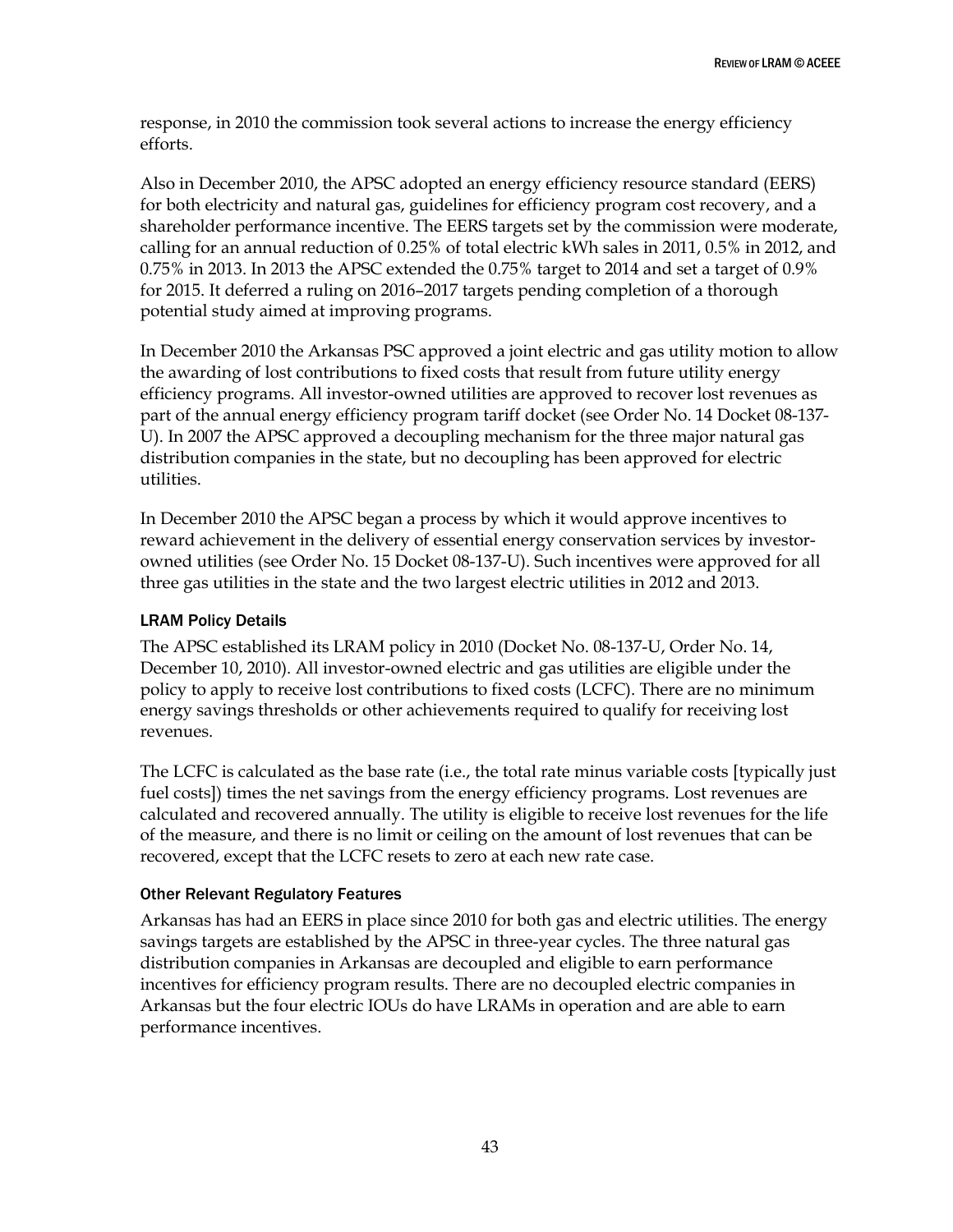## **Outcomes**

#### ENERGY SAVINGS

Statewide electricity savings are shown in figure B5. Energy savings in Arkansas are driven largely by the state's EERS requirements. A 2014 study found that, on the whole, Arkansas met or came close to meeting savings targets in 2011 and 2012 (Downs and Cui 2014). The extent of the LCFC's role in the utilities' commitment to meeting these targets is unclear, particularly since there is no minimum threshold for receiving lost margin.



Figure B5. Arkansas energy efficiency program savings 2006–2013. Source: ACEEE State Energy Efficiency Scorecard 2007–2014.

#### FINANCIAL OUTCOMES

Dollars recovered through the LCFC are shown in table B5. As savings targets rise, program budgets have ramped up significantly. Resulting lost revenue dollars have also increased in recent years.

| Company          | LRAM<br>recovered | Program cost | Total annual energy<br>savings (MWh) |
|------------------|-------------------|--------------|--------------------------------------|
|                  |                   | 2013         |                                      |
| Entergy Arkansas | \$10,534,980      | \$52,285,262 | 188.468                              |
| <b>SWEPCo</b>    | \$1,015,859       | \$6,803,249  | 25,387                               |
|                  |                   | 2012         |                                      |
| Entergy Arkansas | \$3,665,223       | \$28,515,019 | 107,627                              |
| <b>SWEPCo</b>    | \$545,377         | \$5,289,095  | 17,767                               |

#### Table B5. Arkansas electric utility lost revenue and savings 2012–2013

Source: Arkansas Public Service Commission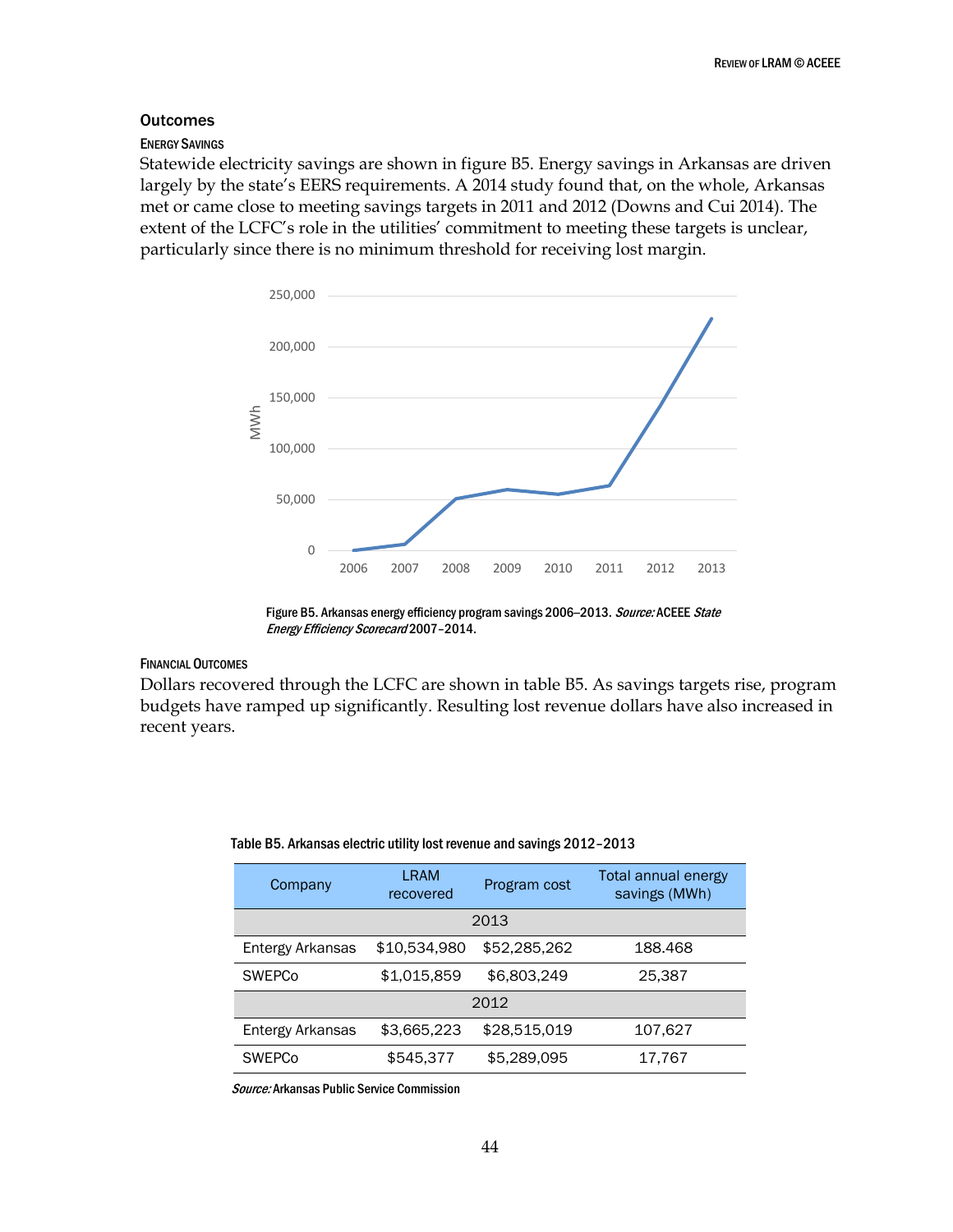#### **Discussion**

 $\ddot{\phantom{a}}$ 

The major electric utilities in Arkansas have definitely increased their energy efficiency efforts and achievements in response to the various commission orders and policies that have been in place since 2007. How much of that might be attributable to the LRAM policy is difficult to say, but staff did indicate that doing something about the lost revenue from energy efficiency was an important factor for the IOUs.

The APSC established its LRAM policy in 2010 in response to a joint motion by the major investor-owned utilities. At the time, the commission stated:

While decoupling may eventually prove to be a better way to tame the "throughput incentive," the Commission at this time accepts the EE Utilities' argument that an LCFC mechanism is more appropriate for electric utilities, which expect growth in sales . . . . The Commission commits to approval of LCFC recovery only in the context of significant goal setting and the development of robust EM&V, as detailed in other orders issued contemporaneously with this Order. Thus, recovery of revenues lost is not an independent right of utilities, but rather a component of a coordinated group of policies reasonably calculated to deliver overall benefits to ratepayers, to utilities, and to society in a cost-effective manner. (Docket No. 08-137- U, Order No. 14, p.17-18)

The commission clearly had some reservations about allowing LRAM in the first place, and it certainly left open the possibility of revising the policy in the future. And APSC staff expressed concerns about the asymmetrical nature of LRAM (i.e., utilities collect for sales lost to energy efficiency but have no obligation to refund excess revenues if sales exceed forecasts) and the potential for LRAM costs to mount over time due to pancaking.

A more recent commission order, in 2013, sought to encourage utilities to file decoupling proposals:

In the expectation that further rate cases will be filed by electric utilities in 2013 and 2014, the Commission issues this order to encourage proposals by electric utilities …that would decouple revenues from sales volumes. (Docket No. 08-137-U, Order No. 19, p.1)

And the commission specifically asked for "proposals that include the following features":

- Customer charges that are set at a level low enough to encourage conservation<sup>23</sup>
- Establishment of separate revenue-per-customer amounts for—at a minimum residential, small commercial, and demand-metered commercial customers

<sup>&</sup>lt;sup>23</sup> Fixed charges are the portion of the customer's utility bill not tied to consumption. It is noteworthy that the commission appears here to be taking a preemptive stance against proposals for high fixed charges, or "straight fixed-variable" rate design (which are sometimes requested by utilities as mechanisms to counter the problem of lost revenues from energy efficiency programs and/or customer-sited solar photovoltaic installations).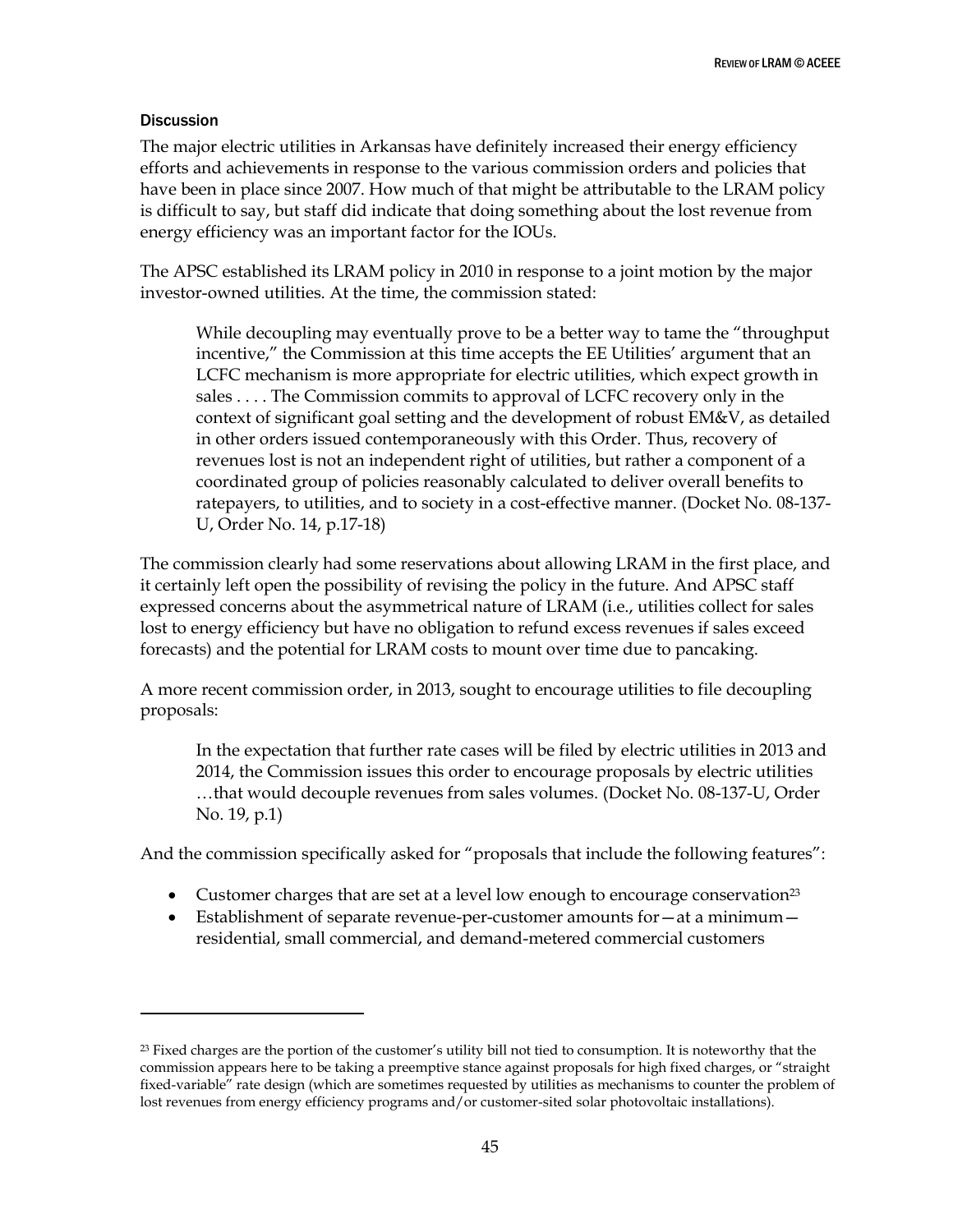Establishment of a true-up mechanism that credits to or collects from customers any over- or under-recovery of revenue, respectively

#### **EVALUATION**

The evaluation process is overseen by the APSC. The commission requires each utility to hire its own independent EM&V contractor to perform evaluations. It further requires the utilities to jointly fund an independent EM&V monitor who provides oversight and guidance and operates under the direction of the commission staff. The commission established an EM&V collaborative (Parties Working Collaboratively, or PWC) to develop a technical resource manual that is updated annually and approved by the commission. Arkansas uses net savings as its evaluation metric.

## Looking Forward

As noted above, the commission has expressed interest in receiving proposals from the electric utilities for true symmetrical decoupling, to replace the existing LRAM mechanisms. Thus far, one of the two largest utilities in 2014 did indicate it would file a decoupling proposal in a future rate case. However it should be noted that there will be substantial turnover among commissioners for 2015, so there is the potential for a sea change in the amount of support for efficiency coming from the APSC.

## <span id="page-53-0"></span>*MISSOURI*

## **History**

Major legislation enacted in 2009 marked a major turning point for utility energy efficiency programs in Missouri. The Missouri Energy Efficiency Investment Act (MEEIA, SB 376) established a regulatory framework for utility energy efficiency programs to consider demand-side investments in the same framework as traditional investments in supply and delivery infrastructure. The corresponding Public Service Commission (MPSC) rules for implementing the legislation became effective in May 2011. Prior to passage of MEEIA, Missouri had limited energy efficiency programs for utility customers even though electric utilities were required to file and implement integrated resource plans.

Key provisions of MEEIA specifically address the utility business model. Under MEEIA the Public Service Commission is to

- Provide timely cost recovery for utilities
- Ensure that utility financial incentives are aligned with helping customers use energy more efficiently
- Provide timely earnings opportunities associated with cost-effective, measurable, and verifiable efficiency savings

MEEIA opened the door for electric utilities to propose and establish demand-side investment mechanisms (DSIMs) for energy efficiency programs. Addressing the utility business model was critical for Missouri's utilities to move ahead with such programs. One of Missouri's utilities, in fact, had established a fairly large portfolio of programs at the time MEEIA was enacted. Ameren Missouri had launched a portfolio of customer programs totaling about \$70 million over a three-year period (2009–2011). However the company rolled back this level of program spending and associated activity when cost recovery and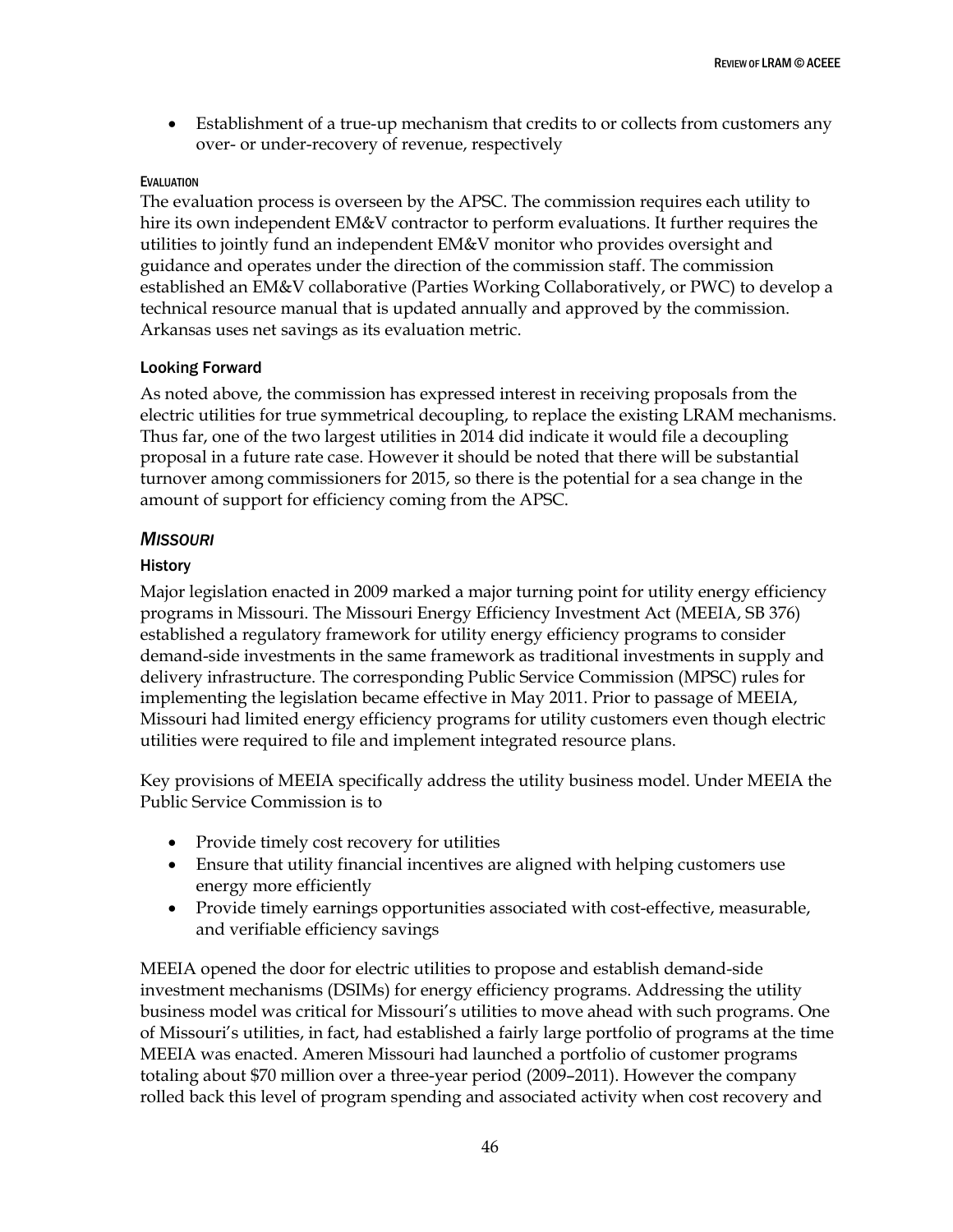incentive mechanisms were not approved during Ameren Missouri's 2011 rate case. When the commission approved an agreement between the utility and parties to its MEEIA application that established DSIMs, the impact was significant. Ameren soon launched a full portfolio of energy efficiency programs totaling \$145 million over the three-year program period.

The story is similar for Kansas City Power & Light (KCP&L), which had limited energy efficiency programs and associated investment in place prior to establishing its own version of a DSIM late in 2014. Once this mechanism was in place, KCP&L initiated a portfolio of energy efficiency programs totaling \$28.6 million over 18 months, after which time the company is expected to file a full three-year plan. KCP&L Greater Missouri Operations (GMO), a utility operating company owned by the same corporation as KCP&L, serves an area surrounding Kansas City. GMO had in place a small set of programs prior to establishing a DSIM. With cost recovery in place, the company is proceeding with a greatly expanded set of programs.

## Other Relevant Regulatory Features

The DSIMs in place for Missouri's utilities contain provisions not only for recovery of program costs and lost revenues resulting from the programs, but also the opportunity for shareholder incentive awards. These incentive awards are based on a percentage of net shared benefits. Lost revenues are calculated using deemed savings, while shareholder incentive awards are determined based on program evaluations.

MEEIA's provisions supporting energy efficiency are not mandatory but are designed to make energy efficiency a good business investment. The statute states:

The Commission shall permit electric corporations to implement Commissionapproved demand-side programs proposed pursuant to this section with a goal of achieving all cost-effective demand-side savings.

Decoupling requires periodic adjustments to true up rates and allowed revenues; these adjustments are viewed as rate-making outside of general rate cases. Some parties believe Missouri's existing statutes could be interpreted so as to allow decoupling. To date there have been no decoupling proposals associated with DSM programs submitted to or considered by the commission.

## LRAM Policy Details

The basic structure of the DSIMs established for Ameren Missouri, KCP&L, and GMO is the same, but details differ.

Ameren Missouri's DSIM was established by a unanimous stipulation and agreement among Ameren Missouri, the staff of the Missouri Public Service Commission, and other stakeholders. The DSIM (Case No. E0-2012-142) approved by the commission addresses program cost recovery, the throughput disincentive, and a performance incentive. The provision addressing net shared benefits relating to the throughput disincentive (TD) is an LRAM structured as follows: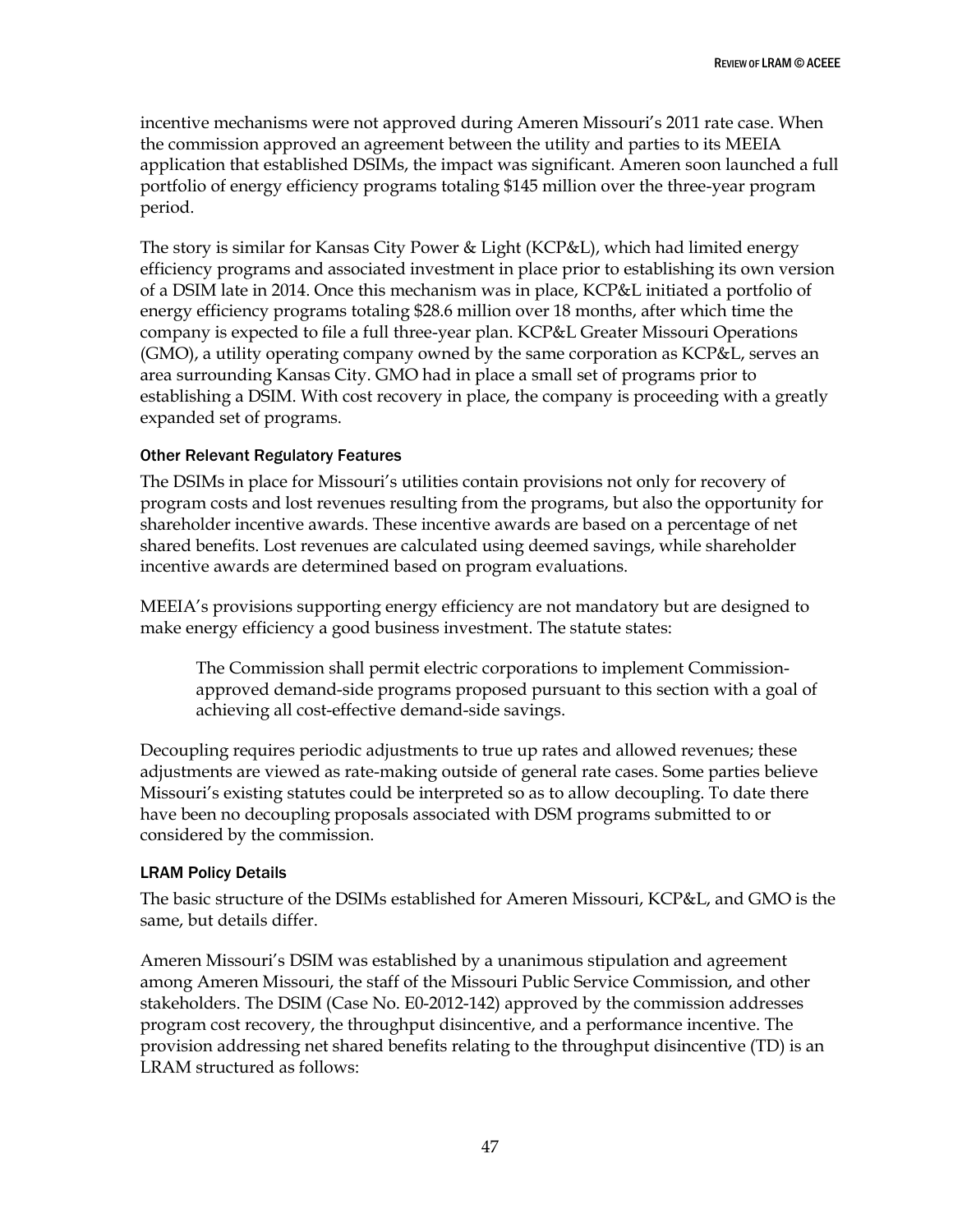- A sum of \$30.45 million shall be added to the revenue requirement determined as if the approved MEEIA Plan did not exist and in each subsequent Ameren Missouri general rate case where new base rates will become effective before the end of the three-year period.
- The \$30.45 million is equal to 90% of the estimated amount of Ameren Missouri's "throughput disincentive—net shared benefit" share. It is the annualized value of a three-year annuity of 26.34% of the actual pretax net shared benefits to be recovered to offset the throughput disincentive.
- Net shared benefits are the present value of the lifetime avoided costs for the approved MEEIA programs, using the deemed values in the technical resource manual (TRM) less the present value of all utility costs of administering the MEEIA programs. Avoided costs include energy, capacity, and transmission and distribution. 24
- The revenue requirement addition is to be trued up according to actual monthly counts of energy efficiency measures installed and the actual monthly programs' costs based on reports provided by program implementers.

Savings used to determine the DSIM applicable to the throughput disincentive are based on measure-level deemed annual energy and demand savings and measure life. The rates for avoided energy saving and rates for avoided demand savings are deemed values. Lost revenues are recovered through either a rider or a tracker mechanism. There is no threshold requirement to receive lost revenues, and there is no limit or ceiling for lost revenue. Lost revenue recovery continues for the deemed measure life after initial program year's savings through a rider or tracker mechanism.

The Missouri PSC authorized similar DSIMs for GMO in January 2013 and for KCP&L in July 2014. The LRAM has been in place only long enough to have one completed program year subject to this rate structure for GMO, and KCP&L has not reported results to date.

#### Energy Savings and Financial Outcomes

 $\ddot{\phantom{a}}$ 

It is too early in the initial program plan periods for the utilities with DSIMs in place to assess the full impacts and associated financial outcomes. Ameren Missouri is exceeding program savings targets and is on track to receive full incentive amounts. Because the DSIMs are based on deemed savings, the cost recovery amounts received by the utilities are determined by reports on actual measures installed and costs incurred in each program year. These costs are built into rate riders or trackers for the programs and recovered contemporaneously, subject to periodic true-ups. Table B6 shows program costs, energy savings, and dollars recovered in 2013.

<sup>24</sup> While the MEEIA rule definition of avoided cost or avoided utility cost (4 CSR 240-20.093(1)(F) allows for inclusion of probable environmental compliance costs, the Ameren Missouri avoided utility costs for net shared benefits calculation does not include probable environmental costs. However Ameren Missouri does include probable future environmental compliance costs in its assumptions of future market prices.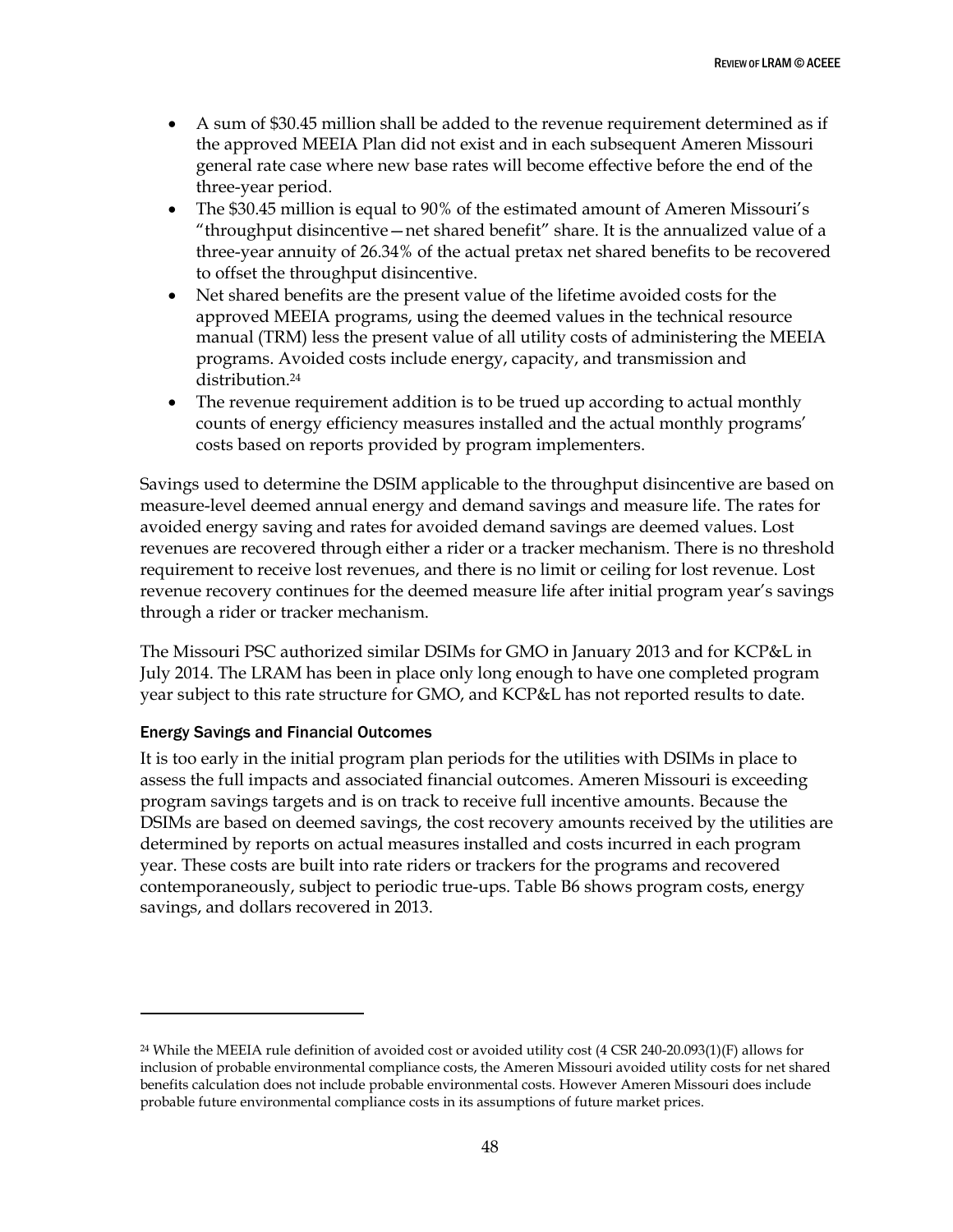|                       | Ameren Missouri | GMO            | KCP&L                                                          |
|-----------------------|-----------------|----------------|----------------------------------------------------------------|
| LRAM \$ recovered     | \$37,148,122    | \$8,424,395    | Programs initiated in<br>2014; no results<br>reported to date. |
| Program cost          | \$34,432,402    | \$2,674,537    |                                                                |
| 1-year energy savings | 337,368,000 kWh | 30,697,000 kWh |                                                                |

Table B6. Lost revenue and savings data for Missouri IOUs

#### **Discussion**

Missouri's DSIMs (addressing program costs, throughput disincentive, and shareholder performance incentive) are very new. Nonetheless, their impact has been dramatic. It is clear from discussions with Missouri stakeholders that establishing these mechanisms has enabled and encouraged affected utilities to initiate and fund large portfolios of customer energy efficiency programs.

Ameren Missouri's recent history with energy efficiency program funding illustrates the substantial effect that MEEIA and authorization of DSIMs have had. Prior to MEEIA's passage, Ameren Missouri had energy efficiency programs in place representing total utility investment of about \$70 million for the three-year period 2009–2011. During this time, Ameren Missouri received only program cost recovery; there was no lost revenue recovery and no shareholder incentives. Ameren Missouri leadership viewed this business model for energy efficiency as unsustainable. As a result, the utility put the brakes on its programs and reduced its program funding from \$30 million in 2011 to a "bridge" of \$8 million in 2012. The MEEIA rules had just been approved, and Ameren Missouri sought to retain the basic foundations of its energy efficiency programs in anticipation of getting the regulatory treatment of costs and incentives that would allow it to return to a much higher level of investment. With the commission's approval of its DSIM, Ameren Missouri's investment did indeed jump—up to \$35 million in 2013, \$45 million in 2014, and as much as \$65 million in 2015. Both utility staff and clean energy advocates noted that having all three legs of the stool in place had a major effect on Ameren's decision to invest in energy efficiency.

As noted earlier, MEEIA does not require utilities to fund and provide energy efficiency programs. They are voluntary. Consequently, considering demand-side investments using the same investment criteria as supply and delivery infrastructure, and allowing recovery of all reasonable and prudent costs of delivering cost-effective demand-side programs were critical for the utilities to engage fully and provide energy efficiency programs and services. To date, three of the four regulated electric utilities in Missouri have established energy efficiency programs in response to MEEIA. The remaining utility, Empire Electric, is developing proposals and initiated an MEEIA filing in late 2013.

#### MECHANISM COSTS

As structured, Missouri's DSIMs provide compensation to utilities for lost revenues associated with energy savings regardless of net system demands. Other states have structured LRAMs based on net system energy sales. This raises the question of whether Missouri's mechanisms are too expensive.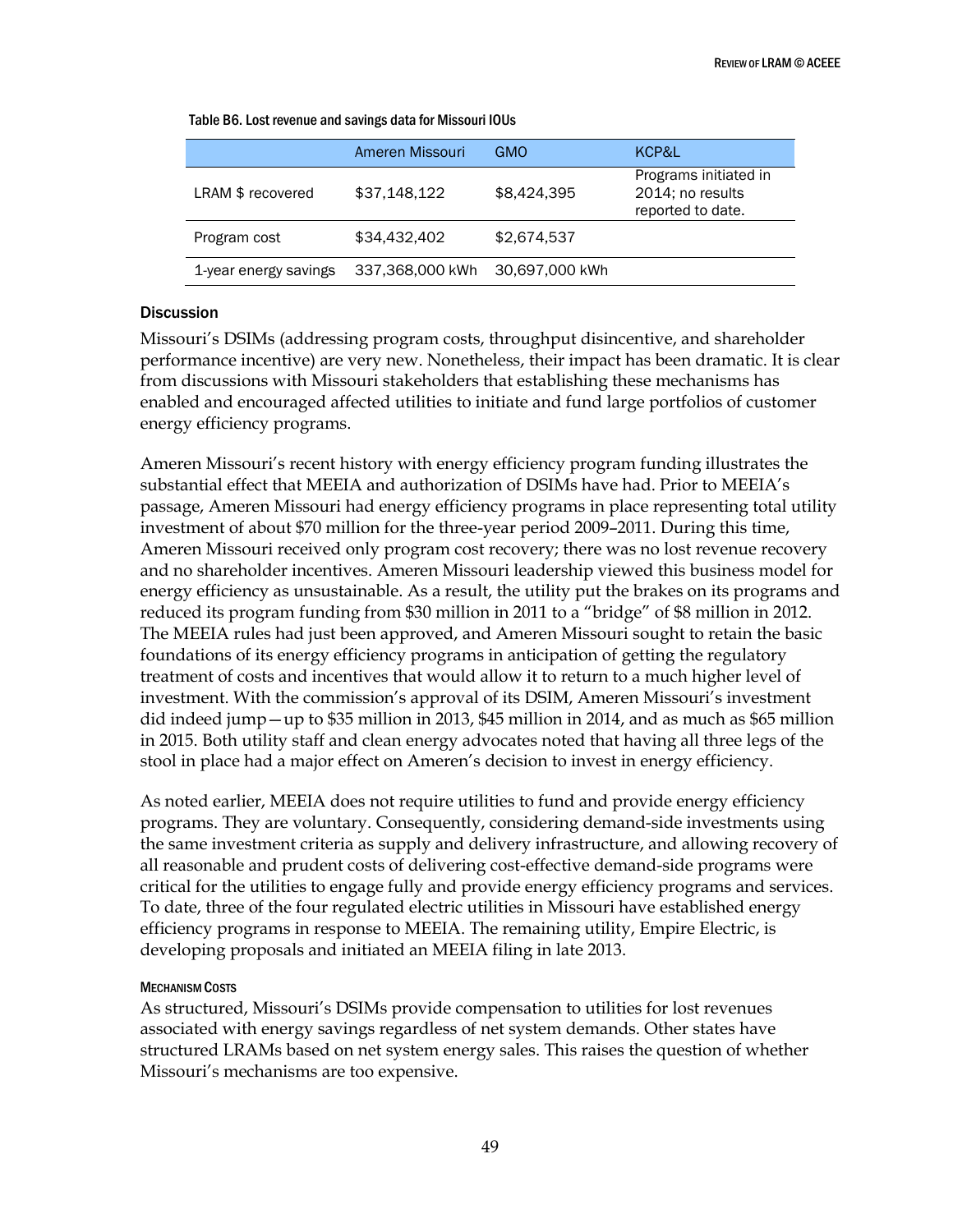## EVALUATION

Because Missouri's LRAMs are determined by deemed values for energy and demand savings along with measure life, the relevant program metric is the number of various measure installations achieved by the different programs. These data are reported by program contractors and staff as part of routine program tracking and are subject to prudence review by commission staff. Divergence from program projections is addressed by periodic true-ups of the DSIM.

#### **PROCESS**

Once authorized, the DSIMs are effective for the associated program period. Recovery of costs stemming from the throughput disincentive is achieved through rate riders or trackers for MEEIA programs. Parties noted that learning curve is very steep for utility energy efficiency programs. It is taking time for all involved to work through the processes and issues associated with the development, implementation, and evaluation of programs, including determination of utility incentives.

## Looking Forward

The rules established for MEEIA are undergoing a required review in 2015. Missouri's regulations requiring integrated resource planning remain in place; such proceedings occur separately from MEEIA program filings.

Ameren Missouri filed its next three-year MEEIA program plan in December 2014. The existing DSIM is part of this plan. The proposed level of investment in energy efficiency programs is about the same as in the existing three-year MEEIA program plan, but expected savings are about half.

Missouri's DSIMs are too new to allow assessment of their full impact and effectiveness. It is clear that having them in place has been a critical catalyst for Missouri's electric utilities to move ahead with portfolios of customer energy efficiency programs representing significant utility investment. What is not clear yet is whether the costs of providing throughput disincentives are too high.

While more time and analysis will be needed before one can fully assess the effectiveness of Missouri's DSIMs, it already is clear that mechanisms to address the utility business model have been effective in encouraging increased efficiency in a state where no incentives were in place previously.

## <span id="page-57-0"></span>*SOUTH CAROLINA*

## **History**

South Carolina does not require or set goals for energy efficiency. Efficiency programs are largely the result of pressure from consumer and advocacy groups. A lost revenue adjustment mechanism was first authorized in South Carolina in 2008. Initially, specific regulatory features of energy efficiency programs were tailored to each utility in the state. Investor-owned utilities approached the South Carolina Public Service Commission with proposals for efficiency programs and mechanisms to recover costs and lost margin. Commission Order No. 2009-373 issued in 2009 stated that Duke Energy Progress (formerly Progress Energy Carolinas) could "recover capital expenditures, the actual costs incurred in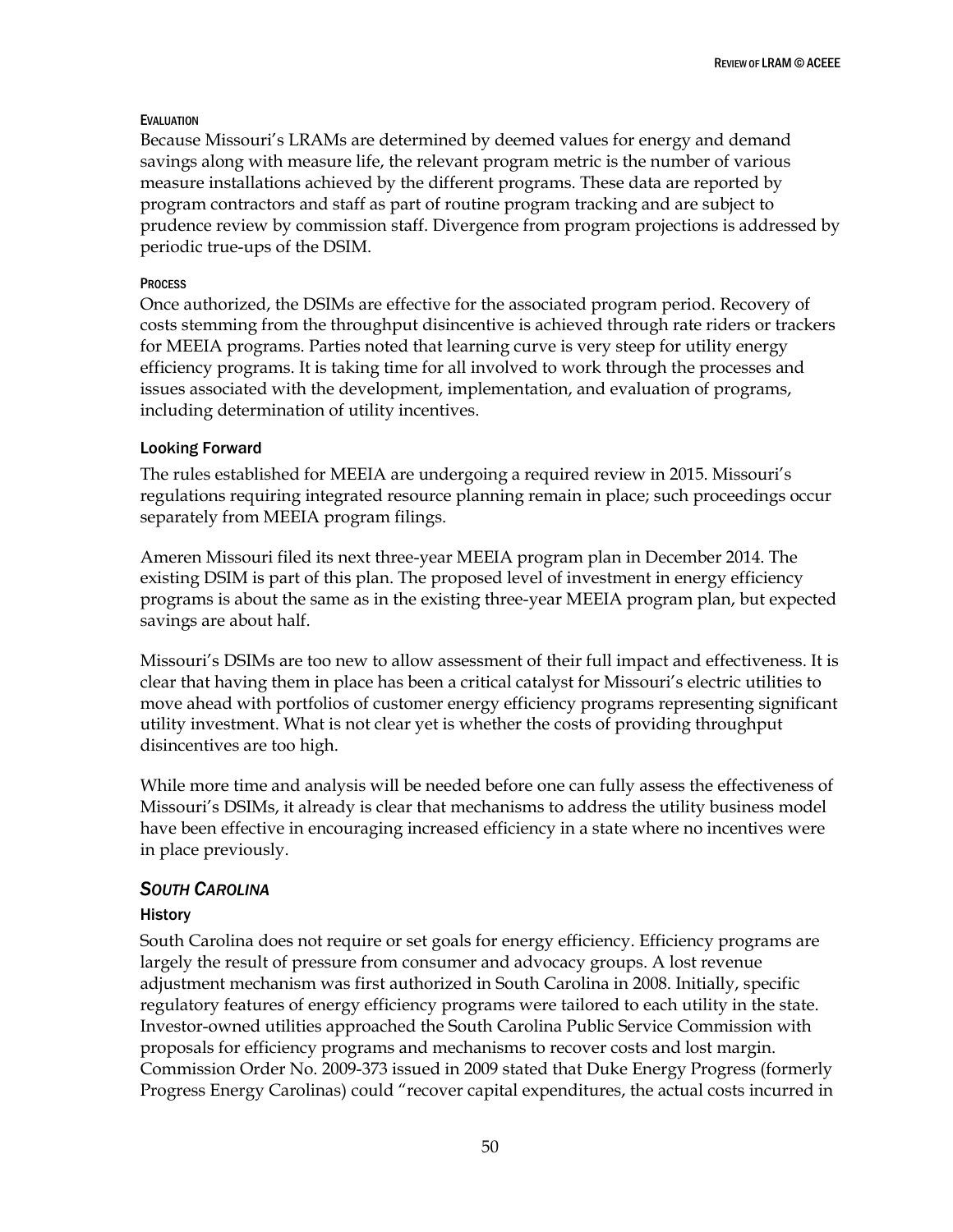providing demand side management and energy efficiency programs, net lost revenues from these programs, incentives… and defer and amortize all demand side management and efficiency program expenses over a ten year period." The Commission approved a lost revenue recovery mechanism for South Carolina Electric & Gas Company (SCE&G) in 2010 (Docket No. 2009-261-E and Docket 2009-251-E). In 2013, a reestablishment of the recovery mechanism for Duke and SCE&G was ordered.

#### Other Relevant Regulatory Features

The South Carolina PSC has also approved shared savings incentives for investor-owned utilities. Incentives are detailed further in Nowak et al. (2015). Energy efficiency programs in the state have been influenced by programs run by interconnected utilities in North Carolina, where a combined renewable and energy efficiency portfolio standard is in place. Furthermore, a settlement agreement associated with a merger between Duke Energy Carolinas and Progress Energy Carolinas stipulated annual energy savings targets equivalent to 1% of retail sales over the time period 2014–2018.

#### LRAM Policy Details

South Carolina's lost revenue adjustment mechanism was established in S.C. Code Ann § 58-37-20 and further described in Docket No. 2008-251-E (Order No. 2009-373). Lost revenues are based on estimated net energy savings multiplied by the retail rate less fuel and variable operating and maintenance costs. Utilities are required to hire third parties to evaluate efficiency programs. Lost revenues are estimated annually and trued up once evaluation reports become available. Lost revenues can be collected for three years after measure installation or the life of the measure, whichever is shorter. The South Carolina Office of Regulatory Staff (ORS) publishes a report in every demand-side management rider recovery docket, which is publicly available.

Under the most recent mechanism approved for one utility, a percentage of *estimated* net lost revenue is approved for recovery. During the first year, the estimate is recovered at 75%, the next year at 80%, and in subsequent years 90% and 100%. This stepped recovery is meant to allow estimates to be recalculated as data become available and to avoid unnecessary trueups. Other utilities have adjusted their recovery to control spikes in rates when necessary and possible to do so.

#### **Outcomes**

Regulatory staff and clean energy advocates were united in their feeling that the threelegged-stool approach has been critical in encouraging IOUs to invest in energy efficiency in South Carolina. Over several years, the state's Office of Regulatory Staff (ORS) has worked with utilities to refine their approach to recovery of lost margins. Generally, there is broad support for the LRAM within the state, although some stakeholders noted that South Carolina is still achieving relatively low levels of savings when compared with other states.

#### ENERGY SAVINGS

South Carolina's energy savings have steadily climbed since the introduction of the LRAM and performance incentives. Figure B6 shows statewide electricity savings and the national median.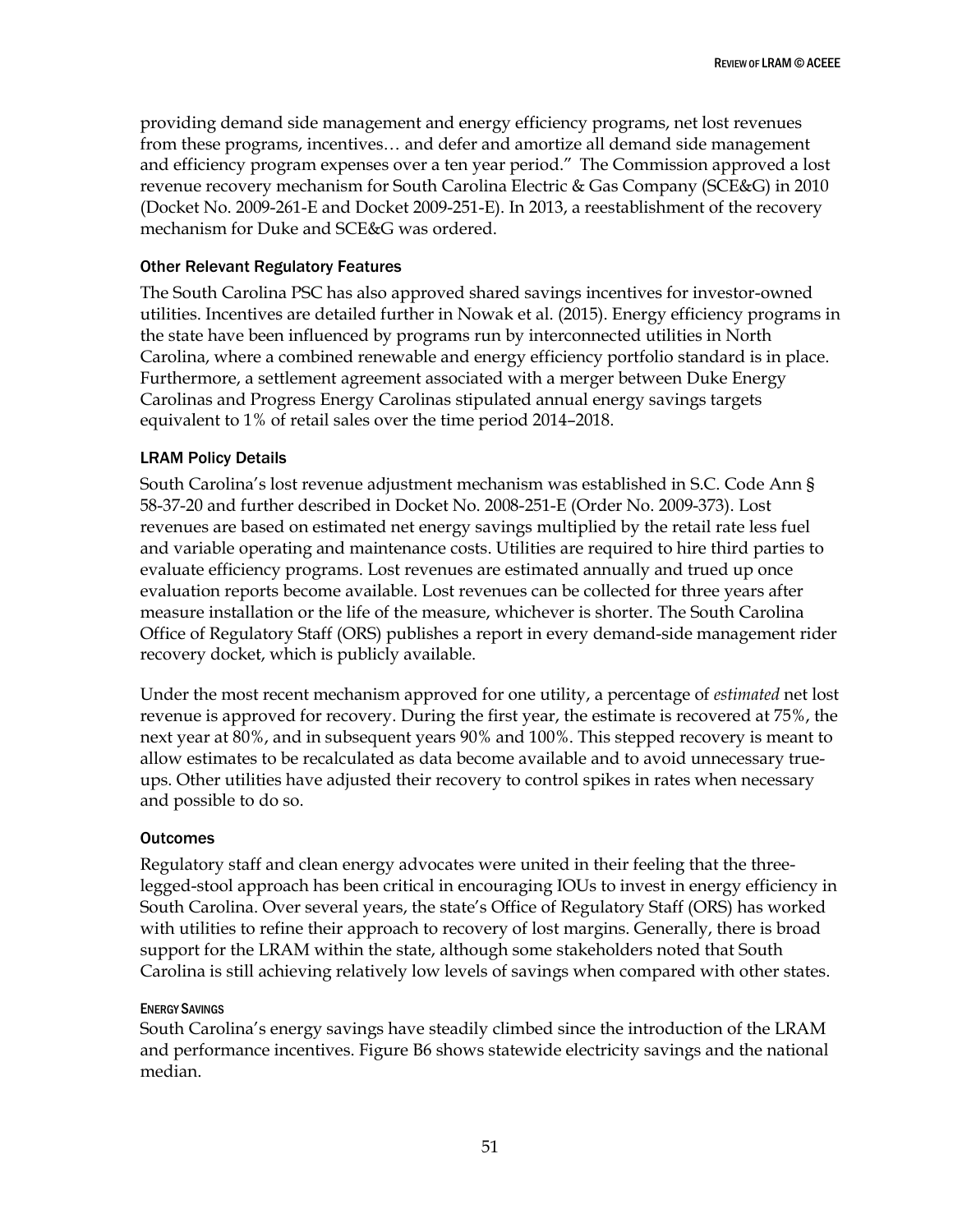

Figure B6. Net incremental savings as a percentage of retail sales for South Carolina compared with US median electricity savings. Source: ACEEE State Energy Efficiency Scorecard 2007-2014.

Though South Carolina remains below the national median, stakeholders noted that utilities have performed well in recent years relative to others in the region. However efficiency advocates also noted that savings have varied from year to year for each utility, with good years and bad years.

Regulatory staff also noted that policy mechanisms have changed several times in recent years. Thus, making assertions about the effect of a single mechanism *type* is nearly impossible.

#### FINANCIAL OUTCOMES

The most recent estimates of lost revenue earnings from efficiency programs are presented in table B7. South Carolina utilities are able to recover lost revenues from each program year for three years. Approved recovery for the relevant program year over the three-year period is also shown.

| Utility                     | LRAM \$ for<br>program year | Cost of energy<br>efficiency<br>programs | Total energy<br>savings<br>achieved | LRAM \$ for<br>approved 3-year<br>timeframe |
|-----------------------------|-----------------------------|------------------------------------------|-------------------------------------|---------------------------------------------|
| 2013                        |                             |                                          |                                     |                                             |
| SCE&G                       | \$4,215,715                 | \$15,890,902                             | 57,333,000                          | \$20,568,683                                |
| Duke<br>Energy<br>Progress  | \$3,527,268                 | \$6,580,487                              | 35,580,042                          | \$11,294,650                                |
| Duke<br>Energy<br>Carolinas | \$4.034.970                 | \$17,133,555                             | 120,352,634                         | \$11,332,427                                |

#### Table B7. Lost revenue recovered in recent years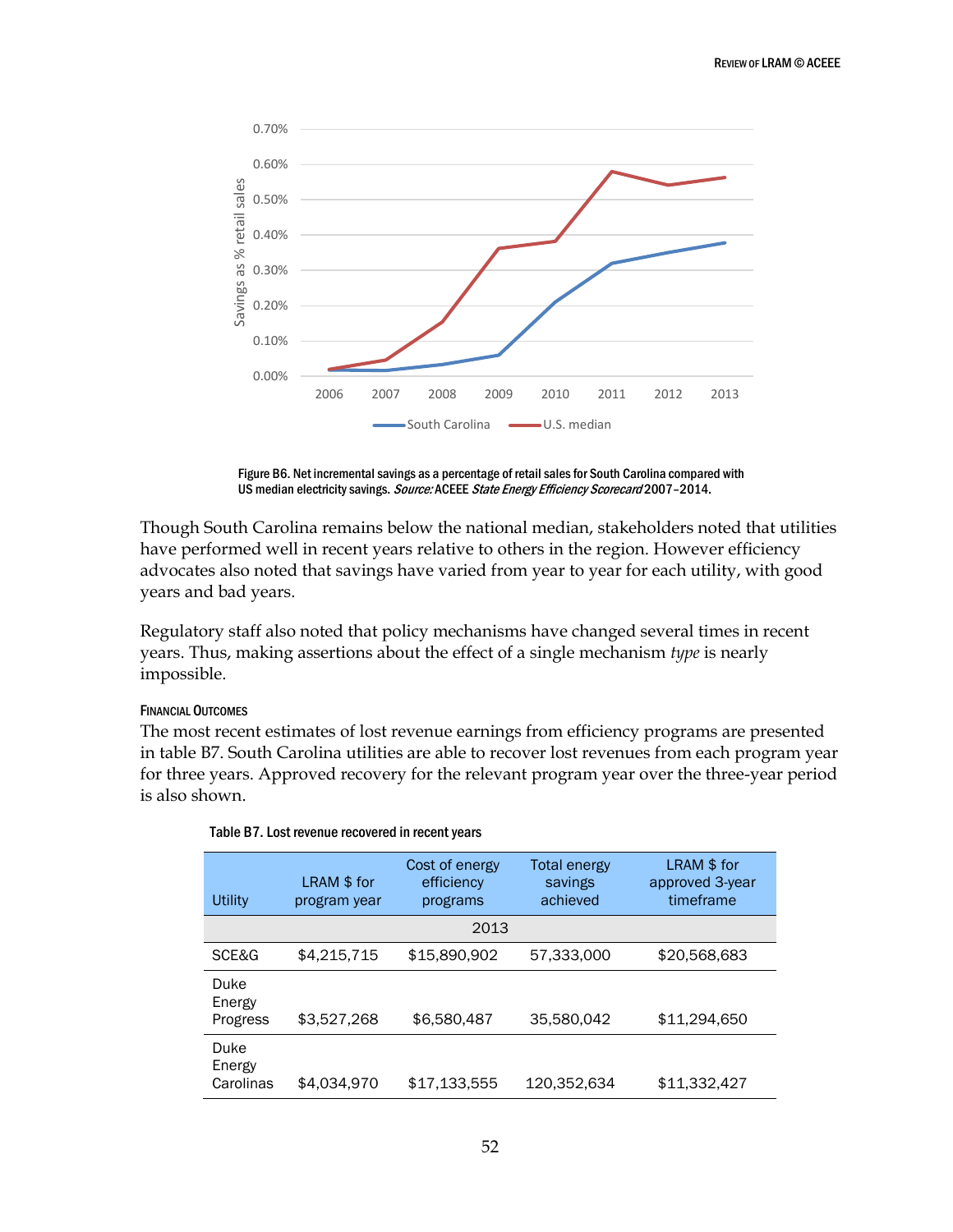| Utility                     | LRAM \$ for<br>program year | Cost of energy<br>efficiency<br>programs | Total energy<br>savings<br>achieved | LRAM \$ for<br>approved 3-year<br>timeframe |
|-----------------------------|-----------------------------|------------------------------------------|-------------------------------------|---------------------------------------------|
|                             |                             | 2014                                     |                                     |                                             |
| SCE&G                       | \$6,432,465                 | \$17,106,108                             | 101,404,418                         | \$27,001,148                                |
| Duke<br>Energy<br>Progress  | \$4,673,374                 | \$6,452,562                              | 23,899,720                          | \$10,718,207                                |
| Duke<br>Energy<br>Carolinas | \$3,985,437                 | \$17,928,851                             | 104,117,911                         | \$10,116,293                                |

Source: South Carolina Office of Regulatory Staff.

#### **Discussion**

After several years of LRAM in South Carolina, mechanisms have been adjusted to promote consistency between utilities and to mitigate potential effects on consumers. Overall, stakeholders expressed that there was limited opposition to South Carolina's LRAM and other utility incentives. All parties believed these regulatory mechanisms were necessary to encourage efficiency, although some said they would like to see more aggressive efforts to achieve energy savings from IOUs.

#### PROTECTING CONSUMERS

South Carolina's flexible approach to cost recovery is meant to protect consumers from rate shocks. Regulatory staff noted that estimates of lost revenues can be dramatically different from actual lost revenues, and a flexible approach to collection of lost margin minimizes large adjustments that would show up on customers' bills. Utilities in the state have also sought other ways of minimizing bill impacts. For example, SCE&G is investing heavily in nuclear power plants, leading to rising rates for customers. In order to shelter customers from the impact of an additional efficiency rider, the utility has deferred the collection of program costs. It is unclear what the future implication of this deferral will be for consumers.

#### **TRANSPARENCY**

Stakeholders emphasized the importance of transparency in South Carolina's LRAM. While clean energy advocates felt that data are generally available, other parties believe transparency could be improved. For example, utilities could submit clearer evidence of what savings were achieved over specific time periods. Since not all measures are subject to the three-year EM&V framework, it can be difficult to parse out specific savings and lost revenues associated with a particular program year. In an effort to make regulation more straightforward and to better align EM&V processes with ratemaking processes, the commission recently approved a new schedule for efficiency program years that aligns with the calendar year.

#### Looking Forward

South Carolina shows no indication that it will move away from its current approach to energy efficiency regulation. Parties noted that decoupling was largely off the table, as were energy savings targets, and the LRAM has almost no opposition. With new LRAM models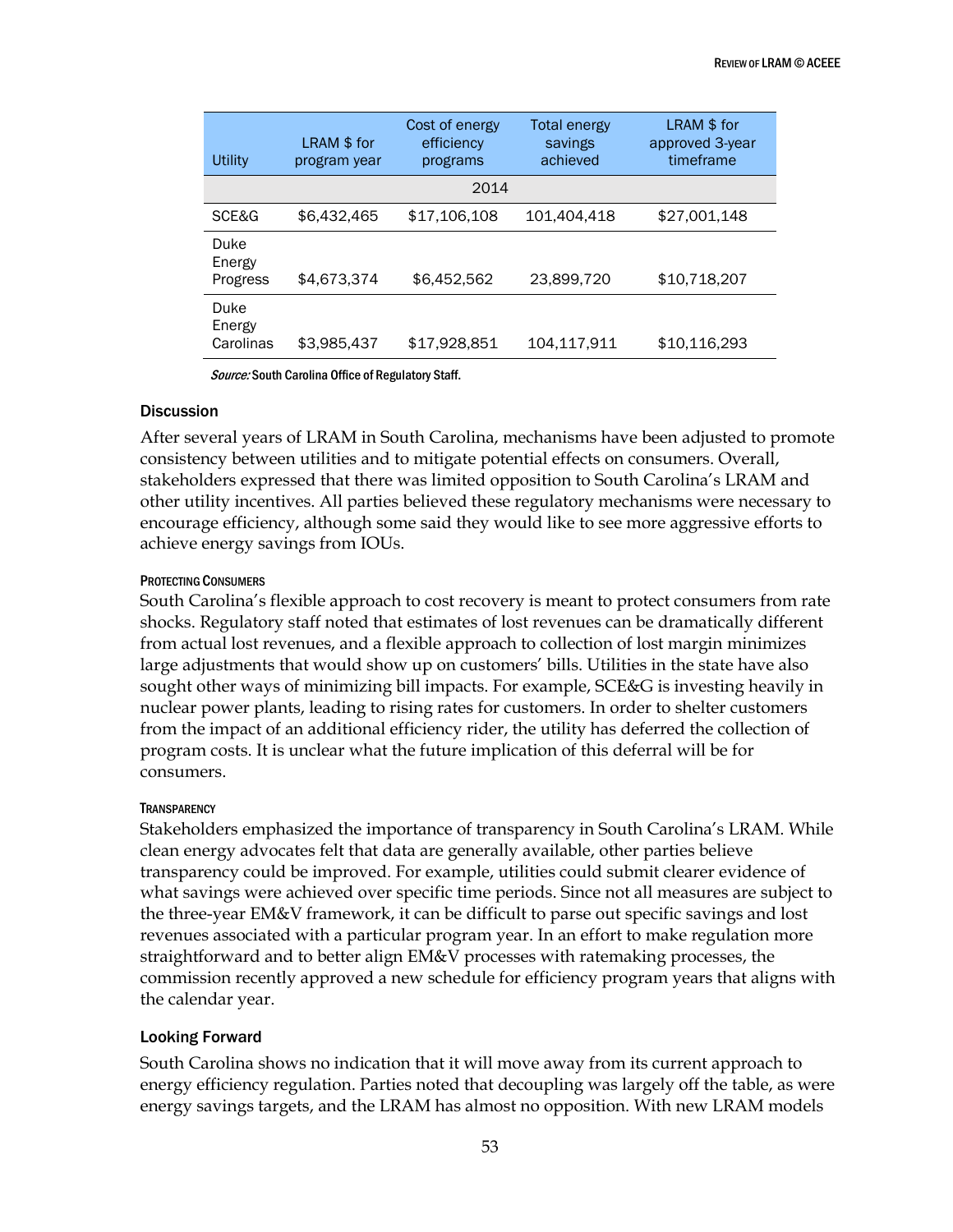approved in recent years, all stakeholders expressed hope that these will prove to be simple and transparent.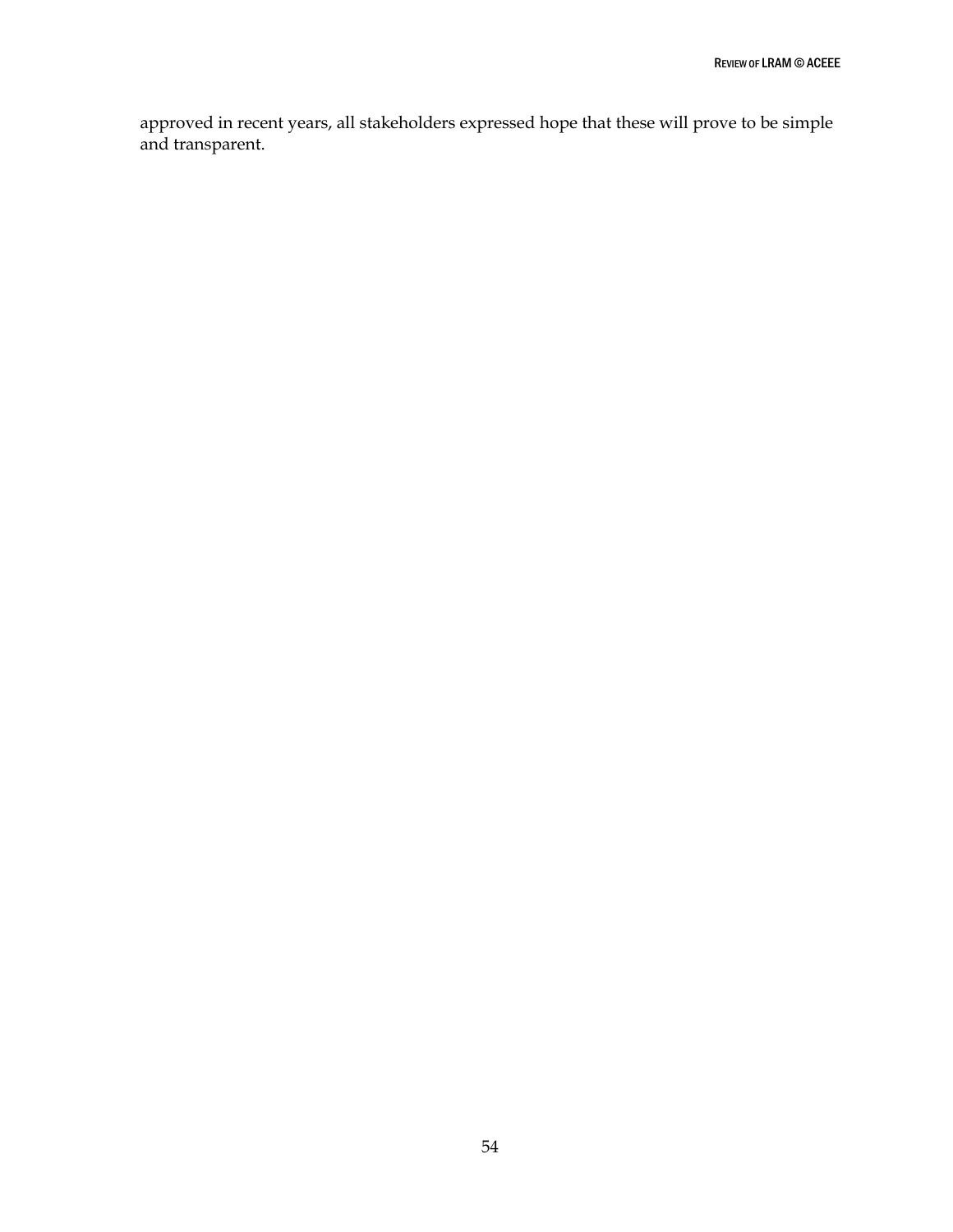# <span id="page-62-0"></span>Appendix C. State Contact Questionnaire

# Regulatory Structure Questions

Please briefly describe the lost revenue adjustment mechanism (LRAM) or lost contribution to fixed cost (LCFC) mechanism in your state.

- 1. When was it first authorized? When was the most recent version established?
- 2. To which utilities does it apply?
- 3. How are lost revenues estimated? (Please describe the basic calculation.)
- 4. How are the efficiency program savings that are used to determine lost revenues measured and verified? By whom?
- 5. Are the savings used in determination of lost revenues net or gross?
- 6. How often are lost revenues recovered (i.e., annually, biannually)?
- 7. Are there any threshold requirements for a utility to qualify to receive lost revenues? If so, please describe.
- 8. Is there a limit or ceiling for lost revenue recovery? If so, what is it?
- 9. For how long after a particular program year does lost revenue recovery for that year's programs continue?

Please provide the following information for up to 3 utilities covered by LRAM in your state. Please reference each of the two most recent program years for which data is available. Indicate program years and fill in information for each year in the table below.

| Program Year ______                                                                                                  |  |  |
|----------------------------------------------------------------------------------------------------------------------|--|--|
| Lost Revenue Dollars<br>Recovered $(\$)^*$                                                                           |  |  |
| Cost of energy efficiency<br>programs to which LRAM<br>was applied (\$)                                              |  |  |
| Total (1-year annual)<br>energy savings achieved<br>by the programs under<br>LRAM (Please indicate<br>kWh or therms) |  |  |
| Program Year ______                                                                                                  |  |  |
| Lost Revenue Dollars<br>Recovered $(\$)^*$                                                                           |  |  |